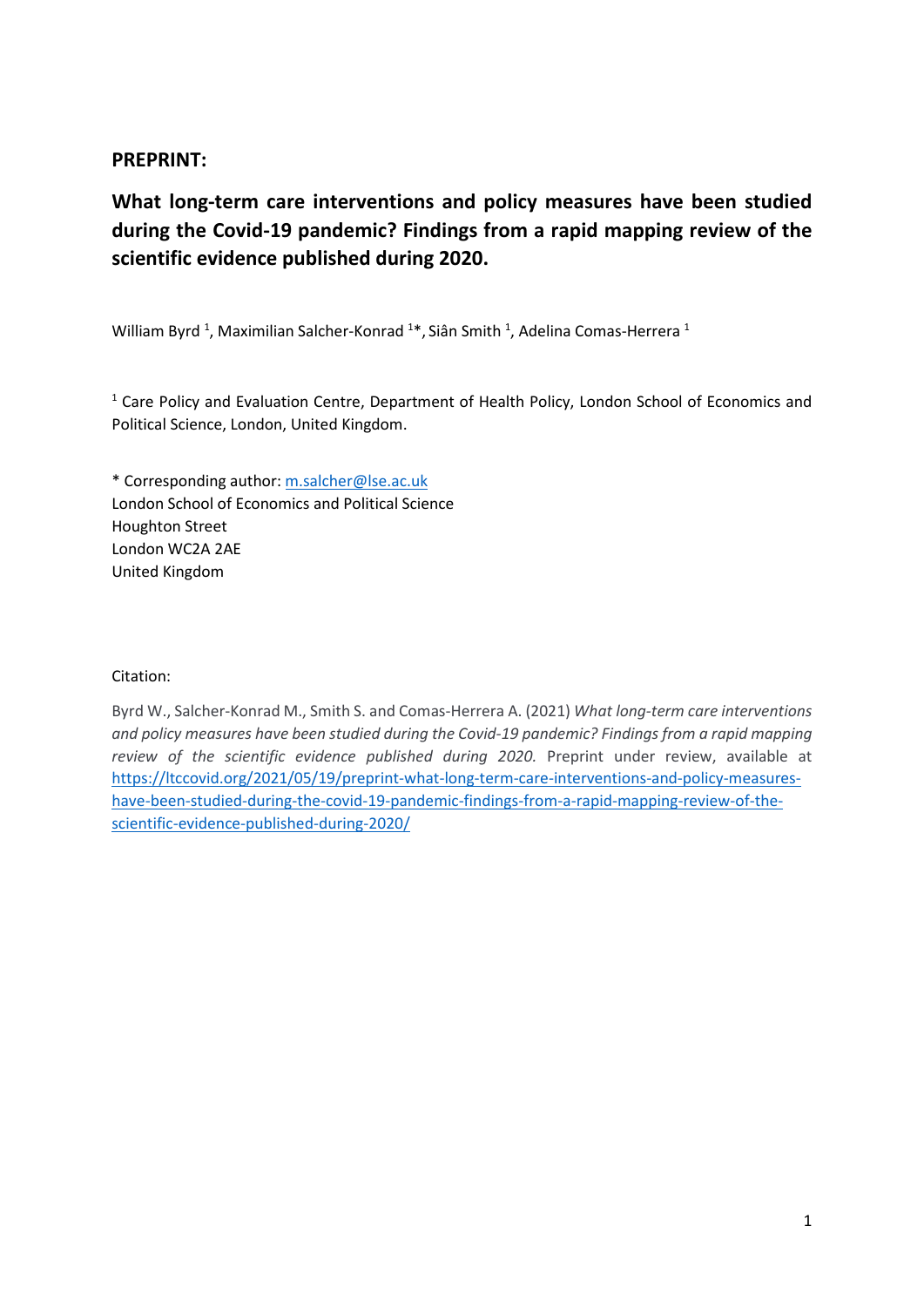What long-term care interventions and policy measures have been studied during the Covid-19 pandemic? Findings from a rapid mapping review of the scientific evidence published during 2020.

## Abstract

**Context –** Throughout the Covid-19 pandemic, long-term care researchers have aimed to generate evidence rapidly to inform the pandemic response. It is unclear which areas were prioritised during this period of rapid evidence generation.

**Objective(s)** – We aimed to map the international scientific evidence on interventions and policy measures to mitigate the impacts of the Covid-19 pandemic on people who use and provide long-term care.

**Method(s) –** We conducted a pragmatic, rapid mapping review of international evidence to identify the range of interventions, policies, and measures in long-term care studied during the Covid-19 pandemic and published throughout 2020. Reports were primarily identified from two academic databases (MEDLINE; Web of Science).

**Findings –** We included 137 studies from 22 countries, mostly focusing on the United States, Europe, and Canada. Half of the studies focused on preventing or controlling Covid-19 infections. Other common types of interventions were measures to treat Covid-19 or improve access to general healthcare, and studies of possible targets for policies and interventions, such as care home ownership. Only 13 studies covered home or community-based care.

**Limitations –** This was a pragmatic review that aimed to map key areas of research in long-term care during the pandemic, rather than a systematic review of all available studies.

**Implications –** During the first year of the Covid-19 pandemic, a substantial body of evidence on interventions to mitigate impacts of the pandemic in the long-term care sector emerged. However, reflecting the context and speed with which they were carried out, most studies did not apply an analytical lens and instead provided descriptive findings only. There were very few studies on home care or community-based care settings. As countries assess the lessons that can be learnt from the pandemic and improve preparedness of their long-term care systems for future pandemics and other shocks, it will be important to consider the importance of facilitating rapid generation of more robust evidence.

**Key words –** Covid-19; care homes; community care; infection prevention; evidence review

**Acknowledgements and Declarations –** This study/project was funded by the National Institute for Health Research (NIHR) Policy Research Programme, award reference NIHR202333. The views expressed are those of the authors and not necessarily those of the NIHR or the Department of Health and Social Care.

The authors declare no conflicts of interest.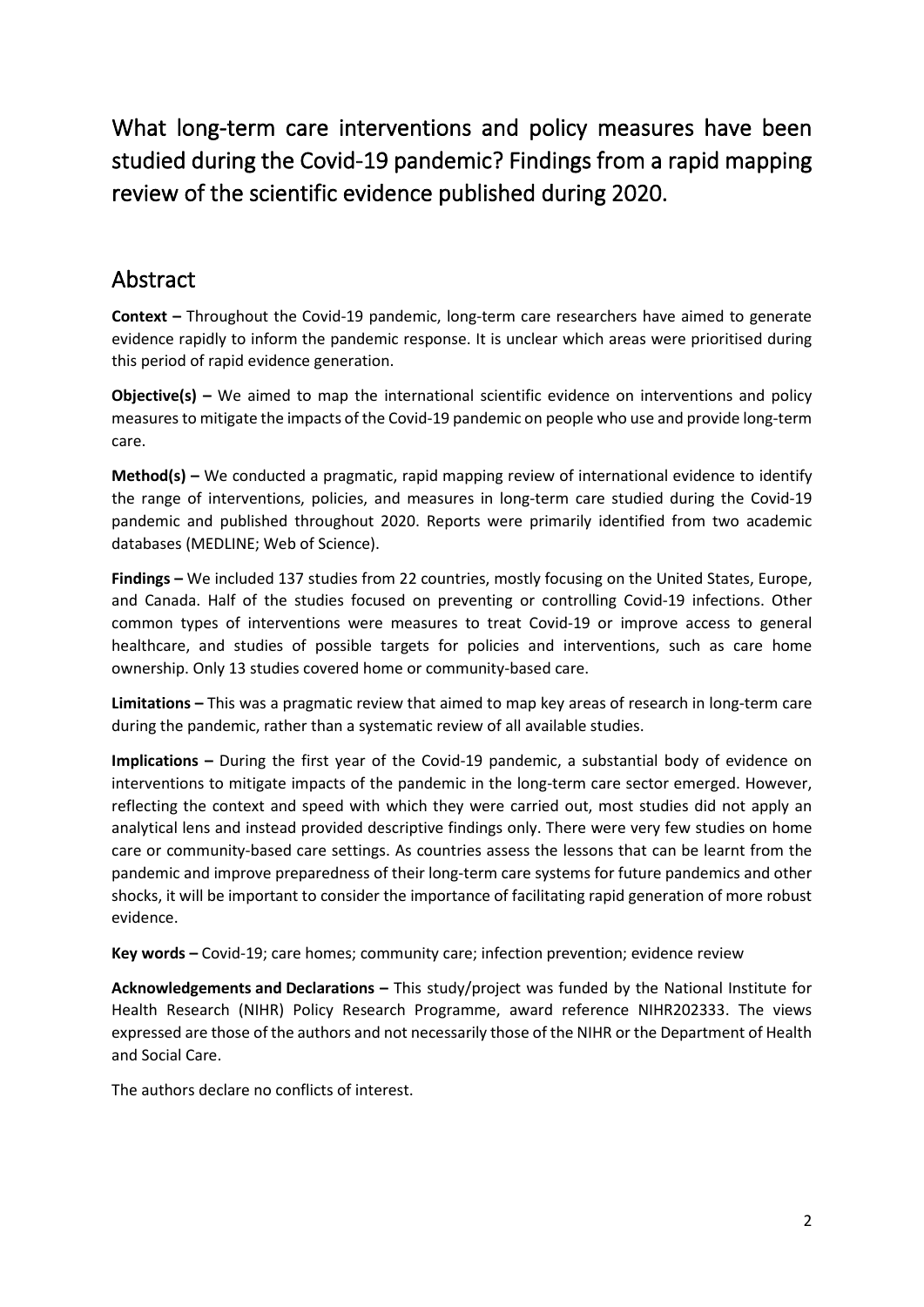## Introduction

The Covid-19 pandemic has taken a disproportionate toll on people using long-term care, particularly people living in care homes. While typically accounting for less than 1% of the population, residents of long-term care facilities represented 41% of all Covid-19 related deaths in 22 high-income countries (Comas-Herrera *et al.*, 2021).

The concentration of deaths among people using long-term care has led to a flurry of measures to prevent infections or manage the consequences of the disease in institutional and home-based settings, going beyond existing infection prevention and control (IPC) protocols. While some measures reflected high-level policy changes at the country level, others were implemented pragmatically by care providers ahead of official guidance (Comas-Herrera *et al.*, 2020; Langins *et al.*, 2020; Rajan, Comas-Herrera and Mckee, 2020). Researchers made efforts to rapidly assess the effectiveness of some of these measures and generate timely evidence to inform the pandemic response. This involved adapting and re-orienting existing studies, as well as responding to new research funding calls. Given the rapid nature of the development of this new area of research, it can be expected that some measures were studied more frequently than others, leading to an uneven evidence landscape for measures intended to mitigate the consequences of the pandemic in long-term care.

We therefore aimed to map the evidence published during the first year of the pandemic in relation to interventions and policy measures to prevent and mitigate the impacts of Covid-19 on people who use and provide long-term care. We adopted a pragmatic approach that allowed us to rapidly identify emerging evidence, rather than one that aimed to exhaustively document all long-term care focused studies. We also summarised key findings on the effects of identified interventions and policy measures.

## Methods

We conducted a pragmatic, rapid mapping review of international evidence to identify the range of interventions, policies, and measures in long-term care studied during the Covid-19 pandemic. Relevant measures were defined broadly as any action that could be taken by those organising and delivering care to mitigate the impact of Covid-19 on people receiving and providing long-term care.

## *Search strategy*

The search strategy builds on highly sensitive database searches that were previously developed to identify international reports on Covid-19 and long-term care published until July 2020 (Salcher-Konrad *et al.*, 2020; WHO, 2020). Weekly database searches were conducted for seven databases (MEDLINE; Embase; CINAHL Plus; Web of Science; Global Health; WHO COVID-19 Research Database; medRxiv) from April through 31 July 2020. From 1 August through 31 December 2020, database searches were restricted to MEDLINE (via PubMed) and Web of Science, due to significant overlap between these two databases and the remaining ones. We combined the terms "Covid-19" and "longterm care" and their variants and relevant subject headings. Search terms did not include any specific outcomes or interventions. As an example, we provide the search syntax for MEDLINE in the appendix (Table A1).

To complement these searches and identify potentially relevant studies, we also searched for systematic reviews of Covid-19 and long-term care in Google Scholar and MEDLINE, but did not identify any relevant systematic reviews.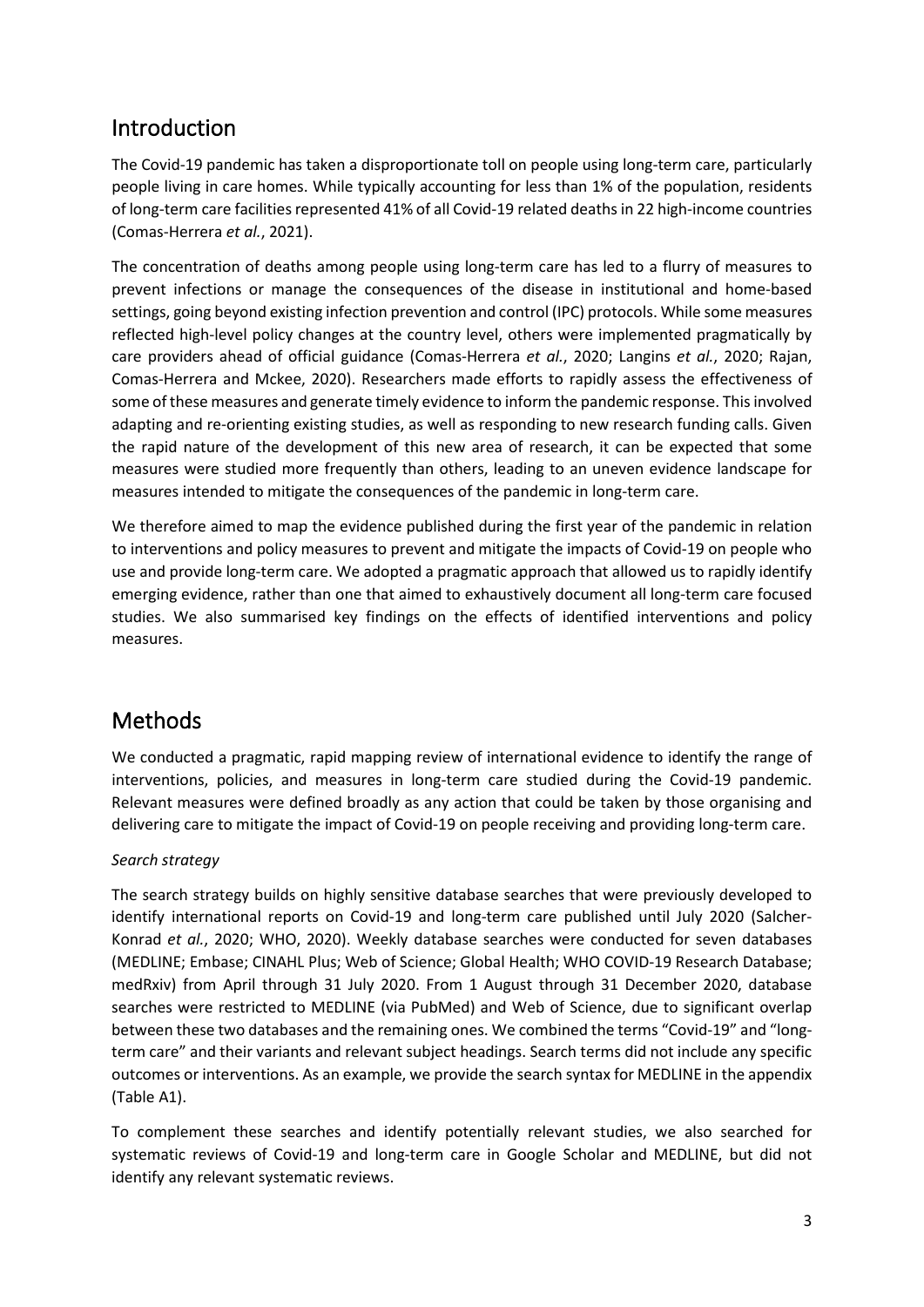#### *Inclusion criteria and selection process*

All records were screened by one reviewer and records that were either clearly not relevant for Covid-19 in long-term care populations (e.g., studies in animals or cells, studies of previous infectious disease outbreaks, studies of Covid-19 in non-long term care populations) or did not constitute an original report (e.g., opinion pieces or review articles clearly labelled as such) were discarded. For the remaining records, full texts were obtained and independently assessed for relevance by two reviewers.

We included reports that met the following inclusion criteria:

- Provides original data about any intervention or measure that was implemented in response to the Covid-19 pandemic in a long-term care population, or original data on possible targets for such measures.
- Reports on adults (aged 18 years or older) receiving (service users) or providing (service providers) long-term care services. "Long-term care" means all health, personal, and community care services for people with long-term care needs, including care provided in institutional settings (including all non-acute residential and nursing facilities that house people with some form of long-term care need) and care provided in the homes of people with long-term care needs or the community (including unpaid care, home-care services, daycare centres, and other community-based care services).
- Reports on any intervention or measure that aims to either prevent Covid-19 outbreaks in long-term care settings or manage the disease and its impact on users and providers of longterm care services once an outbreak has occurred. We also included studies that empirically assess possible targets for policy interventions, including, but not limited to, staffing levels at long-term care facilities, the qualification levels of staff, environmental factors such as ventilation systems and spacing. We did not include studies only assessing the association of Covid-19 outcomes with non-policy amenable characteristics, such as the age or ethnicity of long-term care users or staff.
- Reports on any outcome related to the impact of Covid-19 on long-term care, including the prevention of Covid-19 related deaths, prevention of Covid-19 cases, and prevention of other detrimental outcomes, such as hospitalisations or ICU admissions. We also included other outcomes, such as mental health and overall wellbeing of long-term care users and providers, adequate care provision for service users with Covid-19, adequate end-of-life care, and other unintended outcomes related to infection prevention and control and other public health measures in long-term care settings.

#### *Mapping of interventions*

From each included report, we extracted some basic characteristics, including date and location of the study, the population for which the intervention was intended, a brief description of the intervention, and results as reported by the study authors.

We categorised the identified measures to analyse which types were more commonly employed and in what setting. We adapted an existing, pragmatic taxonomy of Covid-19 measures for long-term care that was initially developed by the LTCcovid.org collaboration to categorise ongoing research projects and early policy responses to the pandemic (also used in Yu and Comas-Herrera, 2021).

From studies that used a control group or other analytical approaches, we also extracted findings about the effects of interventions and summarised them narratively.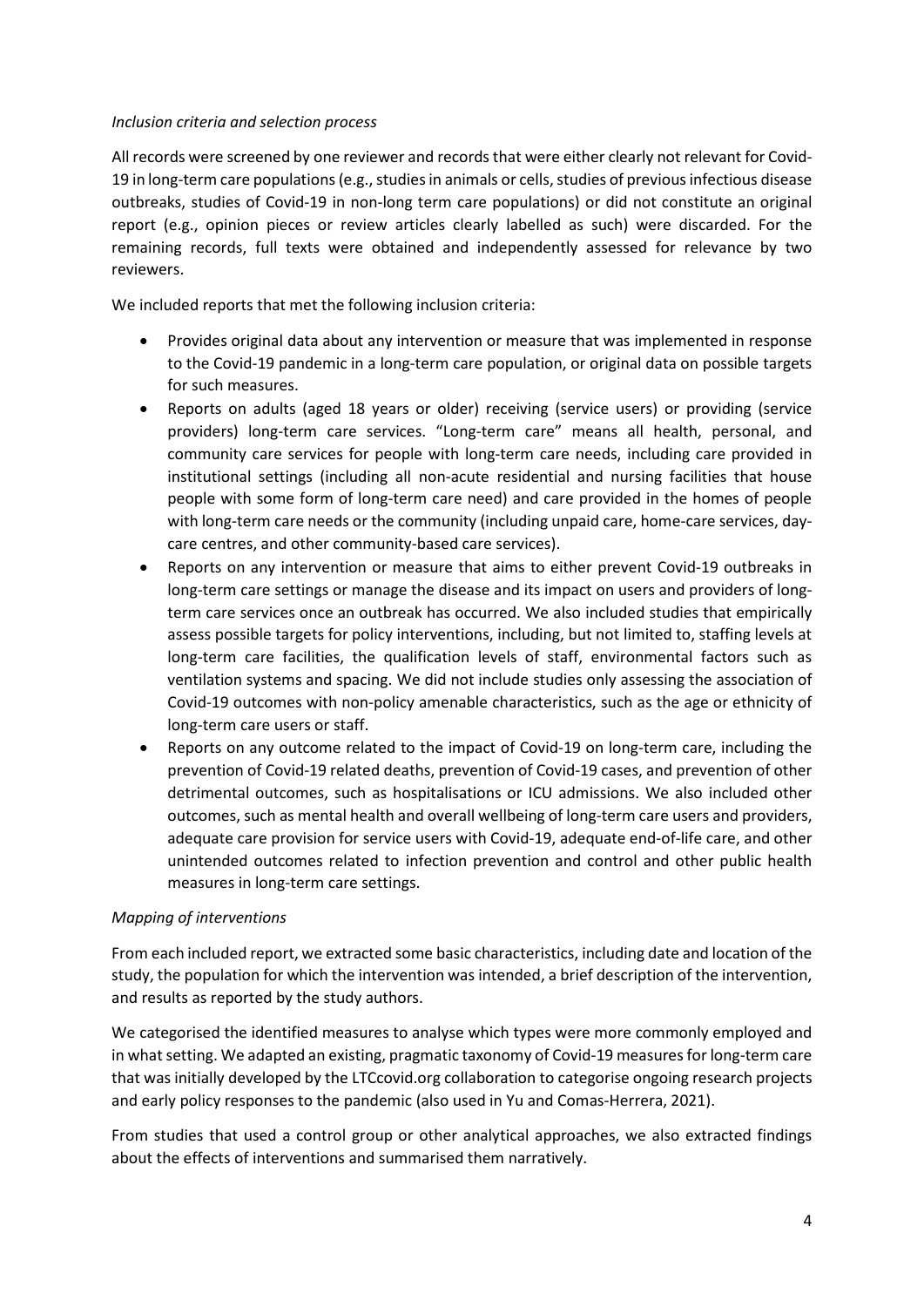# Results

We screened 11,715 references and reviewed 850 full texts to arrive at our set of 137 included studies (Figure 1). A list of all included studies and their main characteristics is provided in the appendix (Table A2). Included studies were conducted in 22 countries. Most studies were from the United States (n=58; or 42%). Eleven studies were from the United Kingdom. Four studies were from low- and middle-income countries (two studies from China and one each from Brazil and Cuba). Figure 2 shows the geographical distribution of studies.



*Figure 1: Flow chart of inclusion and exclusion decisions*



Figure 2: Geographical distribution of 137 studies of long-term care interventions and measures during the Covid-19 pandemic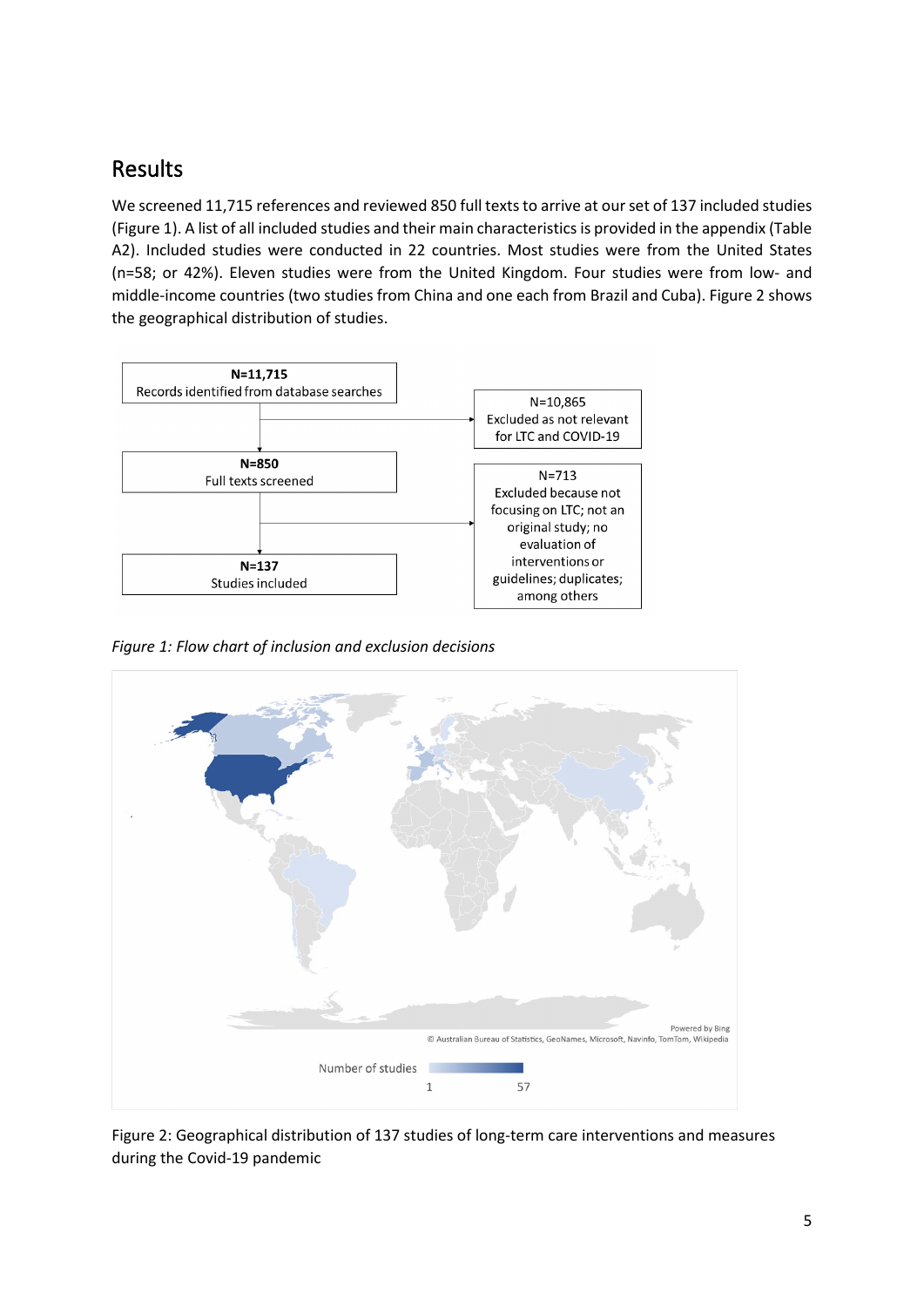There was a strong focus on institutional care, with 95% of studies focusing on this setting. Only 8% of studies looked at care provided in the homes of people with long-term care needs, and 1% were conducted in community settings (some studies investigated more than one type of care).

All included studies were observational, and the majority were descriptive; 46% were outbreak reports or case studies of measures taken in individual care homes or organisations; 19% were case studies at national or regional level; the remaining studies were analytical quantitative studies using individual participant level data (9%), institutional-level data (22%), or ecological studies using regional-level data (5%).

| Intervention/measure type                                               | <b>Number</b><br>of<br>studies<br>$(n=137)$ | % of all<br>included<br>studies | <b>Institution</b><br>al | Home-<br>based | <b>Communi</b><br>ty-based |
|-------------------------------------------------------------------------|---------------------------------------------|---------------------------------|--------------------------|----------------|----------------------------|
| Preventing/controlling Covid-19<br>infections                           | 69                                          | 50%                             | 66                       | $\overline{4}$ | $\mathbf{1}$               |
| Measures to treat Covid-19 /<br>improve access to<br>general healthcare | 26                                          | 19%                             | 23                       | $\overline{2}$ | $\mathbf{1}$               |
| Possible targets for policies and<br>interventions                      | 24                                          | 18%                             | 24                       | $\overline{0}$ | $\overline{0}$             |
| Policy and governance                                                   | 15                                          | 11%                             | 15                       | $\overline{2}$ | 0                          |
| Measures to compensate for<br>isolation policies                        | 11                                          | 8%                              | 11                       | $\mathbf{1}$   | $\mathbf 0$                |
| Measures to improve care<br>coordination/governance                     | 9                                           | 7%                              | 9                        | $\mathbf{1}$   | 0                          |
| End of life care and advanced care<br>planning                          | 6                                           | 4%                              | 6                        | $\mathbf{1}$   | $\mathbf 0$                |
| Measures to support staff and<br>unpaid carers                          | 4                                           | 3%                              | $\overline{2}$           | $\overline{2}$ | 0                          |
| Adaptation of existing interventions                                    | $\overline{2}$                              | 1%                              | $\mathbf{1}$             | $\mathbf{1}$   | $\mathbf 0$                |
| Interventions to improve quality<br>of care                             | $\overline{2}$                              | 1%                              | $\overline{2}$           | 0              | 0                          |
| Measures to support care<br>provider organisations                      | $\overline{0}$                              | 0%                              | $\mathbf 0$              | $\mathbf 0$    | $\mathbf 0$                |

*Table 1: Frequency of different types of long-term care interventions and measures studied during the Covid-19 pandemic \**

\* Note that the same study could contribute to several categories of interventions.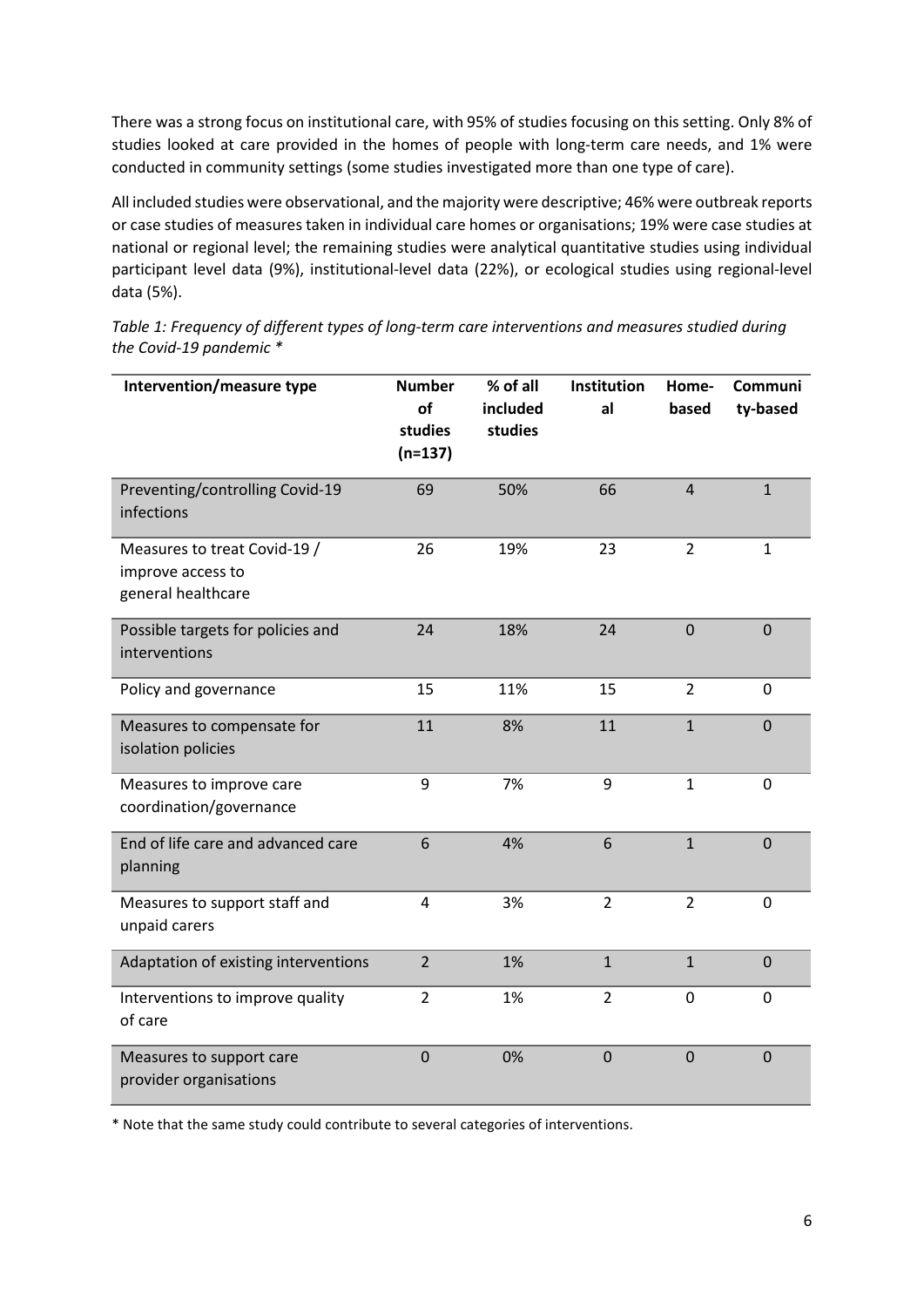### *Prevention/control of Covid-19 infections*

Of the 137 included studies, 50% (n=69) reported on interventions for preventing or controlling Covid-19 infections, most of which were focusing on institutional care settings (Table 1). The majority were descriptive studies of multifaceted outbreak responses, ranging from outbreak reports of individual care homes to case studies at a national level.

The most common interventions (n=45) were testing approaches, which varied between care homes. Basic testing was limited to screening symptomatic cases (Balestrini *et al.*, 2020; Callaghan *et al.*, 2020; Tarteret *et al.*, 2020), thus missing asymptomatic cases. In one case this was extended to testing close contacts and other high-risk groups in response to contact tracing (Park *et al.*, 2020). A more thorough approach involved repeat universal testing (Bakaev, Retalic and Chen, 2020; Lipsitz *et al.*, 2020; Louie, Scott, *et al.*, 2020; Louie, Stoltey, *et al.*, 2020; Ly *et al.*, 2020; McBee *et al.*, 2020; Montoya *et al.*, 2020; Österdahl *et al.*, 2020; Psevdos *et al.*, 2020; Rudolph *et al.*, 2020; Sanchez *et al.*, 2020; Blackburn *et al.*, 2020; Shea *et al.*, 2020; Shih, Wang and Chao, 2020; Shimotsu *et al.*, 2020; Tan and Chua, 2020; Telford *et al.*, 2020; Veronese *et al.*, 2020; White *et al.*, 2020; Blasco *et al.*, 2020; Borras-Bermejo *et al.*, 2020; Collison *et al.*, 2020; Eckardt *et al.*, 2020; Escobar *et al.*, 2020a; Guery *et al.*, 2020; Heudorf *et al.*, 2020; Birgand *et al.*, 2021). Repeat testing was sometimes undertaken until there were either no new cases or until everyone in the care home tested negative (Table 2) (Blain *et al.*, 2020; Dora *et al.*, 2020; Munanga, 2020; Shrader *et al.*, 2020; Sohn *et al.*, 2020). Pooled testing was used as a means to preserve resources when there were no current cases (Cabrera *et al.*, 2020; Tan and Chua, 2020). Antibody detection was used in conjunction with testing for diagnosing those with a low viral load (Buntinx *et al.*, 2020). In addition to testing, lung ultrasonography was used to track the progression of disease and make clinical assessments (Table 2) (Dini *et al.*, 2020; Nouvenne *et al.*, 2020; Veronese *et al.*, 2020).

Cohorting and isolation were commonly used to limit the spread of disease (n=24). Isolation was undertaken to prevent infected residents from leaving their rooms (Bakaev, Retalic and Chen, 2020; Balestrini *et al.*, 2020; Lee, Son and Peck, 2020; McBee *et al.*, 2020; Munanga, 2020; Shea *et al.*, 2020; Shimotsu *et al.*, 2020; Voeten *et al.*, 2020), which sometimes included those who had been exposed (Callaghan *et al.*, 2020; Heudorf *et al.*, 2020; McBee *et al.*, 2020). Some facilities isolated new admissions before they were allowed to integrate (Callaghan *et al.*, 2020; Tan and Chua, 2020). Cohorting enabled the spatial separation of infected residents from the rest of the care home (Borras-Bermejo *et al.*, 2020; Eckardt *et al.*, 2020; Gonzalez de Villaumbrosia *et al.*, 2020; Louie, Stoltey, *et al.*, 2020; Montoya *et al.*, 2020; Tan and Seetharaman, 2020). Separation was sometimes done in special facilities (Dora *et al.*, 2020; Escobar *et al.*, 2020a; Espasandin-Duarte, Cinza-Sanjurjo and Portela-Romero, 2020; Heras *et al.*, 2020; Psevdos *et al.*, 2020; Shih, Wang and Chao, 2020; Shrader *et al.*, 2020; Sohn *et al.*, 2020). In one case, separate cohorts were created for those who had been exposed (Collison *et al.*, 2020). Specific groups of staff were sometimes cohorted with these specific groups (Dora *et al.*, 2020; Montoya *et al.*, 2020; Sohn *et al.*, 2020; Voeten *et al.*, 2020).

Several measures aiming to reduce the risk of infection from staff were studied (n=24). Symptom and temperature screening before shifts enabled symptomatic staff to be identified, although this was unable to detect asymptomatic staff (Bakaev, Retalic and Chen, 2020; Borras-Bermejo *et al.*, 2020; Shimotsu *et al.*, 2020; Sohn *et al.*, 2020; Tan and Seetharaman, 2020; Eckardt *et al.*, 2020; Escobar *et al.*, 2020; Louie, Stoltey, *et al.*, 2020; Mills, Buccola, *et al.*, 2020; Munanga, 2020; Park *et al.*, 2020; Psevdos *et al.*, 2020; Shea *et al.*, 2020). In one case staff movement was limited by assigning caregivers to one resident (Balestrini *et al.*, 2020). In some cases staff were isolated on site or in hotels to reduce the risk of infection transmission (Table 2) (Belmin *et al.*, 2020; Kim, 2020; Lee, Son and Peck, 2020;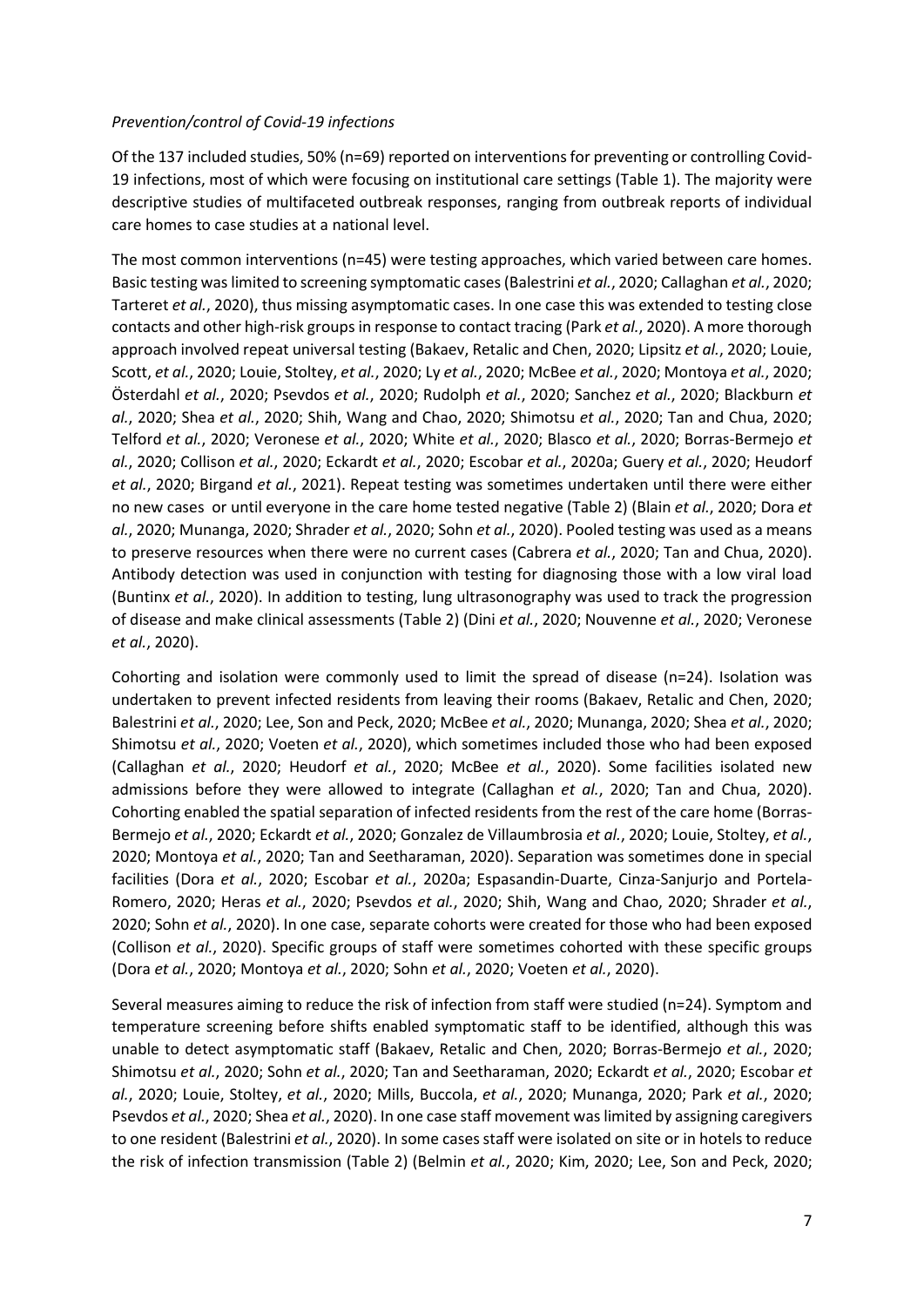Mills, Sender, Lichtefeld, *et al.*, 2020; Tan and Chua, 2020). In one case a care home allowed asymptomatic staff to work, providing care for infected residents only (Louie, Stoltey, *et al.*, 2020).

IPC protocols that were implemented early on in response to the pandemic included measures such as social distancing, use of personal protective equipment (PPE), enhanced hygiene, closure of communal areas, and restriction of activities in care homes (n=22). In addition, visitors were banned or severely restricted (n=17). IPC protocols were often implemented through training interventions (n=15). Adherence to IPC was also monitored for some sites (Dolveck *et al.*, 2020; Escobar *et al.*, 2020b; Louie, Stoltey, *et al.*, 2020; Mills, Sender, Lichtefeld, *et al.*, 2020; Park *et al.*, 2020).

In some cases, action committees were convened to produce outbreak preparedness plans, which were disseminated to infection control teams on the ground (Mills, Buccola, *et al.*, 2020; Mills, Sender, Lichtefeld, *et al.*, 2020). These committees enabled coordination between hospitals and care homes, including managing patient flow, but also to help care providers acquire PPE.

*Table 2: Selected examples from the included studies relating to preventing or controlling Covid-19 infections* 

| Authors            | Study overview and findings                                                   |  |
|--------------------|-------------------------------------------------------------------------------|--|
| Telford et al.     | In Georgia, the United States, 15 Long-Term Care Facilities (LTCFs)           |  |
| (2020)             | performed facility wide testing in response to identified cases, and 13 LTCFs |  |
|                    | performed it as a preventative strategy. The LTCFs who conducted testing      |  |
|                    | as a preventative strategy had significantly fewer cases upon testing and     |  |
|                    | follow-up testing.                                                            |  |
| Dini et al. (2020) | In Italy, lung ultrasonography was utilised to measure the presence of lung   |  |
|                    | damage in those with a history of Covid-19 symptoms. This was able to         |  |
|                    | predict infection with a sensitivity of 79% and specificity of 57%, which was |  |
|                    | especially useful for detecting false negatives from RT-PCR testing.          |  |
| Belmin et al.      | In France, staff were voluntarily confined in care homes for periods of a     |  |
| (2020)             | week or longer whilst working. In the care homes where this was practiced,    |  |
|                    | only 6% (n=1) had cases, compared to 48% in the remaining 9,513 care          |  |
|                    | homes in France.                                                              |  |

### *Measures to treat Covid-19 / improve access to general healthcare*

Twenty-six studies reported on measures to treat Covid-19 or improve access to general healthcare for people living in care homes or other care facilities. Of these, 12 observational studies focused on pharmaceutical interventions. No randomised controlled trials of pharmaceuticals were identified. We identified cohort studies of angiotensin converting enzyme inhibitors, angiotensin receptor blockers, and statins (De Spiegeleer *et al.*, 2020); antithrombotics (Brouns *et al.*, 2020), vitamin D3 (Annweiler *et al.*, 2020); itolizumab (Díaz *et al.*, 2020); metformin (Lally *et al.*, 2021); and hydroxychloroquine and azithromycin (Ly *et al.*, 2020; Shrader *et al.*, 2020). Uncontrolled studies reported on doxycycline (Ahmad *et al.*, 2020; Alam *et al.*, 2020) and inosine pranobex (Beran *et al.*, 2020).

Non-pharmaceutical interventions included the creation of contingency plans to maintain access to general healthcare (including in both institutional and home care) (Archbald-Pannone *et al.*, 2020; Benaque *et al.*, 2020; Chen *et al.*, 2020; Christ, 2020; Harris *et al.*, 2020; Siu *et al.*, 2020). Telemedicine by videocall or telephone was used to reduce in person consultations and was reported to increase the resilience and wellbeing of residents (Echeverria *et al.*, 2020; Eckardt *et al.*, 2020; Lai *et al.*, 2020; Renzi *et al.*, 2020; Shrader *et al.*, 2020). One study recognised the need for simple technology so that it was accessible (Ickert *et al.*, 2020). In two studies, task forces were deployed to identify those in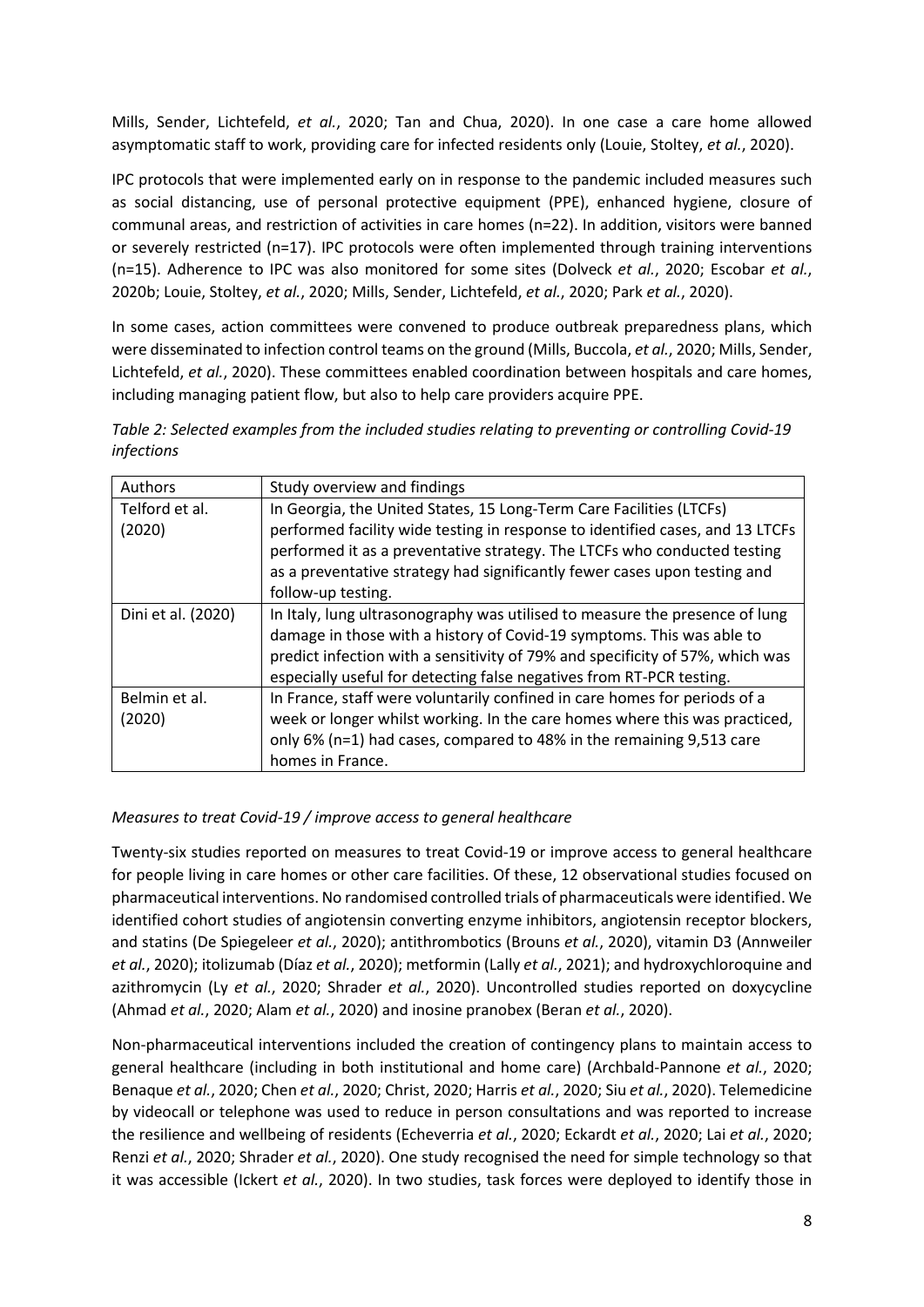need of care in facilities where access to healthcare was limited due to high infection rates (Diamantis *et al.*, 2020; Eckardt *et al.*, 2020).

### *Possible targets for policies and interventions*

Twenty-four studies analysed possible targets for interventions, including ownership structures, quality of services, and staffing policies. Most were institution-level cohort studies, which analysed associations between care home characteristics, and infection and mortality rates. The majority were conducted in the United States (n=15). Some studies found that private ownership was associated with more infections and higher mortality, which was often related to a lack of PPE (Braun *et al.*, 2020; He, Li and Fang, 2020; McGarry, Grabowski and Barnett, 2020; Stall *et al.*, 2020). In some studies, high nursing home quality ratings were associated with fewer infections and lower mortality (Bui *et al.*, 2020; Chatterjee *et al.*, 2020; He, Li and Fang, 2020; Li *et al.*, 2020; McGarry, Grabowski and Barnett, 2020; Sugg *et al.*, 2021). However, other studies found that ratings were not independently associated with Covid-19 outcomes, and that it was more important whether or not the care home was part of a chain (Abrams *et al.*, 2020; Bowblis and Applebaum, 2020; Dean, Venkataramani and Kimmel, 2020). High staffing levels were found to be associated with fewer infections and lower mortality, which was suspected to reflect the need for sufficient staff to implement IPC and cohort patients (Figueroa *et al.*, 2020; Harrington *et al.*, 2020; McGarry, Grabowski and Barnett, 2020; Sugg *et al.*, 2021). Although in some cases high staffing levels increased the probably of infection in the care home, this was associated with a decreased chance of outbreak and lower mortality (Dutey-Magni *et al.*, 2020; Gorges and Konetzka, 2020; Li *et al.*, 2020). In one case, the presence of a healthcare union had a protective effect (Table 3) (Dean, Venkataramani and Kimmel, 2020). Resource availability was important, with PPE shortages being associated with more infections and higher mortality (Bowblis and Applebaum, 2020; Brainard *et al.*, 2020; Christ, 2020a; Figueroa *et al.*, 2020; McGarry, Grabowski and Barnett, 2020). In Canada, crowding in care homes was associated with larger and deadlier outbreaks (Table 3) (Brown *et al.*, 2020). In the United Kingdom, higher mortality was linked to residents being transferred back to care homes from hospital (Burton *et al.*, 2020). One study found that the number of agency staff working at a home was important (Office for National Statistics, 2020), with staff working in multiple homes being more likely to be infected (Table 3) (Ladhani *et al.*, 2020).

| Authors             | Study overview and findings                                                |  |  |
|---------------------|----------------------------------------------------------------------------|--|--|
| Dean,               | In New York, the United States, a study analysed the relationship between  |  |  |
| Venkataramani,      | the presence of healthcare unions, and infection and mortality rates. The  |  |  |
| and Kimmel (2020)   | presence of a healthcare union in 246 care homes was associated with a     |  |  |
|                     | 30% decrease in Covid-19 related mortality, when compared to 109 care      |  |  |
|                     | homes where there were no healthcare unions.                               |  |  |
| Brown et al. (2020) | In Ontario, Canada, a crowding index was generated for 618 care homes,     |  |  |
|                     | which considered the size of a facility, the proportion of 1/2/4 bedrooms, |  |  |
|                     | and the number of residents per bathroom. A high crowding index did not    |  |  |
|                     | affect the introduction of Covid-19 to care homes, but it did increase the |  |  |
|                     | rate of spread of infection once it was introduced.                        |  |  |
| Ladhani et al.      | In London, United Kingdom, testing was carried out on 254 staff who        |  |  |
| (2020)              | worked between six care homes. Staff working in a single care home         |  |  |
|                     | (n=227) had a positivity rate of 17%, whereas staff who worked across      |  |  |
|                     | multiple care homes (n=27) had a positivity rate of 52%.                   |  |  |

*Table 3: Selected examples from the included studies relating to possible targets for policies and interventions*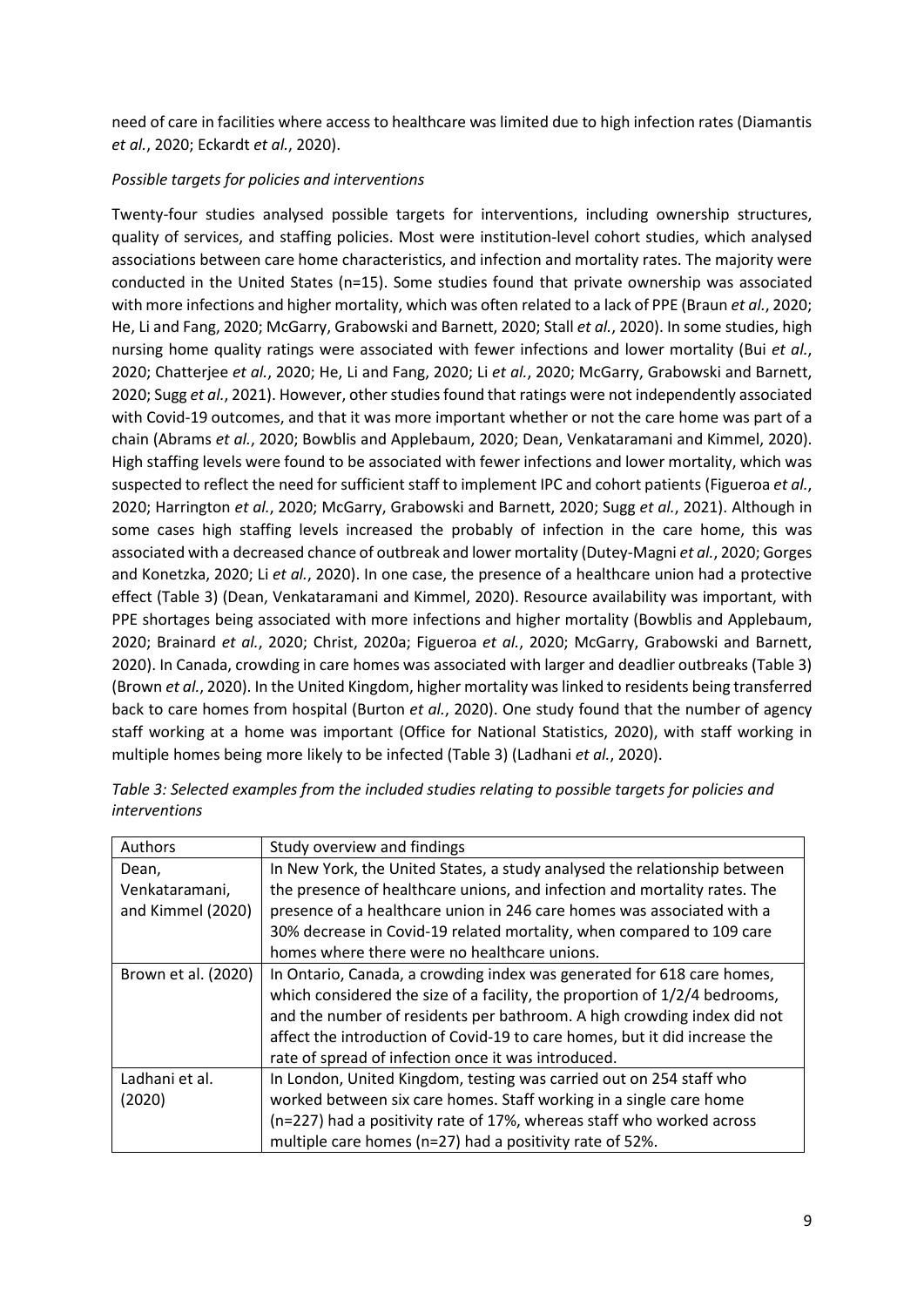### *Policy and governance*

Fifteen studies reported on policy and governance, with the majority of these being descriptive regional and national case studies. The regulation and oversight of social care services was analysed, which highlighted that the number of available beds and the maximum occupancy of nursing homes were associated with the number of infections and mortality (Buja *et al.*, 2020; Liotta *et al.*, 2020; Romero-Ortuño and Kennelly, 2020; Rothgang *et al.*, 2020). Covid-19 specific measures varied between countries, with strict IPC policies and more robust responses leading to fewer infections and deaths (Liu *et al.*, 2020; Sepulveda, Stall and Sinha, 2020; Siu *et al.*, 2020; Villalobos Dintrans, Browne and Madero-Cabib, 2020), although implementation was dependent on resources (Miller *et al.*, 2020; Rolland *et al.*, 2020; Rothgang *et al.*, 2020). Within Canada there were uneven responses that led to regional differences (Table 4) (Liu *et al.*, 2020). Studies from Hong Kong and Taiwan highlighted local preparedness following the experiences during the SARS epidemic (Chow, 2020; Lum *et al.*, 2020; Yang and Huang, 2020). This included convening central command centres, who utilised strict emergency response plans to effectively manage the pandemic and protect nursing homes.

|  | Table 4: A selected example from the included studies relating to policy and governance |  |
|--|-----------------------------------------------------------------------------------------|--|
|  |                                                                                         |  |

| Authors           | Study overview and findings                                                                                                                                                                                                                                                                                                                                                                                                                                        |  |  |  |
|-------------------|--------------------------------------------------------------------------------------------------------------------------------------------------------------------------------------------------------------------------------------------------------------------------------------------------------------------------------------------------------------------------------------------------------------------------------------------------------------------|--|--|--|
| Liu et al. (2020) | Covid-19 infection and mortality rates in care homes were lower in the<br>Canadian province of British Columbia (BC) compared to Ontario. The<br>different pandemic experiences of the two provinces were contrasted with<br>pre-pandemic levels of regulation and oversight of social care services. Care<br>homes in BC had higher funding per resident and more comprehensive<br>inspections. The pandemic response was faster and more wide reaching in<br>BC. |  |  |  |

## *Data and Information and Communication Technology*

Data and information and communication technology were the focus of 25 studies. Care home residents were sometimes supplied with technology (Gallo Marin *et al.*, 2020; McArthur *et al.*, 2021), with preferences varying between telephone calls and video calls (Table 5) (Sacco *et al.*, 2020). This enabled them to maintain social contact (Archbald-Pannone *et al.*, 2020), either with families (Shrader *et al.*, 2020; Van der Roest *et al.*, 2020; Wammes *et al.*, 2020) or dedicated volunteers (Office *et al.*, 2020; van Dyck *et al.*, 2020). In one case this extended to facilitating the real time monitoring and remote treatment of residents (Echeverria *et al.*, 2020).

Electronic health record data enabled efficient admission of residents, allowing the history of patients to be tracked (Bernabeu-Wittel *et al.*, 2020). Electronic health records also facilitated the development of a model to track the real time geographical spread of infection in addition to the trajectories of outbreaks within facilities (Caspi *et al.*, 2020). Other models utilised machine learning trained on outcome data to generate risk indexes at a patient and facility level (Table 5) (Stow *et al.*, 2020; Sun *et al.*, 2020).

| Table 5: Selected examples from the included studies relating to data and information and |  |
|-------------------------------------------------------------------------------------------|--|
| communication technology                                                                  |  |

| Authors             | Study overview and findings                                             |
|---------------------|-------------------------------------------------------------------------|
| Sacco et al. (2020) | In Angers, France, 132 residents in care homes and geriatric acute care |
|                     | units were surveyed to understand their preference between telephone    |
|                     | calls and video calls. They were able to complete telephone calls more  |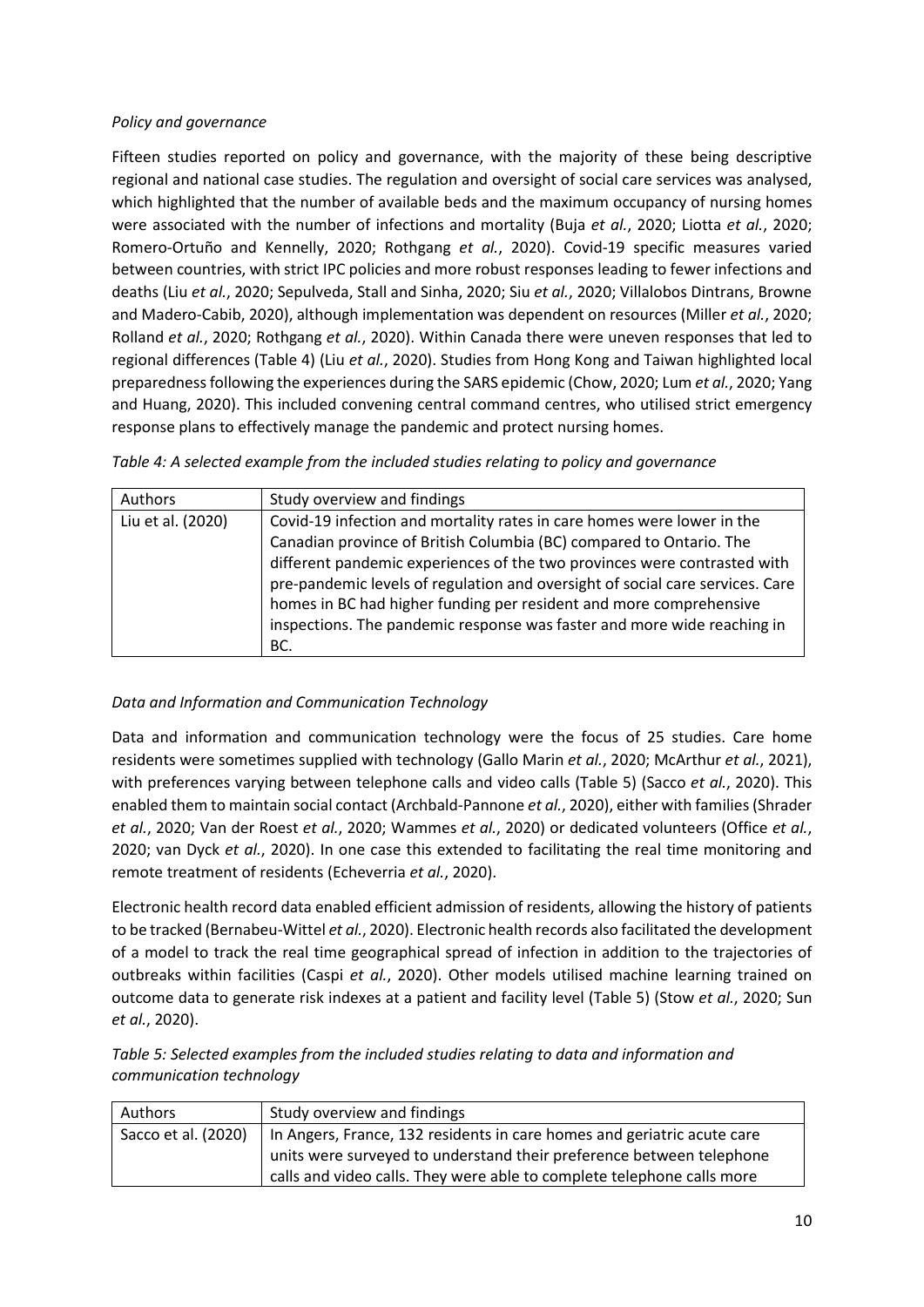|                   | independently than videocalls, and tended to use them more often,<br>although satisfaction tended to be higher when video calls were<br>undertaken.                                                                                                                                                                                                                      |
|-------------------|--------------------------------------------------------------------------------------------------------------------------------------------------------------------------------------------------------------------------------------------------------------------------------------------------------------------------------------------------------------------------|
| Sun et al. (2020) | In the United States a model was trained on Covid-19 outcomes reported in<br>1,146 care homes. This model generated a risk index associated with the<br>likelihood of Covid-19 infection in a care home. This was then validated by<br>outcomes separate from the original sample, which demonstrated<br>moderate predictive power and strong association with outcomes. |

### *Home-based care and community-based care*

There were few studies that focused on home-based care and community-based care (n=13). Many of these studies reported on the use of telemedicine to replace face-to-face consultations (Benaque *et al.*, 2020; Goodman-Casanova, 2020), with video calls associated with greater improvements in resilience and wellbeing than telephone calls, Table 6 (Lai *et al.*, 2020). Additionally, technology was used for cognitive stimulation and to aid social connectedness (Goodman-Casanova, 2020; Villalobos Dintrans, Browne and Madero-Cabib, 2020), which had a positive impact on users, Table 6 (Office *et al.*, 2020). Some studies focused on multifaceted interventions (Benaque *et al.*, 2020; Chen *et al.*, 2020; Huang *et al.*, 2020; Lum *et al.*, 2020; Mills, Buccola, *et al.*, 2020; Mills, Sender, Reynolds, *et al.*, 2020; Shea *et al.*, 2020), including enhanced IPC, strict safety protocols, and selectively carrying out home visits to those with the highest need, Table 6 (Khatri *et al.*, 2020). In some cases, studies focused on educating home-care users (Chen *et al.*, 2020; Goodman-Casanova, 2020), and supporting nurses through training and psychological interventions (Benaque *et al.*, 2020; Khatri *et al.*, 2020; Shea *et al.*, 2020). Some studies reported that day centres were closed and activities and clubs cancelled (Benaque *et al.*, 2020; Villalobos Dintrans, Browne and Madero-Cabib, 2020), with home-based services limited to delivering meals, maintaining nursing care, and administering medicines (Khatri *et al.*, 2020; Shea *et al.*, 2020). Other studies reported on temperature and symptom screening for nurses and homecare users (Koeberle *et al.*, 2020; Lum *et al.*, 2020; Shea *et al.*, 2020), which was tracked using custom applications (Mills, Buccola, *et al.*, 2020; Mills, Sender, Reynolds, *et al.*, 2020).

| Authors              | Study overview and findings                                                                                                                                                                                                                                                                                                                                                                                                                         |
|----------------------|-----------------------------------------------------------------------------------------------------------------------------------------------------------------------------------------------------------------------------------------------------------------------------------------------------------------------------------------------------------------------------------------------------------------------------------------------------|
| Lai et al. (2020)    | In Hong Kong, 60 home-care recipients and their carers were surveyed to<br>understand changes in general cognitive functions, symptoms of dementia,<br>and their quality of life, in response to using video calls instead of<br>telephone calls to carry out telemedicine. This was associated with<br>improved resilience and wellbeing, partly because it could capture the<br>important social elements intrinsic to face-to-face interactions. |
| Office et al. (2020) | In the United States, 14 students made 25 telephone calls as part of an<br>outreach programme to older adults who were at risk of social isolation.<br>These conversations focused on sources of support and personal topics.<br>This programme had a positive impact on both the students and the<br>receivers of the calls.                                                                                                                       |
| Khatri et al. (2020) | In Singapore, a home hospice service initiated a multifaceted response<br>including enhanced IPC, substantial safety and communication training for<br>staff, reduced size of home hospice teams, and pre-visit triage to assess the<br>need so that visits could be selectively carried out for those with the<br>highest need. There were no infections among staff members.                                                                      |

*Table 6: Selected examples from the included studies relating to home-based care and communitybased care*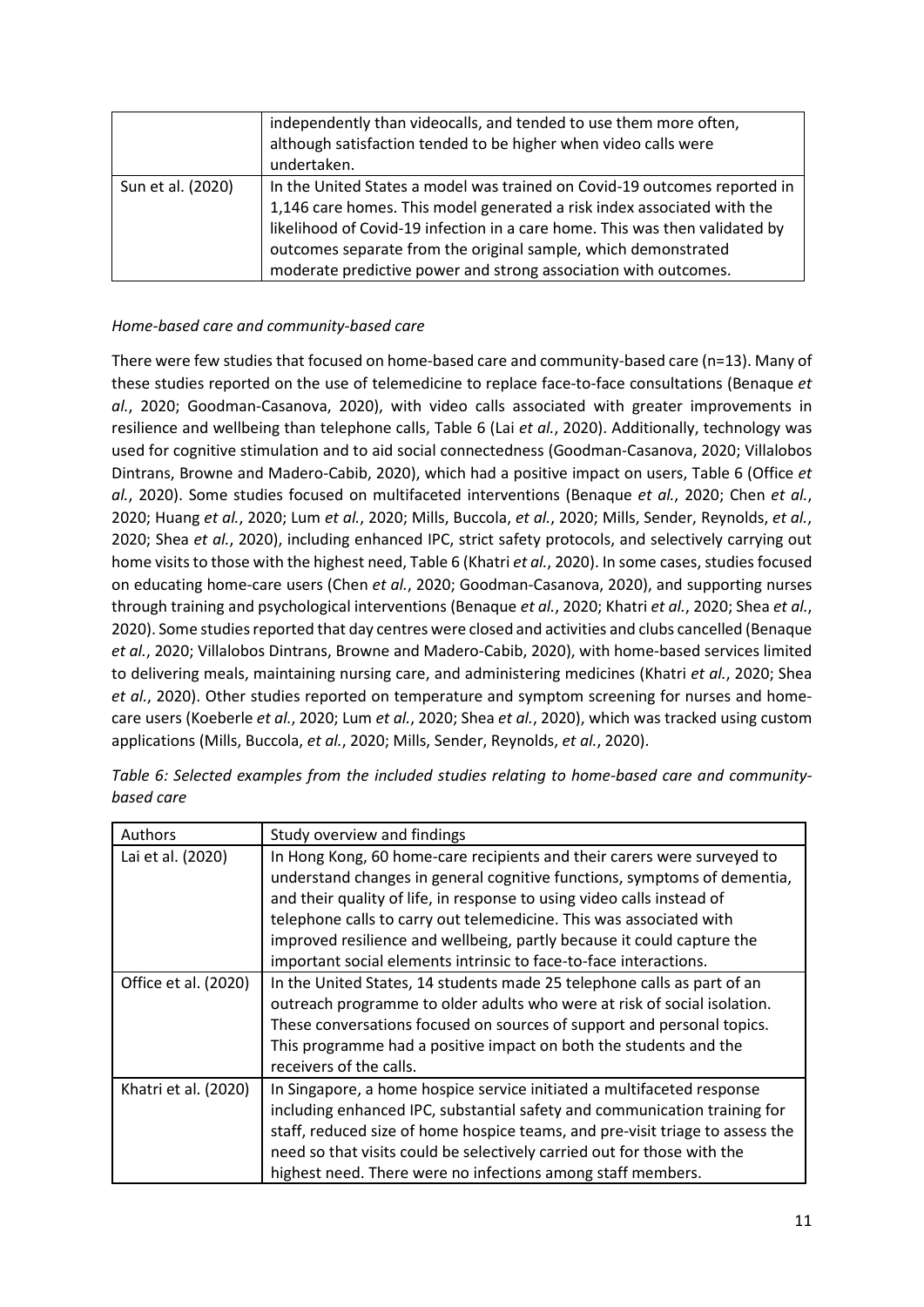#### *Evidence gaps*

Evidence gaps were identified relating to studies that focused on home-based care (n=11) and community-based care (n=2). Additional evidence from these settings may yet emerge, because over 30 ongoing and planned research projects relating to these settings have identified (Yu and Comas-Herrera, 2021). Due to the timing of the vaccination approvals and rollouts, studies on the roll-out and effectiveness of vaccinations in social care settings were largely missing until the end of 2020, and consequently they do not feature in this review. A large majority of the studies focused on the United States, Europe, and Canada, with most of the others focusing on countries in East Asia. We did not find published studies assessing psychological or rehabilitation interventions to mitigate the impacts of the pandemic, especially isolation. Additionally, we found no studies reporting on measures to support care provider organisations. There were a few studies that described environmental or building interventions (n=3), mainly focusing on natural and mechanical ventilation, but which did not empirically assess their efficacy. We found little evidence on measures to support staff and unpaid carers (n=4), which was mainly focused on improving mental wellbeing. There were few studies reporting on interventions to improve quality of care (n=2), end of life care and advanced care planning (n=6), and adaptations to existing interventions (n=2).

## **Discussion**

Our rapid review of long-term care focused interventions studied during the Covid-19 pandemic published during 2020 found that, in the first year of the pandemic, the state of evidence was poor overall, reflecting both the time it takes to generate evidence and for it to be published, but also the crisis context in which most of this research was carried out. Despite identifying 137 studies reporting on a variety of different types of interventions, most studies did not apply an analytical lens and instead provided descriptive findings only. The availability of evidence was particularly poor in relation to care provided outside congregate settings, with only 11 studies covering home care and 2 community-based care. This suggests that the evidence available to decision-makers and those developing guidance documents was very limited.

The long-term care measures studied during the first year of the pandemic tended to focus on the prevention or management of infections in institutional care settings. There was a heavy emphasis on outbreak management and testing strategies. Other measures that may be key to preventing infections were less well studied, for example physical characteristics of care homes and, particularly, buildings ventilation.

Most of the studies we identified focused on Infection Prevention and Control and reported on a bundle of measures adopted as part of the outbreak response, which means that it is not clear to what extent a single measure would have contributed to better or worse outcomes. The use of multifaceted packages to reduce the risk of outbreaks is in line with the findings of a systematic review of guidelines for long-term care organisations during the pandemic (National Collaborating Centre for Methods and Tools, 2021). That review also found existing evidence on the effectiveness of these measures to be of very low certainty.

Some of the measures adopted, particularly banning visitors and isolating infected people have the potential to impact severely on the wellbeing of people using and providing long-term care (Low *et al.*, 2021).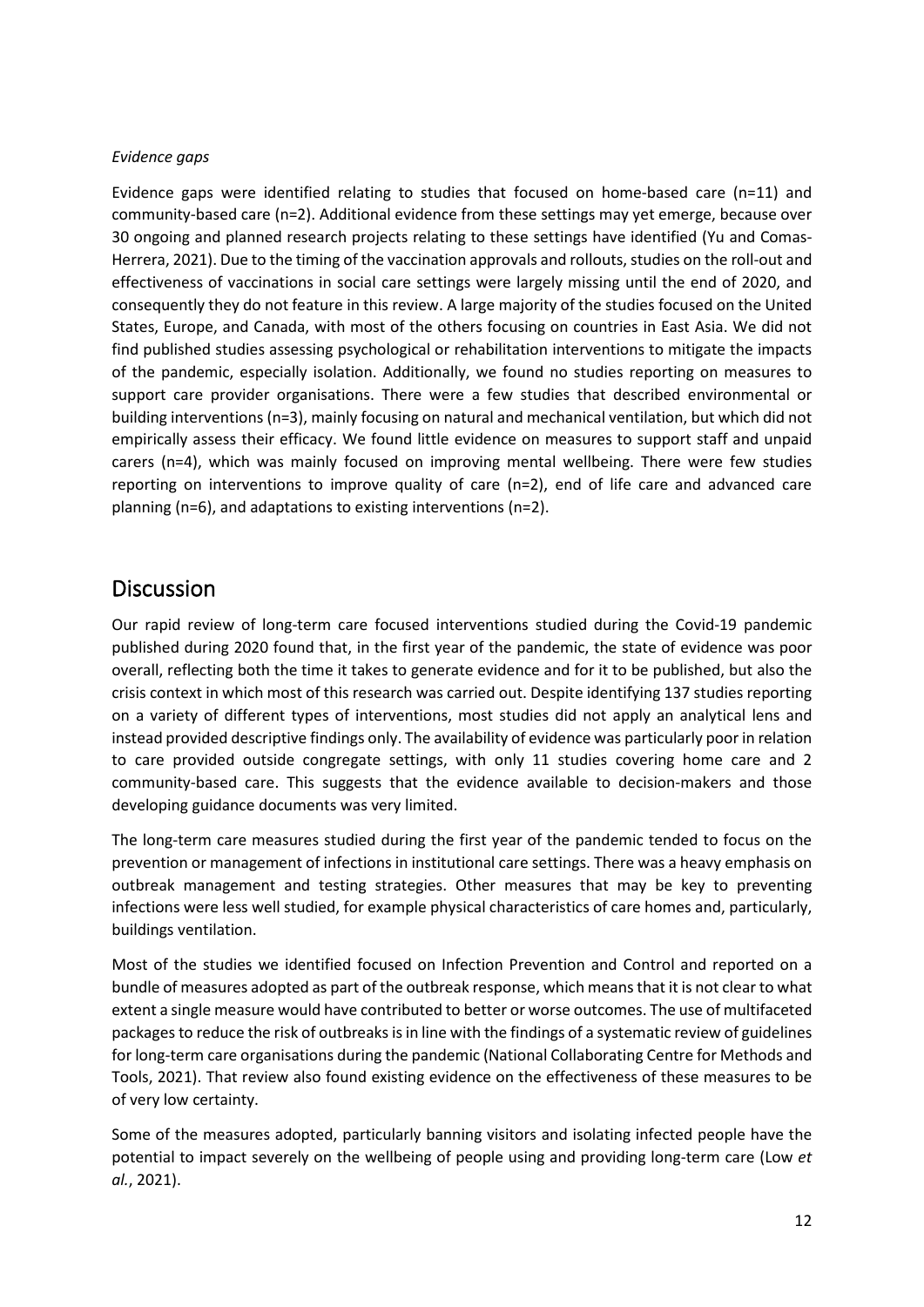Our review identified an important evidence gap in relation to non-institutional care, despite growing evidence that people using care at home and unpaid carers have been severely affected by the pandemic (Lorenz-Dant and Comas-Herrera, 2021).

Most studies we identified were descriptive reports of outbreaks and the responses of individual nursing homes or care organisations, reflecting the speed and crisis context in which these interventions were implemented and written up to share learnings. While descriptive case studies can provide valuable evidence in the face of a rapidly evolving pandemic, more robust studies will be needed to inform the future planning of long-term care. We expect that more studies exploiting natural variation in how measures were implemented will be published. Such studies, providing a counterfactual, will allow researchers and policy-makers to better gauge what measures were successful in preventing infections and more severe outcomes and which were not. An international database of studies of Covid-19 in the long-term care sector has identified at least [14 trials or other](https://ltccovid.org/completed-or-ongoing-research-projects-on-covid-19-and-long-term-care/?_methods=trials-and-other-evaluations)  [evaluations](https://ltccovid.org/completed-or-ongoing-research-projects-on-covid-19-and-long-term-care/?_methods=trials-and-other-evaluations) that will contribute to increasing the quality of available evidence.

The findings from this mapping show that only low-quality evidence on measures to prevent and mitigate Covid-19 in the long-term care sector was available to guide decisions on how to respond to the pandemic in the LTC sector during 2020. While, particularly at the beginning of the pandemic this was inevitable due to the pandemic being due to a new virus, there may be scope for researchers, research funders, governments and publishers to learn lessons from the scientific response to the pandemic in relation to long-term care and to consider the role of research in future pandemics or major other emergencies. This may involve assessing the degree to which the existing research infrastructure was able to support, or not, the rapid generation of evidence to support decisionmaking during the pandemic and to identifying opportunities to both strengthen the long-term care evidence base and have better "research preparedness" for future events.

#### *Limitations*

This review was pragmatic, rather than systematic. We focused on mapping which types of interventions were studied during the pandemic but did not attempt to systematically synthesise findings on the effectiveness of these. Other reviews have systematically synthesised available evidence on the effects of specific interventions or other factors that could explain variations in outcomes (Kruse *et al.*, 2021; National Collaborating Centre for Methods and Tools, 2021).

The pragmatic nature of the review also meant that we only searched two databases from August through December 2020. It is therefore possible that we have missed published studies of long-term care interventions during the pandemic. However, this was compatible with the aim of our review, which was to map the evidence base in terms of key areas of research focus, rather than to exhaustively list every published study. Furthermore, we compared search results for these two databases with results from a wider set of six databases of peer-reviewed articles that were searched up until the end of July 2020 and did not find reduced sensitivity when only searching MEDLINE and Web of Science.

We focused on English databases only and the findings of this mapping review may therefore not be representative of the global literature on long-term care interventions during the pandemic.

Due to the high death toll among care home residents during the early phase of the pandemic, we were initially more primed to identify interventions aimed at preventing infections and mitigating their consequences, i.e. managing outbreaks. It is therefore possible that we missed some studies of interventions focusing on the psycho-social impact of the pandemic early on.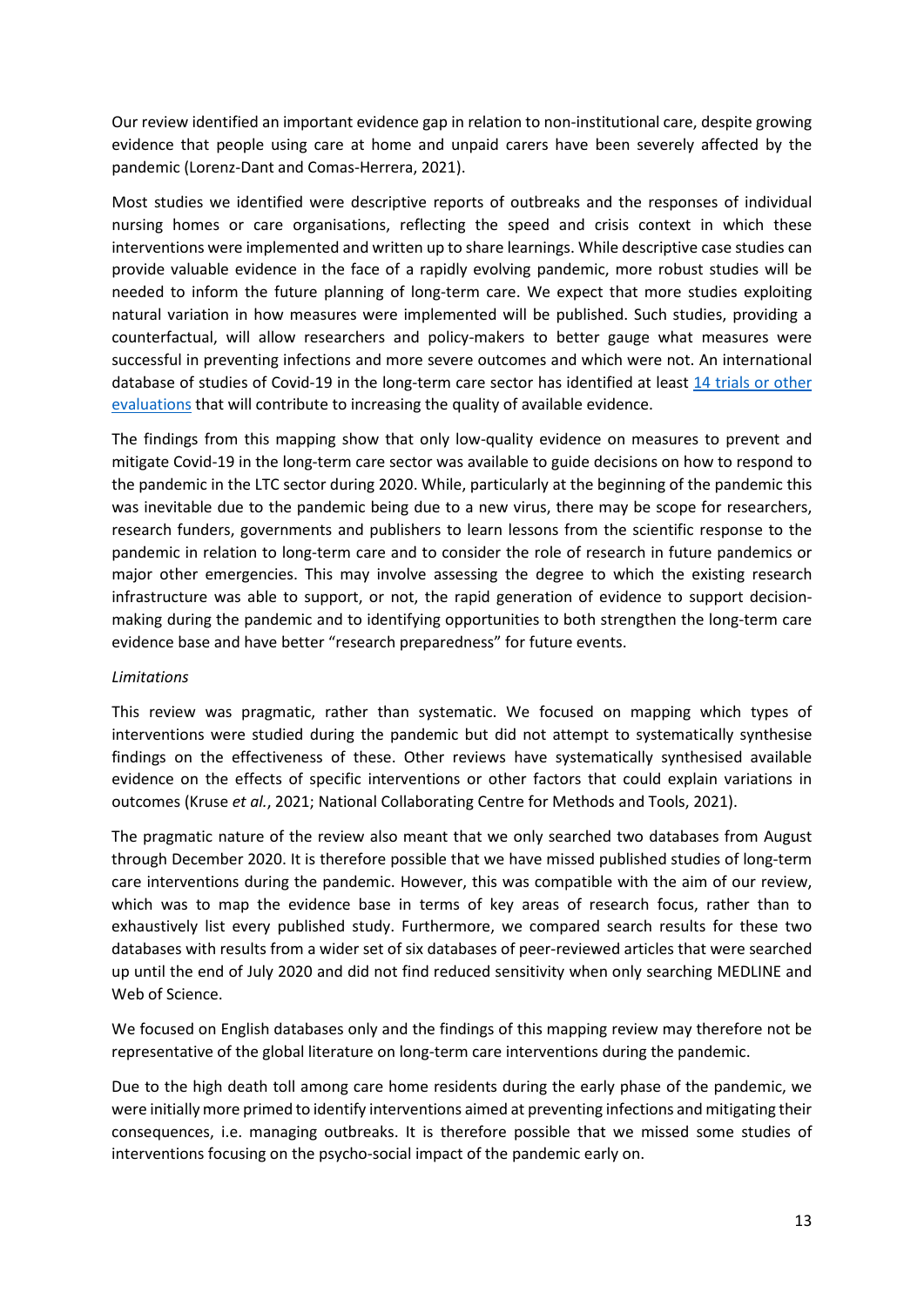# Conclusion

This review aimed to map the range of interventions, policies, and measures in long-term care studied during the Covid-19 pandemic and published throughout 2020. We identified 137 studies, the majority of which were descriptive case studies from high income countries, covering multiple infection control measures adopted in care homes. By the end of 2020 there was very little evidence available on measures for home-based or community-based settings.

Decision-makers in long-term care had very limited scientific evidence on the measures to respond to the pandemic at their disposal during 2020. The rapidly evolving pandemic appears to have hampered 'gold-standard' approaches to generate and synthesize evidence in long-term care. As countries assess the lessons that can be learnt from the pandemic and improve preparedness of their long-term care systems for future pandemics and other shocks, it will be important to consider the importance of facilitating rapid generation of more robust evidence.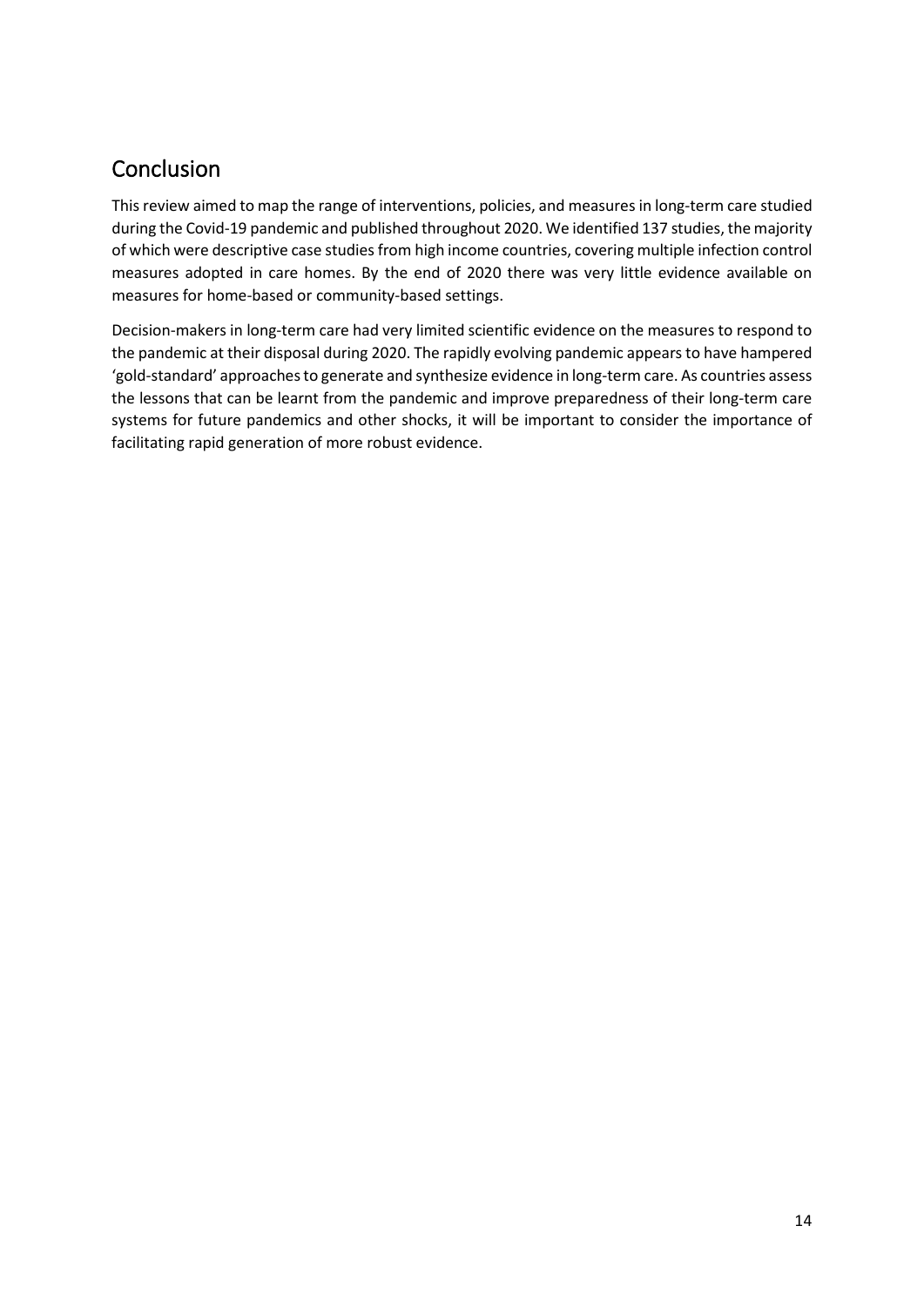## Refrences

Abrams, H. R. *et al.* (2020) 'Characteristics of U.S. Nursing Homes with COVID-19 Cases.', *Journal of the American Geriatrics Society*. doi: 10.1111/jgs.16661.

Ahmad, I. *et al.* (2020) 'Doxycycline and Hydroxychloroquine as Treatment for High-Risk COVID-19 Patients: Experience from Case Series of 54 Patients in Long-Term Care Facilities', *medRxiv*. doi: 10.1101/2020.05.18.20066902.

Alam, M. M. *et al.* (2020) 'Clinical Outcomes of Early Treatment With Doxycycline for 89 High-Risk COVID-19 Patients in Long-Term Care Facilities in New York.', *Cureus*, 12(8), p. e9658. doi: 10.7759/cureus.9658.

Annweiler, C. *et al.* (2020) 'Vitamin D and survival in COVID-19 patients: A quasi-experimental study.', *The Journal of steroid biochemistry and molecular biology*, 204, p. 105771. doi: 10.1016/j.jsbmb.2020.105771.

Archbald-Pannone, L. R. *et al.* (2020) 'COVID-19 collaborative model for an academic hospital and long-term care facilities', *Journal of the American Medical Directors Association*. doi: 10.1016/j.jamda.2020.05.044.

Bakaev, I., Retalic, T. and Chen, H. (2020) 'Universal Testing-Based Response to COVID-19 Outbreak by a Long-Term Care and Post-Acute Care Facility.', *Journal of the American Geriatrics Society*. doi: 10.1111/jgs.16653.

Balestrini, S. *et al.* (2020) 'Clinical outcomes of COVID-19 in long-term care facilities for people with epilepsy', *Epilepsy & Behavior*, p. 107602. doi: 10.1016/j.yebeh.2020.107602.

Belmin, J. *et al.* (2020) 'Coronavirus Disease 2019 Outcomes in French Nursing Homes That Implemented Staff Confinement With Residents.', *JAMA network open*, 3(8), pp. e2017533– e2017533. doi: 10.1001/jamanetworkopen.2020.17533dinin.

Benaque, A. *et al.* (2020) 'Dementia Care in Times of COVID-19: Experience at Fundació ACE in Barcelona, Spain', *Journal of Alzheimer's Disease*. Netherlands, 76(1), pp. 33–40. doi: 10.3233/JAD-200547.

Beran, J. *et al.* (2020) 'Inosine pranobex significantly decreased the case-fatality rate among PCR positive elderly with SARS-CoV-2 at three nursing homes in the Czech Republic', *Pathogens*, 9(12), pp. 1–10. doi: 10.3390/pathogens9121055.

Bernabeu-Wittel, M. *et al.* (2020) 'Effectiveness of a On-Site Medicalization Program for Nursing Homes with COVID-19 Outbreaks.', *The journals of gerontology. Series A, Biological sciences and medical sciences*. United States. doi: 10.1093/gerona/glaa192.

Birgand, G. *et al.* (2021) 'Testing strategies for the control of COVID-19 in nursing homes: Universal or targeted screening?', *Journal of Infection*, 82(1), pp. 159–198. doi: 10.1016/j.jinf.2020.08.002.

Blackburn, J. *et al.* (2020) 'Community Coronavirus Disease 2019 Activity Level and Nursing Home Staff Testing for Active Severe Acute Respiratory Syndrome Coronavirus 2 Infection in Indiana.', *Journal of the American Medical Directors Association*. doi: 10.1016/j.jamda.2020.10.038.

Blain, H. *et al.* (2020) 'Efficacy of a Test-Retest Strategy in Residents and Health Care Personnel of a Nursing Home Facing a COVID-19 Outbreak.', *Journal of the American Medical Directors Association*, 21(7), pp. 933–936. doi: 10.1016/j.jamda.2020.06.013.

Blasco, P. G. *et al.* (2020) 'Medical strategies in nursing homes during the COVID-19 pandemic: A Brazilian experience.', *Australian journal of general practice*. Australia, 49. doi: 10.31128/AJGP-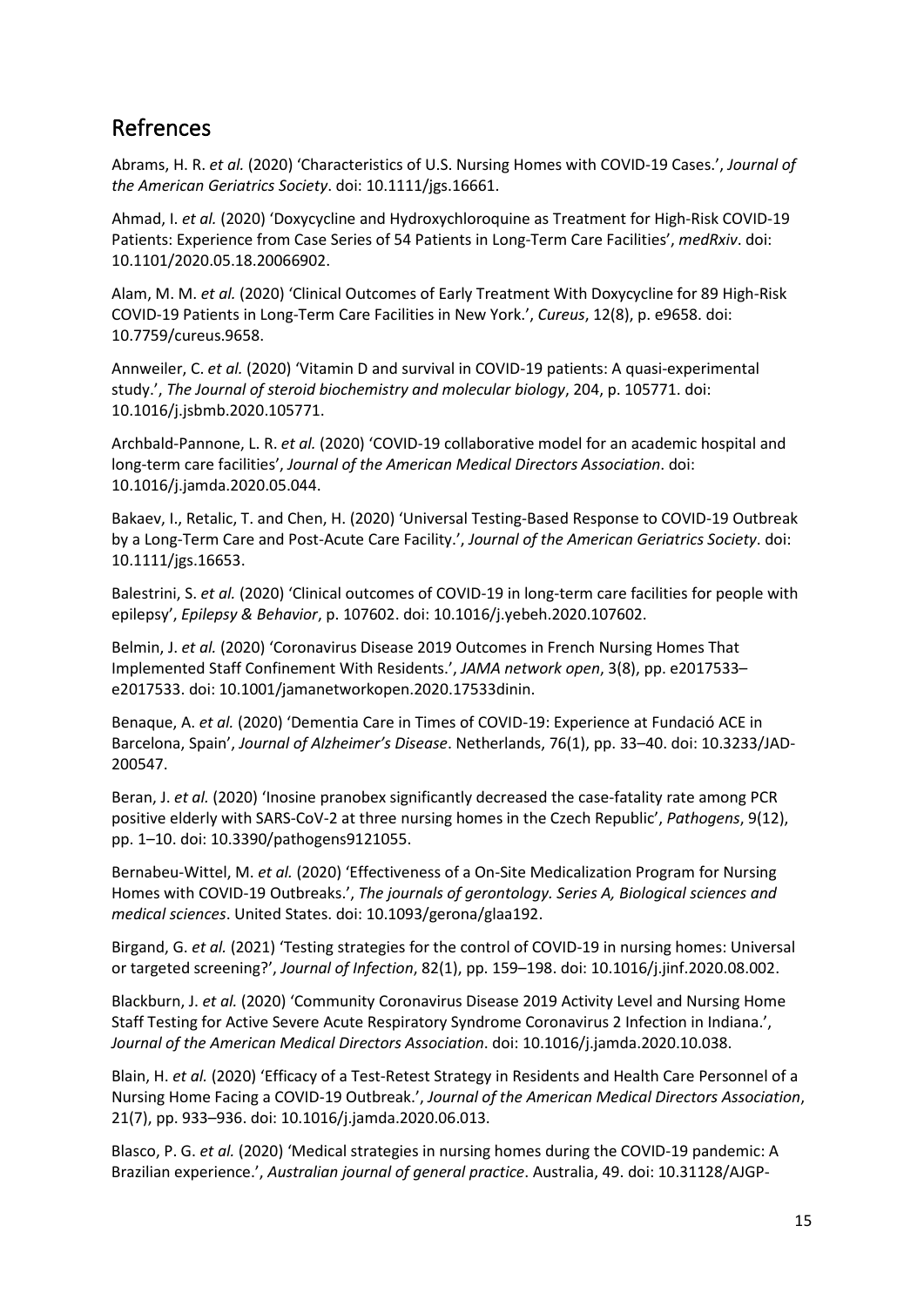COVID-41.

Borras-Bermejo, B. *et al.* (2020) 'Asymptomatic SARS-CoV-2 Infection in Nursing Homes, Barcelona, Spain, April 2020.', *Emerging infectious diseases*. United States, 26(9). doi: 10.3201/eid2609.202603.

Bowblis, J. and Applebaum, R. (2020) 'Prevalence of COVID-19 in Ohio Nursing Homes: What's Quality Got to Do with It?', *Journal of aging & social policy*. England, pp. 1–17. doi: 10.1080/08959420.2020.1824542.

Brainard, J. S. *et al.* (2020) 'Introduction to and spread of COVID-19 in care homes in Norfolk, UK', *medRxiv*. Infectious Diseases (except HIV/AIDS). doi: 10.1101/2020.06.17.20133629.

Braun, R. T. *et al.* (2020) 'Comparative Performance of Private Equity-Owned US Nursing Homes During the COVID-19 Pandemic.', *JAMA network open*, 3(10), p. e2026702. doi: 10.1001/jamanetworkopen.2020.26702.

Brouns, S. H. *et al.* (2020) 'Mortality and the Use of Antithrombotic Therapies Among Nursing Home Residents with COVID-19', *Journal of the American Geriatrics Society*. B. Spaetgens, Department of Internal Medicine, Division of General Internal Medicine, Section Geriatric Medicine, Maastricht University Medical Center+, Maastricht, Netherlands. E-mail: bartholomeus.spaetgens@mumc.nl: Blackwell Publishing Inc. (E-mail: subscrip@blackwellpub.com), 68(8), pp. 1647–1652. doi: 10.1111/jgs.16664.

Brown, K. A. *et al.* (2020) 'Association Between Nursing Home Crowding and COVID-19 Infection and Mortality in Ontario, Canada', *medRxiv*. Infectious Diseases (except HIV/AIDS). doi: 10.1101/2020.06.17.20133629.

Bui, D. P. *et al.* (2020) 'Association Between CMS Quality Ratings and COVID-19 Outbreaks in Nursing Homes - West Virginia, March 17-June 11, 2020.', *MMWR. Morbidity and mortality weekly report*, 69(37), pp. 1300–1304. doi: 10.15585/mmwr.mm6937a5.

Buja, A. *et al.* (2020) 'Demographic and Socio-Economic Factors, and Healthcare Resource Indicators Associated with the Rapid Spread of COVID-19 in Northern Italy: An Ecological Study', *medRxiv*. Available at: http://medrxiv.org/lookup/doi/10.1101/2020.04.25.20078311.

Buntinx, F. *et al.* (2020) 'Added value of anti-SARS-CoV-2 antibody testing in a Flemish nursing home during an acute COVID-19 outbreak in April 2020.', *Acta clinica Belgica*. England, pp. 1–6. doi: 10.1080/17843286.2020.1834285.

Burton, J. K. *et al.* (2020) 'Evolution and effects of COVID-19 outbreaks in care homes: a population analysis in 189 care homes in one geographical region of the UK', *The Lancet Healthy Longevity*. Infectious Diseases (except HIV/AIDS), 1(1), pp. e21–e31. doi: 10.1016/S2666-7568(20)30012-X.

Cabrera, J. J. *et al.* (2020) 'Pooling for SARS-CoV-2 control in care institutions', *medRxiv*. Infectious Diseases (except HIV/AIDS), p. 2020.05.30.20108597. doi: 10.1101/2020.05.30.20108597.

Callaghan, A. W. *et al.* (2020) 'Screening for SARS-CoV-2 Infection Within a Psychiatric Hospital and Considerations for Limiting Transmission Within Residential Psychiatric Facilities — Wyoming , 2020', *Mmwr*. United States: NLM (Medline), 69(26), pp. 825–829. doi: http://dx.doi.org/10.15585/mmwr.mm6926a4.

Caspi, G. *et al.* (2020) 'Heat maps for surveillance and prevention of COVID-19 spread in nursing homes and assisted living facilities', *Journal of the American Medical Directors Association*. doi: 10.1016/j.jamda.2020.05.048.

Chatterjee, P. *et al.* (2020) 'Characteristics and Quality of US Nursing Homes Reporting Cases of Coronavirus Disease 2019 (COVID-19).', *JAMA network open*. United States, 3(7), p. e2016930. doi: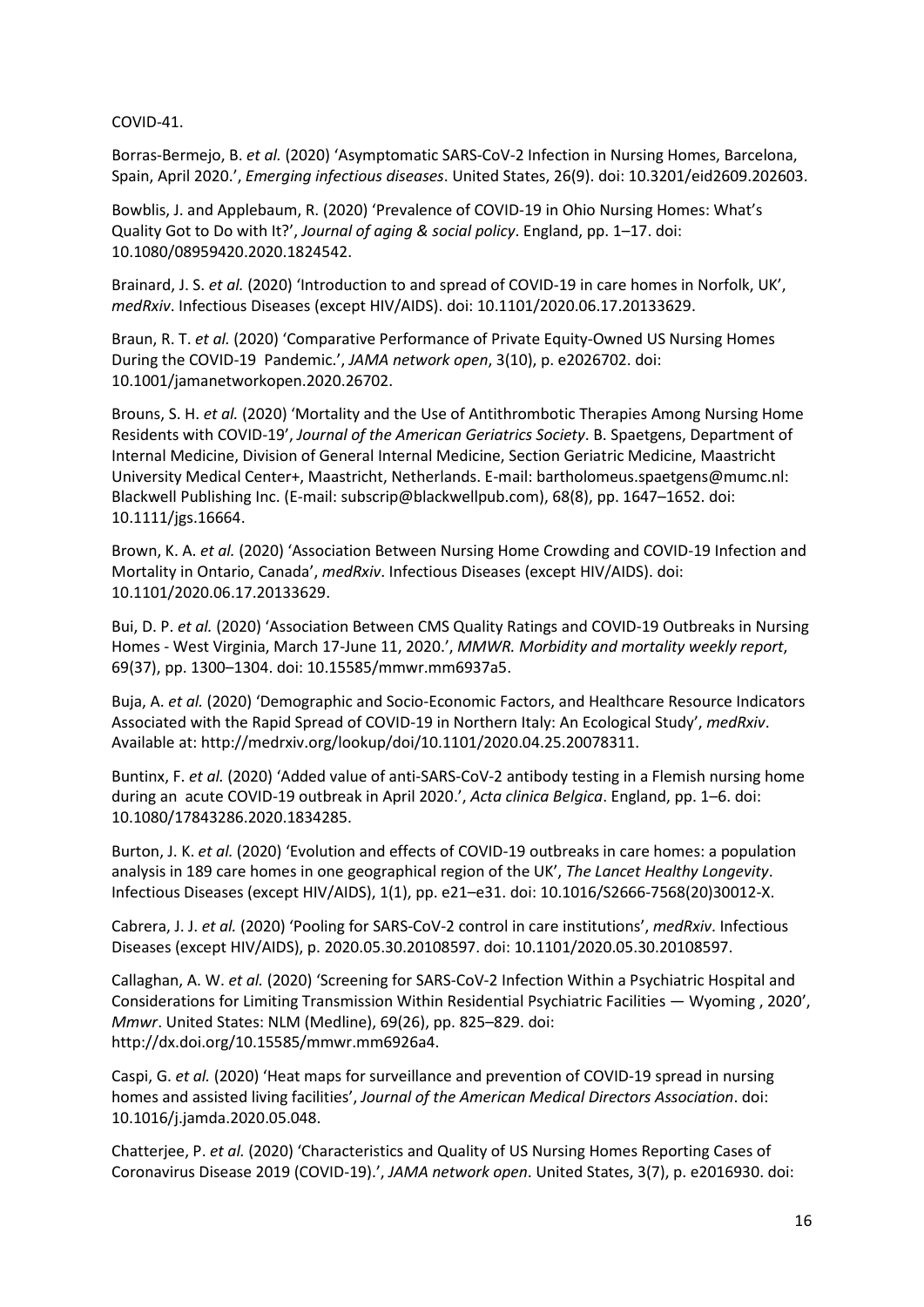10.1001/jamanetworkopen.2020.16930.

Chen Jieling *et al.* (2020) 'Home Care for the Elderly under the Epidemic of Novel Coronavirus Pneumonia', *American Journal of Nursing Science*, 9(3), p. 145. doi: 10.11648/j.ajns.20200903.22.

Chow, L. (2020) 'Care Homes and COVID-19 in Hong Kong: how the lessons from SARS were used to good effect.', *Age and ageing*. doi: 10.1093/ageing/afaa234.

Christ, G. (2020a) 'Nursing home star ratings aren't a predictor of COVID-19 caseloads, deaths.', *Modern Healthcare*. Detroit, Michigan: Crain Communications Inc. (MI), 50(24), p. 12. Available at: http://search.ebscohost.com/login.aspx?direct=true&db=rzh&AN=143850909&site=ehost-live.

Christ, G. (2020b) 'Treating residents with COVID-19 in post-acute sites.', *Modern Healthcare*. Detroit, Michigan: Crain Communications Inc. (MI), 50(23), p. 24. Available at: http://search.ebscohost.com/login.aspx?direct=true&db=rzh&AN=143727637&site=ehost-live.

Collison, M. *et al.* (2020) 'Three-Tiered COVID-19 Cohorting Strategy and Implications for Memory-Care.', *Journal of the American Medical Directors Association*, 21(11), pp. 1560–1562. doi: 10.1016/j.jamda.2020.09.001.

Comas-Herrera, A. *et al.* (2020) *International examples of measures to prevent and manage COVID-19 outbreaks in residential care and nursing home settings*. London. Available at: https://ltccovid.org/wp-content/uploads/2020/05/International-measures-to-prevent-and-manage-COVID19-infections-in-care-homes-11-May-2.pdf (Accessed: 19 May 2020).

Comas-Herrera, A. *et al.* (2021) *Mortality associated with COVID-19 in care homes: international evidence*. London. Available at: https://ltccovid.org/wpcontent/uploads/2021/02/LTC\_COVID\_19\_international\_report\_January-1-February-1-1.pdf (Accessed: 1 March 2021).

Dean, A., Venkataramani, A. and Kimmel, S. (2020) 'Mortality Rates From COVID-19 Are Lower In Unionized Nursing Homes.', *Health affairs (Project Hope)*. United States, 39(11), pp. 1993–2001. doi: 10.1377/hlthaff.2020.01011.

Diamantis, S. *et al.* (2020) 'Severe Acute Respiratory Syndrome Coronavirus 2 (SARS-CoV-2)-Related Deaths in French Long-Term Care Facilities: The "Confinement Disease" Is Probably More Deleterious Than the Coronavirus Disease-2019 (COVID-19) Itself', *Journal of the American Medical Directors Association*. United States: Elsevier Inc. (E-mail: usjcs@elsevier.com). doi: 10.1016/j.jamda.2020.04.023.

Díaz, Y. *et al.* (2020) 'Use of a Humanized Anti-CD6 Monoclonal Antibody (Itolizumab) in Elderly Patients with Moderate COVID-19', *Gerontology*. Infectious Diseases (except HIV/AIDS), 66(6), pp. 553–561. doi: 10.1159/000512210.

Dini, F. L. *et al.* (2020) 'Bedside wireless lung ultrasound for the evaluation of COVID-19 lung injury in senior nursing home residents.', *Monaldi archives for chest disease = Archivio Monaldi per le malattie del torace*. Italy, 90(3). doi: 10.4081/monaldi.2020.1446.

Dolveck, F. *et al.* (2020) 'COVID-19 among nursing home residents: results of an urgent pre-hospital intervention by a multidisciplinary task force.', *The Brazilian journal of infectious diseases : an official publication of the Brazilian Society of Infectious Diseases*. doi: 10.1016/j.bjid.2020.11.004.

Dora, A. V *et al.* (2020) 'Using Serologic Testing to Assess the Effectiveness of Outbreak Control Efforts, Serial PCR Testing, and Cohorting of Positive SARS-CoV-2 Patients in a Skilled Nursing Facility.', *Clinical infectious diseases : an official publication of the Infectious Diseases Society of America*. United States. doi: 10.1093/cid/ciaa1286.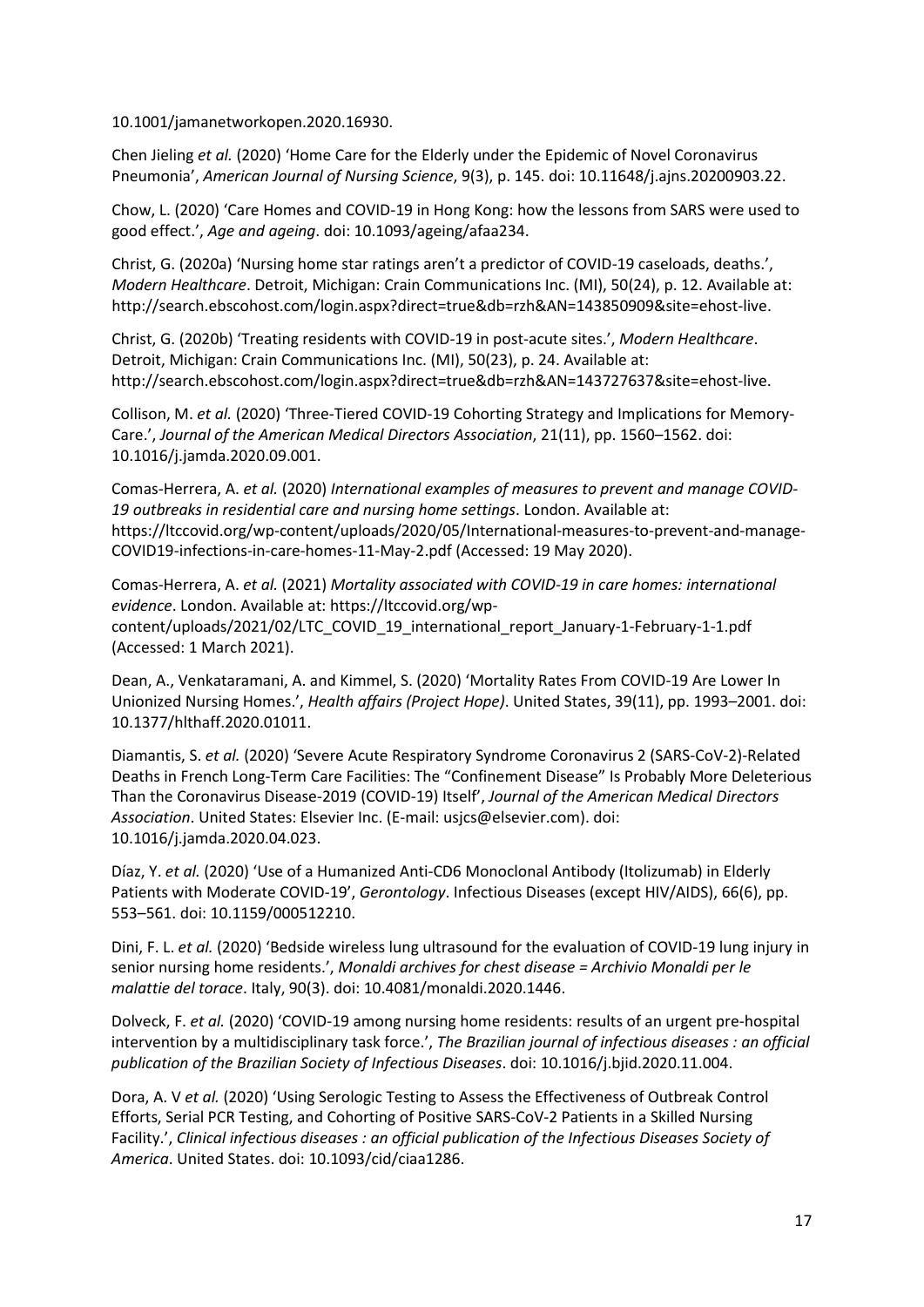Dutey-Magni, P. F. *et al.* (2020) *Covid-19 infection and attributable mortality in UK Long Term Care Facilities: Cohort study using active surveillance and electronic records (March-June 2020)*. Infectious Diseases (except HIV/AIDS). Available at:

http://medrxiv.org/lookup/doi/10.1101/2020.07.14.20152629.

van Dyck, L. I. *et al.* (2020) 'Combating Heightened Social Isolation of Nursing Home Elders: The Telephone Outreach in the COVID-19 Outbreak Program', *The American Journal of Geriatric Psychiatry*. doi: 10.1016/j.jagp.2020.05.026.

Echeverria, P. *et al.* (2020) 'COVIDApp: A Health Application as an Innovative Strategy for the Management and Follow-Up of the COVID-19 Pandemic in Long-Term Care Facilities in Catalonia.', *JMIR public health and surveillance*. Canada. doi: 10.2196/21163.

Eckardt, P. *et al.* (2020) 'Hospital affiliated long term care facility COVID-19 containment strategy by using prevalence testing and infection control best practices.', *American journal of infection control*. United States. doi: 10.1016/j.ajic.2020.06.215.

Escobar, D. J. *et al.* (2020a) 'Mitigation of a Coronavirus Disease 2019 Outbreak in a Nursing Home Through Serial Testing of Residents and Staff', *Clinical Infectious Diseases*. United States. doi: 10.1093/cid/ciaa1021.

Escobar, D. J. *et al.* (2020b) 'Mitigation of a COVID-19 Outbreak in a Nursing Home Through Serial Testing of Residents and Staff.', *Clinical infectious diseases : an official publication of the Infectious Diseases Society of America*. United States. doi: 10.1093/cid/ciaa1021.

Espasandin-Duarte, I., Cinza-Sanjurjo, S. and Portela-Romero, M. (2020) '[Experience in the care of elderly institutionalised patients COVID-19+: an isolation strategy and a decalogue of recommendations for the communication of bad news by telephone].', *Semergen*. doi: 10.1016/j.semerg.2020.09.005.

Figueroa, J. F. *et al.* (2020) 'Association of Nursing Home Ratings on Health Inspections, Quality of Care, and Nurse Staffing With COVID-19 Cases', *JAMA*. Available at: https://doi.org/10.1001/jama.2020.14709.

Gallo Marin, B. *et al.* (2020) 'Experiences of Rhode Island Assisted Living Facilities in Connecting Residents with Families through Technology During the COVID-19 Pandemic.', *Rhode Island medical journal (2013)*. United States, 103(8), pp. 59–61.

Gonzalez de Villaumbrosia, C. *et al.* (2020) 'Implementation of an Algorithm of Cohort Classification to Prevent the Spread of COVID-19 in Nursing Homes.', *Journal of the American Medical Directors Association*, 21(12), pp. 1811–1814. doi: 10.1016/j.jamda.2020.10.023.

Goodman-Casanova, J. M. (2020) 'Telehealth home support during COVID-19 confinement: Survey study among community-dwelling older adults with mild cognitive impairment or mild dementia', *Preprint*.

Gorges, R. J. and Konetzka, R. T. (2020) 'Staffing Levels and COVID-19 Cases and Outbreaks in US Nursing Homes.', *Journal of the American Geriatrics Society*. United States. doi: 10.1111/jgs.16787.

Guery, R. *et al.* (2020) 'Limited effectiveness of systematic screening by nasopharyngeal RT-PCR of medicalized nursing home staff after a first case of COVID-19 in a resident', *Médecine et Maladies Infectieuses*. Elsevier Masson. doi: 10.1016/j.medmal.2020.04.020.

Harrington, C. *et al.* (2020) 'Nurse Staffing and Coronavirus Infections in California Nursing Homes.', *Policy, politics & nursing practice*. United States: NLM (Medline), p. 1527154420938707. doi: 10.1177/1527154420938707.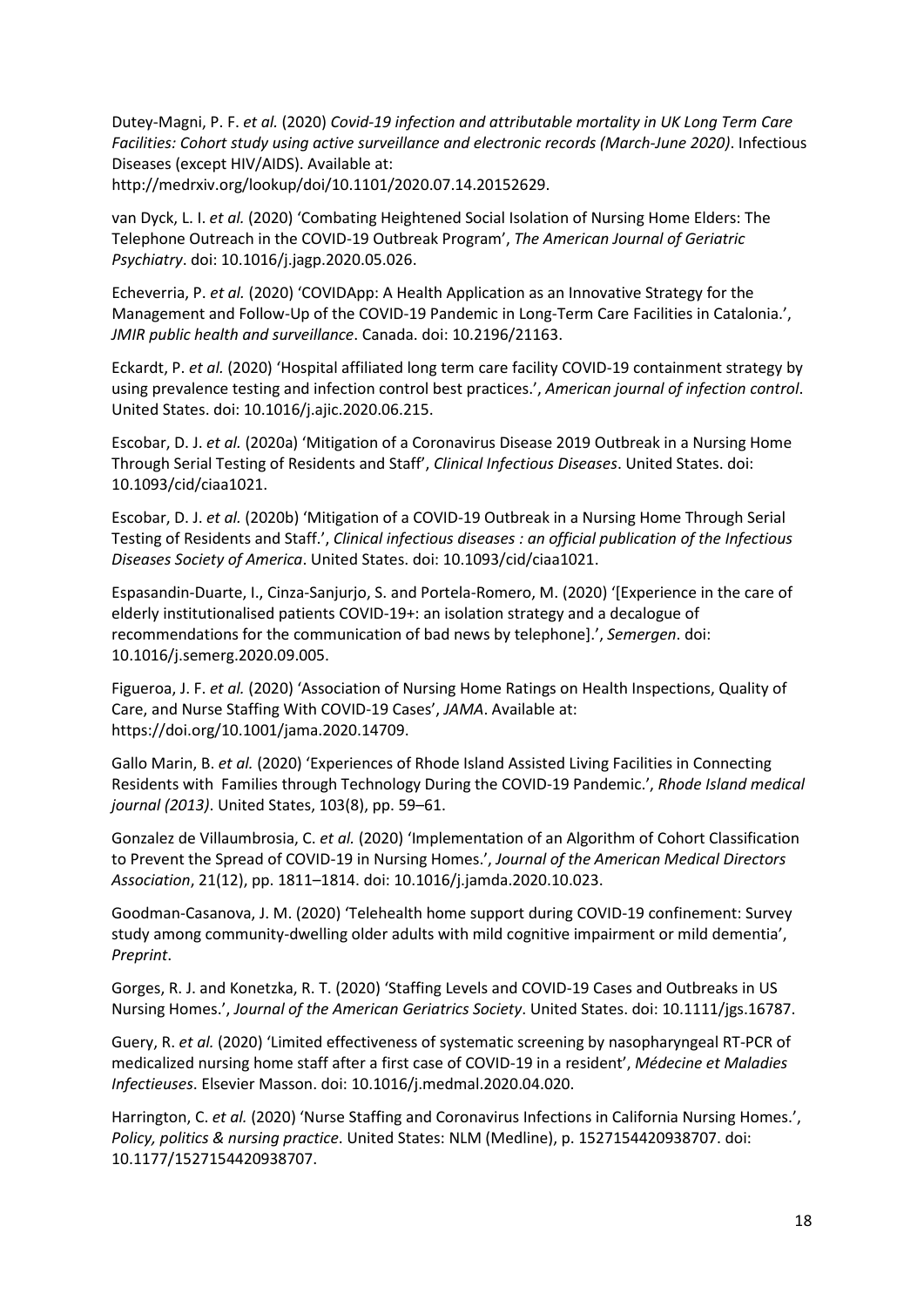Harris, D. A. *et al.* (2020) 'Rapid Telehealth-Centered Response to COVID-19 Outbreaks in Postacute and Long-Term Care Facilities', *Telemedicine and e-Health*. United States, p. tmj.2020.0236. doi: 10.1089/tmj.2020.0236.

He, M., Li, Y. and Fang, F. (2020) 'Is there a Link between Nursing Home Reported Quality and COVID-19 Cases? Evidence from California Skilled Nursing Facilities', *Journal of the American Medical Directors Association*. doi: 10.1016/j.jamda.2020.06.016.

Heras, E. *et al.* (2020) 'COVID-19 mortality risk factors in older people in a long-term care center.', *European geriatric medicine*, pp. 1–7. doi: 10.1007/s41999-020-00432-w.

Heudorf, U. *et al.* (2020) 'COVID-19 in long-term care facilities in Frankfurt am Main, Germany: incidence, case reports, and lessons learned.', *GMS hygiene and infection control*, 15, p. Doc26. doi: 10.3205/dgkh000361.

Huang, H. T. *et al.* (2020) 'How to prevent outbreak of a hospital-affiliated dementia day-care facility in the pandemic COVID-19 infection in Taiwan', *Journal of Microbiology, Immunology and Infection*. Elsevier Ltd. doi: 10.1016/j.jmii.2020.04.007.

Ickert, C. *et al.* (2020) 'Maintaining Resident Social Connections During COVID-19: Considerations for Long-Term Care.', *Gerontology & geriatric medicine*, 6, p. 2333721420962669. doi: 10.1177/2333721420962669.

Khatri, P. *et al.* (2020) 'Home Hospice Services during COVID-19: Ensuring Comfort in Unsettling Times in Singapore', *Journal of palliative medicine*. FAST and Chronic Programmes, Alexandra Hospital, Singapore.: Mary Ann Liebert, Inc., 23(5), pp. 605–606. doi: 10.1089/jpm.2020.0186.

Kim, T. (2020) 'Improving Preparedness for and Response to Coronavirus Disease 19 (COVID-19) in Long-Term Care Hospitals in the Korea', *Infect Chemother*. Korea (South), (PG-). Available at: NS -.

Koeberle, S. *et al.* (2020) 'COVID-19 outbreak: organisation of a geriatric assessment and coordination unit. A French example.', *Age & Ageing*. Geriatrics Department, CHU , Besançon, France: Oxford University Press / USA, 49(4), pp. 516–522. doi: 10.1093/ageing/afaa092.

Kruse, F. M. *et al.* (2021) *Pre-print: The Relationship between Ownership of Nursing Homes and their Response to the COVID-19 Pandemic: a Systematic Review*. Available at: https://ltccovid.org/wpcontent/uploads/2021/02/Preprint-systeamtic-review-of-relationship-between-ownership-ofnursing-homes-and-COVID-19-response.pdf (Accessed: 18 May 2021).

Ladhani, Shamez N *et al.* (2020) 'Increased risk of SARS-CoV-2 infection in staff working across different care homes: enhanced CoVID-19 outbreak investigations in London care Homes.', *The Journal of infection*, 81(4), pp. 621–624. doi: 10.1016/j.jinf.2020.07.027.

Ladhani, Shamez N. *et al.* (2020) 'Increased risk of SARS-CoV-2 infection in staff working across different care homes: enhanced CoVID-19 outbreak investigations in London care Homes', *Journal of Infection*. United Kingdom: NLM (Medline), 81(4), pp. 621–624. doi: 10.1016/j.jinf.2020.07.027.

Lai, F. H.-Y. *et al.* (2020) 'The Protective Impact of Telemedicine on Persons With Dementia and Their Caregivers During the COVID-19 Pandemic', *The American Journal of Geriatric Psychiatry*. England. doi: 10.1016/j.jagp.2020.07.019.

Lally, M. A. *et al.* (2021) 'Metformin is Associated with Decreased 30-Day Mortality Among Nursing Home Residents Infected with SARS-CoV2', *Journal of the American Medical Directors Association*, 22(1), pp. 193–198. doi: 10.1016/j.jamda.2020.10.031.

Langins, M. *et al.* (2020) 'THE COVID-19 PANDEMIC AND LONG-TERM CARE: WHAT CAN WE LEARN FROM THE FIRST WAVE ABOUT HOW TO PROTECT CARE HOMES?', *Eurohealth*, 26(2). Available at: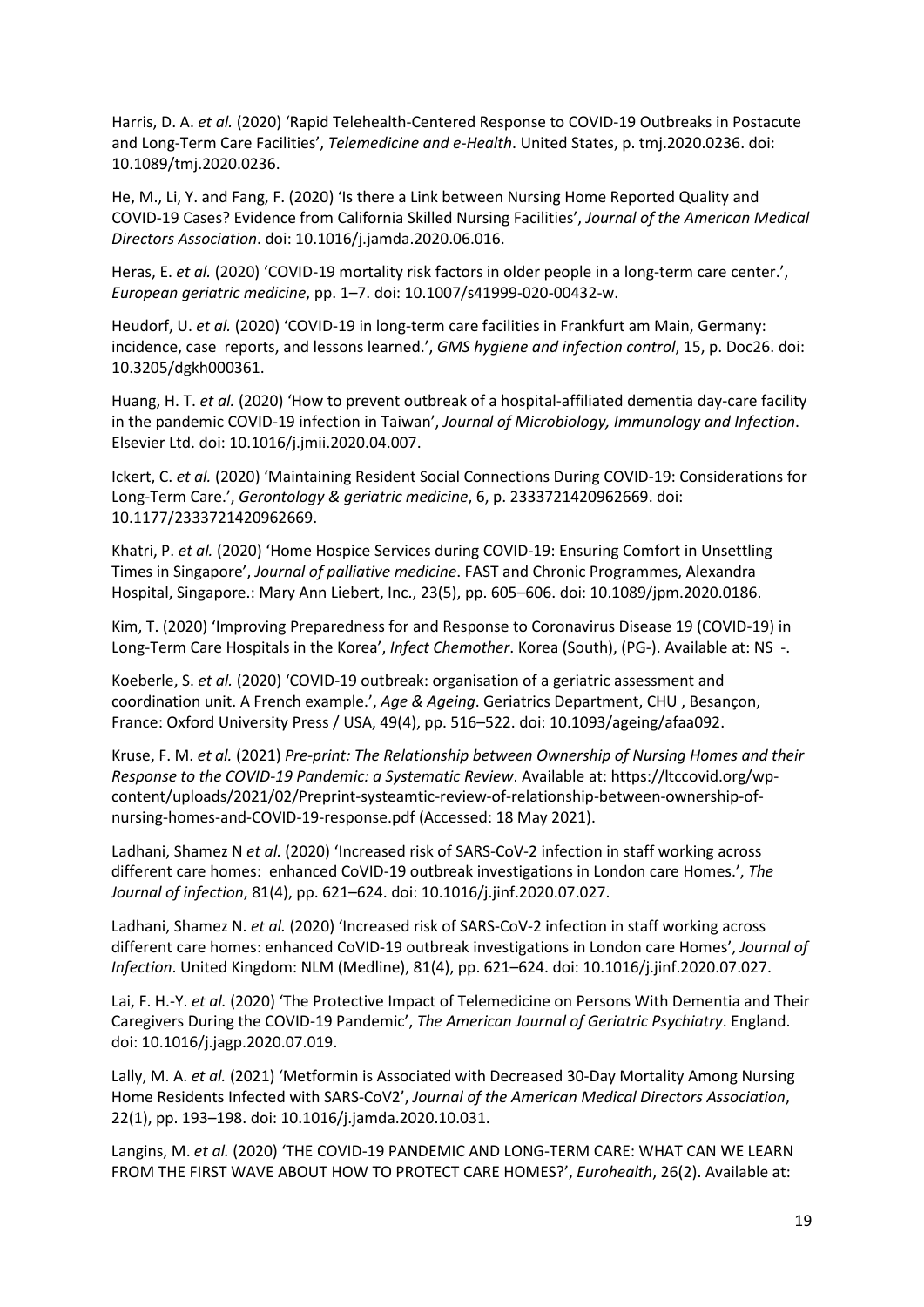http://www.healthobservatory.euhttps//www.lse.ac.uk/lse-health (Accessed: 18 May 2021).

Lee, S. H., Son, H. and Peck, K. R. (2020) 'Can post-exposure prophylaxis for COVID-19 be considered as an outbreak response strategy in long-term care hospitals?', *International Journal of Antimicrobial Agents*. K.R. Peck, Division of Infectious Diseases, Department of Medicine, Samsung Medical Center, Sungkyunkwan University School of Medicine, 81, Irwon-ro, Gangnam-gu, Seoul 135-710, South Korea. E-mail: krpeck@skku.edu: Elsevier B.V., p. 105988. doi: 10.1016/j.ijantimicag.2020.105988.

Li, Y. *et al.* (2020) 'COVID-19 infections and deaths among Connecticut nursing home residents: facility correlates', *Journal of the American Geriatrics Society*. doi: 10.1111/jgs.16689.

Liotta, G. *et al.* (2020) 'Is social connectedness a risk factor for the spreading of COVID-19 among older adults? The Italian paradox', *Plos One*. G. Liotta, Biomedicine and Prevention Dept., University of Rome 'Tor Vergata', Rome, Italy. E-mail: Giuseppe.liotta@uniroma2.it: Public Library of Science (Email: plos@plos.org), 15(5), p. e0233329. doi: 10.1371/journal.pone.0233329.

Lipsitz, L. A. *et al.* (2020) 'Stemming the Tide of COVID-19 Infections in Massachusetts Nursing Homes.', *Journal of the American Geriatrics Society*. United States. doi: 10.1111/jgs.16832.

Liu, M. *et al.* (2020) 'COVID-19 in long-term care homes in Ontario and British Columbia.', *CMAJ : Canadian Medical Association journal = journal de l'Association medicale canadienne*. Canada. doi: 10.1503/cmaj.201860.

Lorenz-Dant, K. and Comas-Herrera, A. (2021) 'The Impacts of COVID-19 on Unpaid Carers of Adults with Long-Term Care Needs and Measures to Address these Impacts: A Rapid Review of Evidence up to November 2020', *Journal of Long Term Care*. LSE Press, pp. 124–153. doi: 10.31389/jltc.76.

Louie, J. K., Stoltey, J., *et al.* (2020) 'Early COVID-19 Successes in Skilled Nursing Facilities in San Francisco', *Journal of the American Geriatrics Society*. doi: 10.1111/jgs.16765.

Louie, J. K., Scott, H. M., *et al.* (2020) 'Lessons from Mass-Testing for COVID-19 in Long Term Care Facilities for the Elderly in San Francisco.', *Clinical infectious diseases : an official publication of the Infectious Diseases Society of America*. United States. doi: 10.1093/cid/ciaa1020.

Low, L.-F. *et al.* (2021) 'Safe Visiting is Essential for Nursing Home Residents During the COVID-19 Pandemic: An International Perspective', *Journal of the American Medical Directors Association*. Elsevier BV, 22(5), p. 977. doi: 10.1016/j.jamda.2021.02.020.

Lum, T. *et al.* (2020) 'COVID-19 and Long-Term Care Policy for Older People in Hong Kong.', *Journal of aging & social policy*, pp. 1–7. doi: 10.1080/08959420.2020.1773192.

Ly, T. D. A. *et al.* (2020) 'Pattern of SARS-CoV-2 infection among dependant elderly residents living in long-term care facilities in Marseille, France, March-June 2020.', *International journal of antimicrobial agents*, p. 106219. doi: 10.1016/j.ijantimicag.2020.106219.

McArthur, C. *et al.* (2021) 'Evaluating the Effect of COVID-19 Pandemic Lockdown on Long-Term Care Residents' Mental Health: A Data-Driven Approach in New Brunswick', *Journal of the American Medical Directors Association*, 22(1), pp. 187–192. doi: 10.1016/j.jamda.2020.10.028.

McBee, S. M. *et al.* (2020) 'Notes from the Field: Universal Statewide Laboratory Testing for SARS-CoV-2 in Nursing Homes - West Virginia, April 21-May 8, 2020.', *MMWR. Morbidity and mortality weekly report*. United States, 69(34), pp. 1177–1179. doi: 10.15585/mmwr.mm6934a4.

McGarry, B. E., Grabowski, D. C. and Barnett, M. L. (2020) 'Severe Staffing And Personal Protective Equipment Shortages Faced By Nursing Homes During The COVID-19Pandemic.', *Health affairs (Project Hope)*, pp. 101377hlthaff202001269-101377hlthaff202001269. doi: 10.1377/hlthaff.2020.01269.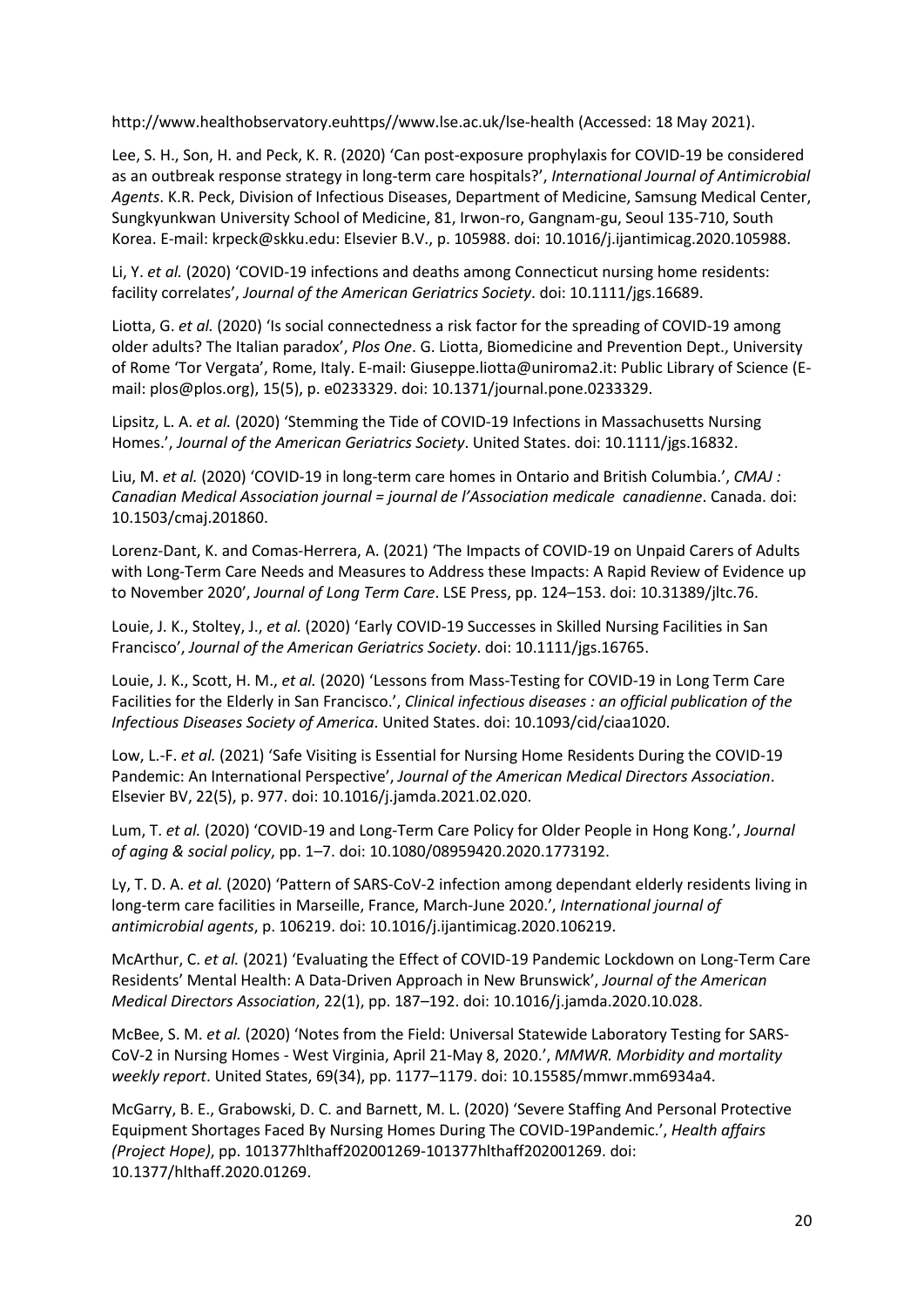Miller, V. J. *et al.* (2020) 'Nursing Home Social Workers Perceptions of Preparedness and Coping for COVID-19', *The Journals of Gerontology: Series B*. United States. doi: 10.1093/geronb/gbaa143.

Mills, W. R., Sender, S., Reynolds, K., *et al.* (2020) 'An Outbreak Preparedness and Mitigation Approach in Home Health and Personal Home Care During the COVID-19 Pandemic', *Home Health Care Management & Practice*. doi: 10.1177/1084822320933567.

Mills, W. R., Buccola, J. M., *et al.* (2020) 'Home-Based Primary Care Led-Outbreak Mitigation in Assisted Living Facilities in the First One Hundred Days of COVID-19', *Journal of the American Medical Directors Association*. Elsevier BV, 21(7), pp. 951–953. doi: 10.1016/j.jamda.2020.06.014.

Mills, W. R., Sender, S., Lichtefeld, J., *et al.* (2020) 'Supporting individuals with intellectual and developmental disability during the first 100 days of the COVID-19 outbreak in the USA', *Journal of Intellectual Disability Research*. W.R. Mills, BrightSpring Health Services, Louisville, KY, United States. E-mail: william.mills@brightspringhealth.com: Blackwell Publishing Ltd, 64(7), pp. 489–496. doi: 10.1111/jir.12740.

Montoya, A. *et al.* (2020) 'Partnering with Local Hospitals and Public Health to Manage COVID-19 Outbreaks in Nursing Homes.', *Journal of the American Geriatrics Society*. doi: 10.1111/jgs.16869.

Munanga, A. (2020) 'Critical Infection Control Adaptations to Survive COVID-19 in Retirement Communities.', *Journal of gerontological nursing*, 46(6), pp. 3–5. doi: 10.3928/00989134-20200511- 03.

National Collaborating Centre for Methods and Tools (2021) *What strategies mitigate risk of COVID-19 outbreaks and mortality in long-term care facilities? Update 2*. Available at: https://www.nccmt.ca/knowledge-repositories/covid-19-rapid-evidence-service (Accessed: 18 May 2021).

Nouvenne, A. *et al.* (2020) 'Point-of-care chest ultrasonography as a diagnostic resource for COVID-19 outbreak in nursing homes', *Journal of the American Medical Directors Association*. doi: 10.1016/j.jamda.2020.05.050.

Office, E. E. *et al.* (2020) 'Reducing Social Isolation of Seniors during COVID-19 through Medical Student Telephone Contact.', *Journal of the American Medical Directors Association*, 21(7), pp. 948– 950. doi: 10.1016/j.jamda.2020.06.003.

Office for National Statistics (2020) *Impact of coronavirus in care homes in England: 26 May to 19 June 2020*. Available at:

https://www.ons.gov.uk/peoplepopulationandcommunity/healthandsocialcare/conditionsanddiseas es/articles/impactofcoronavirusincarehomesinenglandvivaldi/26mayto19june2020 (Accessed: 20 July 2020).

Österdahl, M. F. *et al.* (2020) 'Detecting SARS-CoV-2 at point of care: preliminary data comparing loop-mediated isothermal amplification (LAMP) to polymerase chain reaction (PCR).', *BMC infectious diseases*, 20(1), p. 783. doi: 10.1186/s12879-020-05484-8.

Park, S. Y. *et al.* (2020) 'Early Intervention Reduces the Spread of COVID-19 in Long-Term Care Facilities in the Republic of Korea.', *Osong public health and research perspectives*. Korea (South), 11(4), pp. 259–264. doi: 10.24171/j.phrp.2020.11.4.16.

Psevdos, G. *et al.* (2020) 'Halting a SARS-CoV-2 outbreak in a US Veterans Affairs nursing home', *American Journal of Infection Control*, 49(1), pp. 115–119. doi: 10.1016/j.ajic.2020.10.022.

Rajan, S., Comas-Herrera, A. and Mckee, M. (2020) 'Did the UK Government Really Throw a Protective Ring Around Care Homes in the COVID-19 Pandemic?', *Journal of Long Term Care*. LSE Press, pp. 185–195. doi: 10.31389/jltc.53.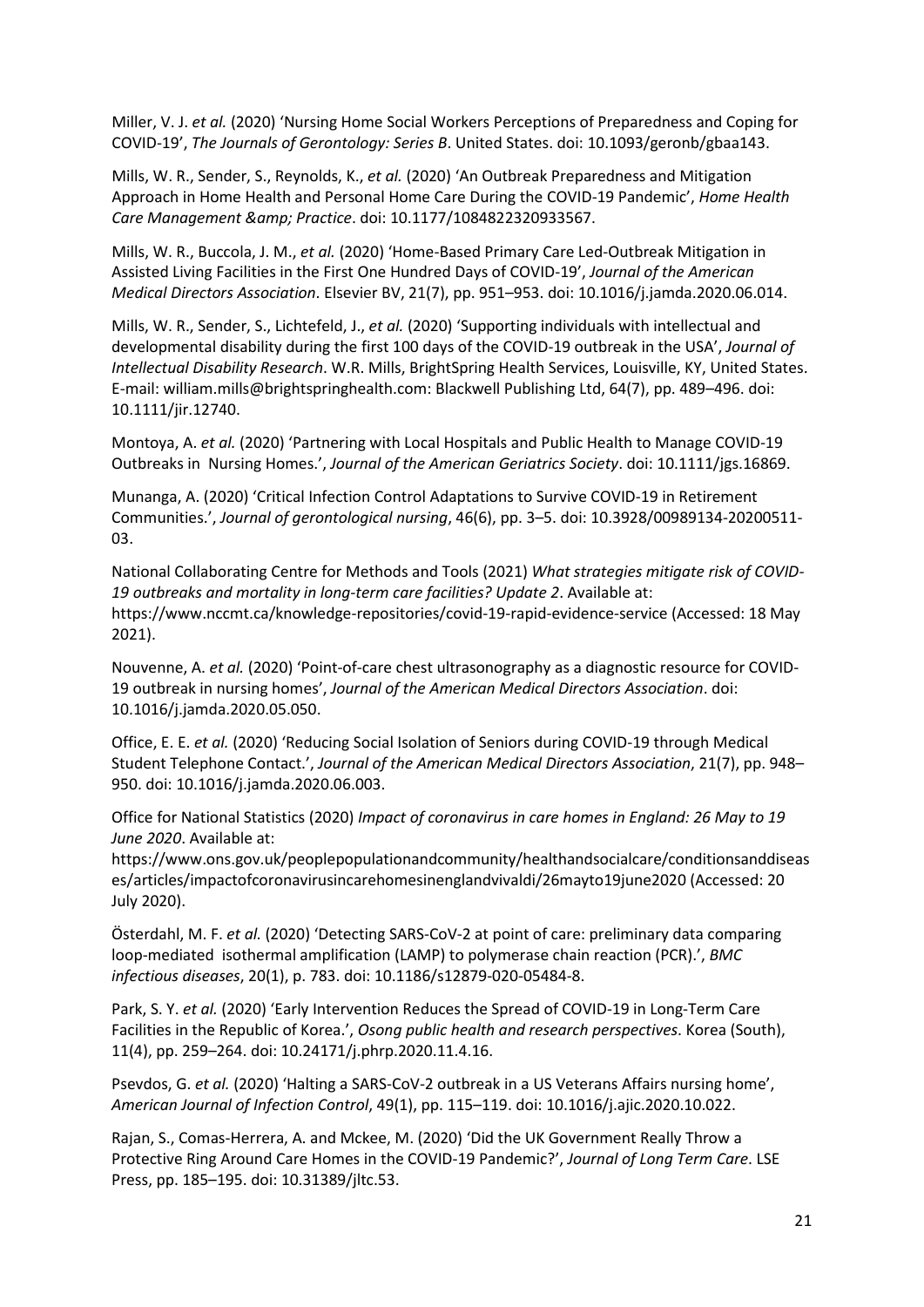Renzi, A. *et al.* (2020) 'Psychological intervention with elderly people during the COVID-19 pandemic: the experience of a nursing home in Italy.', *Psychogeriatrics : the official journal of the Japanese Psychogeriatric Society*. England. doi: 10.1111/psyg.12594.

Van der Roest, H. G. *et al.* (2020) 'The Impact of COVID-19 Measures on Well-Being of Older Long-Term Care Facility Residents in the Netherlands.', *Journal of the American Medical Directors Association*, 21(11), pp. 1569–1570. doi: 10.1016/j.jamda.2020.09.007.

Rolland, Y. *et al.* (2020) 'Guidance for the Prevention of the COVID-19 Epidemic in Long-Term Care Facilities: A Short-Term Prospective Study', *Journal of Nutrition Health & Aging*. doi: 10.1007/s12603-020-1440-2.

Romero-Ortuño, R. and Kennelly, S. (2020) *COVID-19 deaths in Irish Nursing Homes: exploring variation and association with the adherence to national regulatory quality standards*. London. Available at: https://ltccovid.org/2020/06/01/covid-19-deaths-in-irish-nursing-homes-exploringvariation-and-association-with-the-adherence-to-national-regulatory-quality-standards/ (Accessed: 5 June 2020).

Rothgang, H. *et al.* (2020) 'Pflege in Zeiten von Corona: Zentrale Ergebnisse einer deutschlandweiten Querschnittsbefragung vollstationärer Pflegeheime.', *Pflege*. Switzerland, 33(5), pp. 265–275. doi: 10.1024/1012-5302/a000760.

Rudolph, J. L. *et al.* (2020) 'Temperature in Nursing Home Residents Systematically Tested for SARS-CoV-2', *Journal of the American Medical Directors Association*. doi: 10.1016/j.jamda.2020.06.009.

Sacco, G. *et al.* (2020) 'Communication Technology Preferences of Hospitalized and Institutionalized Frail Older Adults During COVID-19 Confinement: Cross-Sectional Survey Study.', *JMIR mHealth and uHealth*, 8(9), p. e21845. doi: 10.2196/21845.

Salcher-Konrad, M. *et al.* (2020) 'COVID-19 related mortality and spread of disease in long-term care: A living systematic review of emerging evidence', *medRxiv*. medRxiv, p. 2020.06.09.20125237. doi: 10.1101/2020.06.09.20125237.

Sanchez, G. V *et al.* (2020) 'Initial and Repeated Point Prevalence Surveys to Inform SARS-CoV-2 Infection Prevention in 26 Skilled Nursing Facilities - Detroit, Michigan, March-May 2020.', *MMWR. Morbidity and mortality weekly report*. United States, 69(27), pp. 882–886. doi: 10.15585/mmwr.mm6927e1.

Sepulveda, E. R., Stall, N. M. and Sinha, S. K. (2020) 'A Comparison of COVID-19 Mortality Rates Among Long-Term Care Residents in 12 OECD Countries.', *Journal of the American Medical Directors Association*, 21(11), pp. 1572-1574.e3. doi: 10.1016/j.jamda.2020.08.039.

Shea, Y.-F. *et al.* (2020) 'Maintaining zero COVID-19 infection among long term care facility residents in Hong Kong', *Journal of the American Medical Directors Association*. doi: 10.1016/j.jamda.2020.05.042.

Shih, T.-P., Wang, J.-H. and Chao, C.-M. (2020) 'Infection Control for COVID-19 in a Nursing Home in Taiwan', *International Journal of Gerontology*, 14(4), p. 349. doi: 10.6890/IJGE.202011\_14(4).0018.

Shimotsu, S. T. *et al.* (2020) 'COVID-19 Infection Control Measures in Long-Term Care Facility, Pennsylvania, USA.', *Emerging infectious diseases*. United States, 27(2). doi: 10.3201/eid2702.204265.

Shrader, C. D. *et al.* (2020) 'Responding to a COVID-19 Outbreak at a Long-Term Care Facility.', *Journal of applied gerontology : the official journal of the Southern Gerontological Society*. United States, p. 733464820959163. doi: 10.1177/0733464820959163.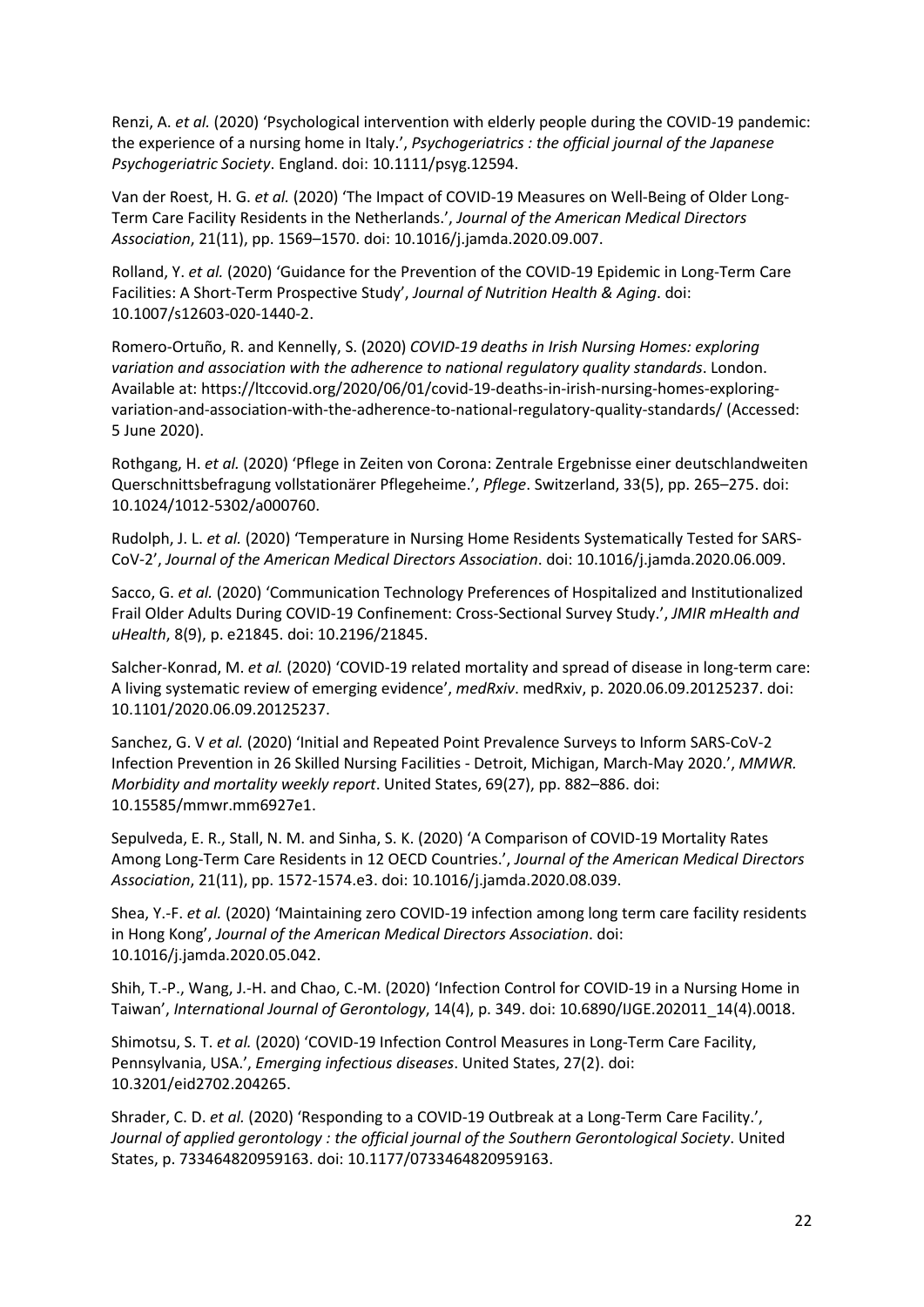Siu, H. Y.-H. *et al.* (2020) 'A cross-sectional survey assessing the preparedness of the long-term care sector to respond to the COVID-19 pandemic in Ontario, Canada.', *BMC geriatrics*, 20(1), p. 421. doi: 10.1186/s12877-020-01828-w.

Sohn, L. *et al.* (2020) 'Establishment of a COVID-19 Recovery Unit in a Veteran Affairs (VA) Post-Acute Facility.', *Journal of the American Geriatrics Society*. United States. doi: 10.1111/jgs.16690.

De Spiegeleer, A. *et al.* (2020) 'The effects of ARBs, ACEIs and statins on clinical outcomes of COVID-19 infection among nursing home residents', *Journal of the American Medical Directors Association*. Available at: https://doi.org/10.1016/j.jamda.2020.06.018.

Stall, N. M. *et al.* (2020) 'For-profit nursing homes and the risk of COVID-19 outbreaks and resident deaths in Ontario, Canada', *Medrxiv*. doi: 10.1101/2020.05.25.20112664.

Stow, D. *et al.* (2020) 'National Early Warning Scores (NEWS / NEWS2) and COVID-19 deaths in care homes: a longitudinal ecological study', *medRxiv*. Public and Global Health, p. 10.1101/2020.06.15.20131516. Available at: http://medrxiv.org/lookup/doi/10.1101/2020.06.15.20131516.

Sugg, M. M. *et al.* (2021) 'Mapping community-level determinants of COVID-19 transmission in nursing homes: A multi-scale approach.', *The Science of the total environment*, 752, p. 141946. doi: 10.1016/j.scitotenv.2020.141946.

Sun, C. L. F. *et al.* (2020) 'Predicting Coronavirus Disease 2019 Infection Risk and Related Risk Drivers in Nursing Homes: A Machine Learning Approach.', *Journal of the American Medical Directors Association*, 21(11), pp. 1533-1538.e6. doi: 10.1016/j.jamda.2020.08.030.

Tan, L. F. and Chua, J. W. (2020) 'Strategies to stop and prevent COVID-19 transmission in long-term care facilities (LTCFs).', *QJM : monthly journal of the Association of Physicians*. doi: 10.1093/qjmed/hcaa265.

Tan, L. F. and Seetharaman, S. K. (2020) 'COVID-19 outbreak in nursing homes in Singapore', *Journal of Microbiology, Immunology and Infection*. England. doi: 10.1016/j.jmii.2020.04.018.

Tarteret, P. *et al.* (2020) 'Clinical features and medical care factors associated with mortality in French nursing homes during COVID-19 outbreak.', *International journal of infectious diseases : IJID : official publication of the International Society for Infectious Diseases*. Canada. doi: 10.1016/j.ijid.2020.12.004.

Telford, C. T. *et al.* (2020) 'Preventing COVID-19 Outbreaks in Long-Term Care Facilities Through Preemptive Testing of Residents and Staff Members - Fulton County, Georgia, March-May 2020.', *MMWR. Morbidity and mortality weekly report*, 69(37), pp. 1296–1299. doi: 10.15585/mmwr.mm6937a4.

Veronese, N. *et al.* (2020) 'Prognostic Value of Lung Ultrasonography in Older Nursing Home Residents Affected by COVID-19', *Journal of the American Medical Directors Association*, 21(10), pp. 1384–1386. doi: 10.1016/j.jamda.2020.07.034.

Villalobos Dintrans, P., Browne, J. and Madero-Cabib, I. (2020) 'It Is Not Just Mortality: A Call From Chile for Comprehensive COVID-19 Policy Responses Among Older People.', *The journals of gerontology. Series B, Psychological sciences and social sciences*. United States. doi: 10.1093/geronb/gbaa092.

Voeten, H. A. C. M. *et al.* (2020) 'Unravelling the modes of transmission of SARS-CoV-2 during a nursing home outbreak: looking beyond the church super-spread event.', *Clinical infectious diseases : an official publication of the Infectious Diseases Society of America*. doi: 10.1093/cid/ciaa1664.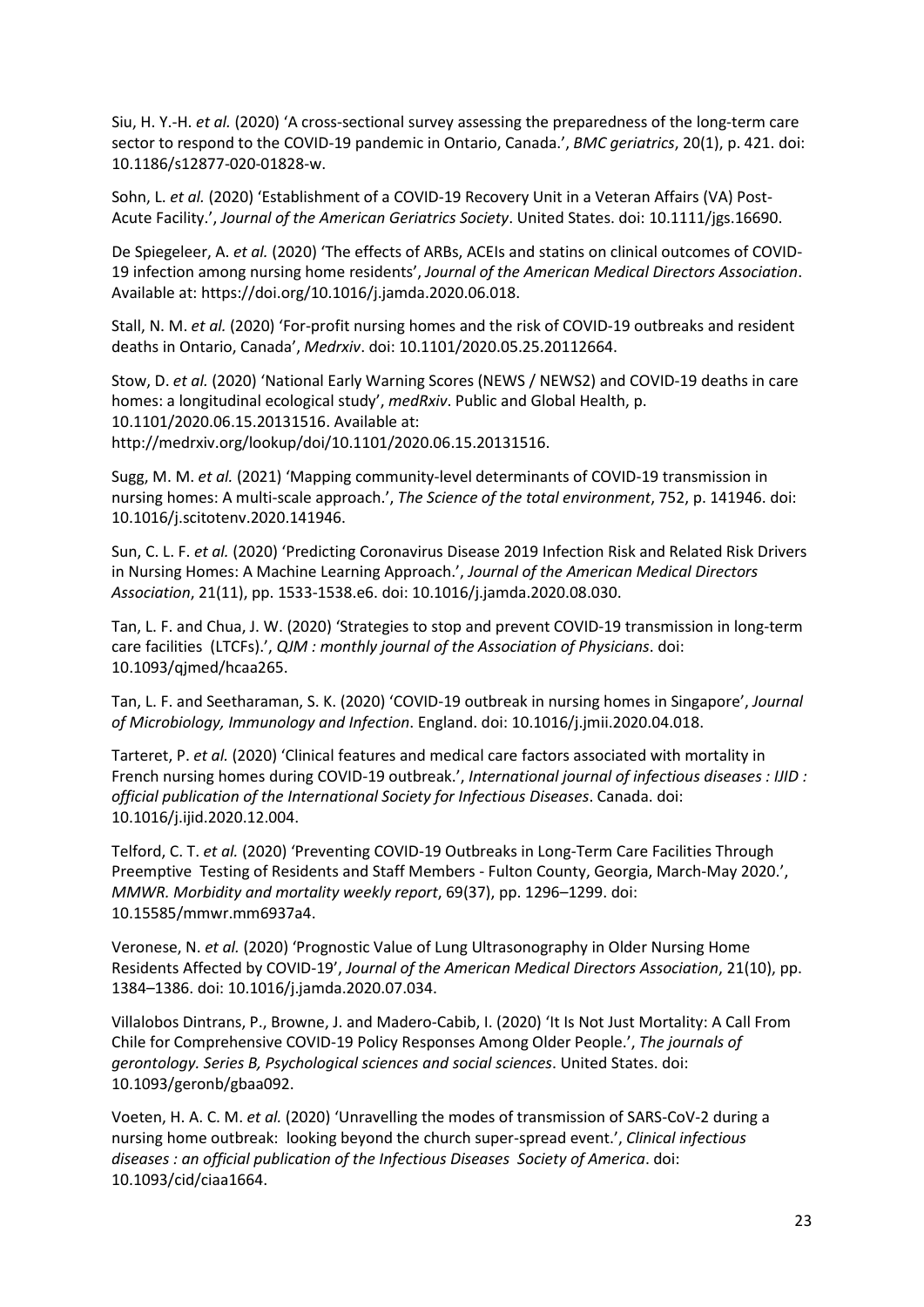Wammes, J. D. *et al.* (2020) 'Evaluating Perspectives of Relatives of Nursing Home Residents on the Nursing Home Visiting Restrictions During the COVID-19 Crisis: A Dutch Cross-Sectional Survey Study.', *Journal of the American Medical Directors Association*. doi: 10.1016/j.jamda.2020.09.031.

White, E. M. *et al.* (2020) 'Variation in SARS-CoV-2 Prevalence in US Skilled Nursing Facilities.', *Journal of the American Geriatrics Society*. United States: NLM (Medline). doi: 10.1111/jgs.16752.

WHO (2020) 'Preventing and managing COVID-19 across long-term care services : policy brief', (July), p. 54. Available at: WHO/2019-nCoV/Policy\_Brief/Long-term\_Care/2020.1.

Yang, P. and Huang, L. K. (2020) 'Successful prevention of COVID-19 outbreak at elderly care institutions in Taiwan.', *Journal of the Formosan Medical Association = Taiwan yi zhi*, 119(8), pp. 1249–1250. doi: 10.1016/j.jfma.2020.05.024.

Yu, J. and Comas-Herrera, A. (2021) *Developing a map of international research on COVID-19 and Long-Term Care – Resources to support community and institutional Long-Term Care responses to COVID-19*. Available at: https://ltccovid.org/2021/01/14/developing-a-map-of-internationalresearch-on-covid-19-and-long-term-care/ (Accessed: 2 February 2021).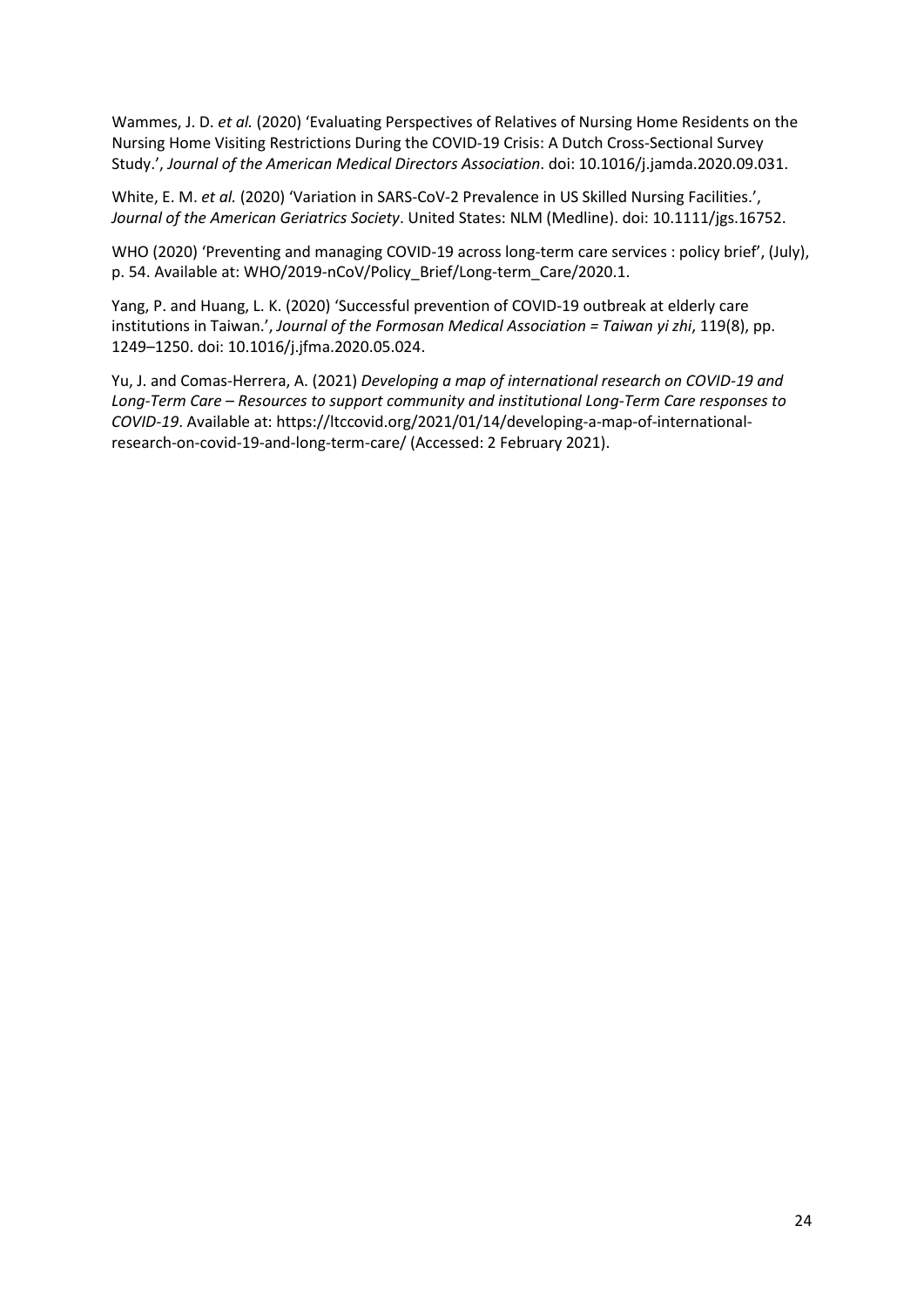# Appendix

## **Table A1: Search syntax for MEDLINE (via PubMed) with search results from 1 May 2020**

| #              | Search term                                                                                                                                                                                                                                                                                                                                                                                                                                                                                                                                                                                                                                                                                                                                                                                                                           | No. of hits |
|----------------|---------------------------------------------------------------------------------------------------------------------------------------------------------------------------------------------------------------------------------------------------------------------------------------------------------------------------------------------------------------------------------------------------------------------------------------------------------------------------------------------------------------------------------------------------------------------------------------------------------------------------------------------------------------------------------------------------------------------------------------------------------------------------------------------------------------------------------------|-------------|
| $\mathbf{1}$   | ("COVID-19"[Supplementary Concept] OR "severe acute respiratory syndrome<br>coronavirus 2"[Supplementary Concept] OR (("Coronavirus"[MeSH Terms] OR<br>"Coronavirus Infections"[Mesh:NoExp] OR pneumonia virus*[tiab] OR<br>cov[tiab]) AND (outbreak[tiab] OR wuhan[tiab] OR novel[all] OR 19[tiab] OR<br>2019[tiab] OR epidem*[tiab] OR epidemy[all] OR epidemic*[all] OR<br>pandem*[all] OR new[tiab])) OR coronavirus*[tiab] OR corona virus*[tiab] OR<br>ncov[tiab] OR 2019ncov[tiab] OR covid19[tiab] OR "covid 19"[tiab] OR "sars<br>cov 2"[tiab] OR sars2[tiab] OR "ncov 2019"[tiab] OR "sars coronavirus 2"[tiab]<br>OR "sars corona virus 2"[tiab] OR "severe acute respiratory syndrome cov<br>2"[tiab] OR "severe acute respiratory syndrome cov2"[tiab] OR severe acute<br>respiratory syndrome cov*[tiab] OR cov2[tiab]) | 21525       |
| $\overline{2}$ | "Residential Facilities"[Mesh] OR "Long-Term Care"[Mesh] OR "Housing for the<br>Elderly"[Mesh] OR "Institutionalization"[Mesh] OR "Home Care<br>Services"[Mesh] OR "Home Nursing"[Mesh] OR "Geriatric Nursing"[Mesh] OR<br>"Adult Day Care Centers"[Mesh]                                                                                                                                                                                                                                                                                                                                                                                                                                                                                                                                                                             | 132210      |
| 3              | (intermediate[tw] OR "long term"[tw] OR longterm[tw] OR institution*[tw] OR<br>home[tw] OR day[tw]) AND care[tw]                                                                                                                                                                                                                                                                                                                                                                                                                                                                                                                                                                                                                                                                                                                      | 391913      |
| 4              | ("old age"[tw] OR "old people*"[tw] OR "old folk*"[tw] OR elderly[tw] OR<br>aged[tw] OR geriatric[tw] OR retirement[tw] OR nursing[tw]) AND (home[tw]<br>OR homes[tw] OR institution*[tw] OR facility[tw] OR facilities[tw] OR<br>house[tw] OR housing[tw] OR "home care"[tw])                                                                                                                                                                                                                                                                                                                                                                                                                                                                                                                                                        | 335549      |
| 5              | #2 OR #3 OR #4                                                                                                                                                                                                                                                                                                                                                                                                                                                                                                                                                                                                                                                                                                                                                                                                                        | 631742      |
| 6              | #1 AND #5                                                                                                                                                                                                                                                                                                                                                                                                                                                                                                                                                                                                                                                                                                                                                                                                                             | 442         |
| $\overline{7}$ | #6 AND ("2020/01/01"[PDAT]: "3000/12/31"[PDAT])                                                                                                                                                                                                                                                                                                                                                                                                                                                                                                                                                                                                                                                                                                                                                                                       | 270         |
| 8              | ("animals"[MeSH Terms] NOT "humans"[MeSH Terms]))                                                                                                                                                                                                                                                                                                                                                                                                                                                                                                                                                                                                                                                                                                                                                                                     | 4695081     |
| 9              | (editorial[pt] OR comment[pt] OR letter[pt] OR newspaper article[pt])                                                                                                                                                                                                                                                                                                                                                                                                                                                                                                                                                                                                                                                                                                                                                                 | 1850290     |
| 10             | #7 NOT #8 NOT #9                                                                                                                                                                                                                                                                                                                                                                                                                                                                                                                                                                                                                                                                                                                                                                                                                      | 240         |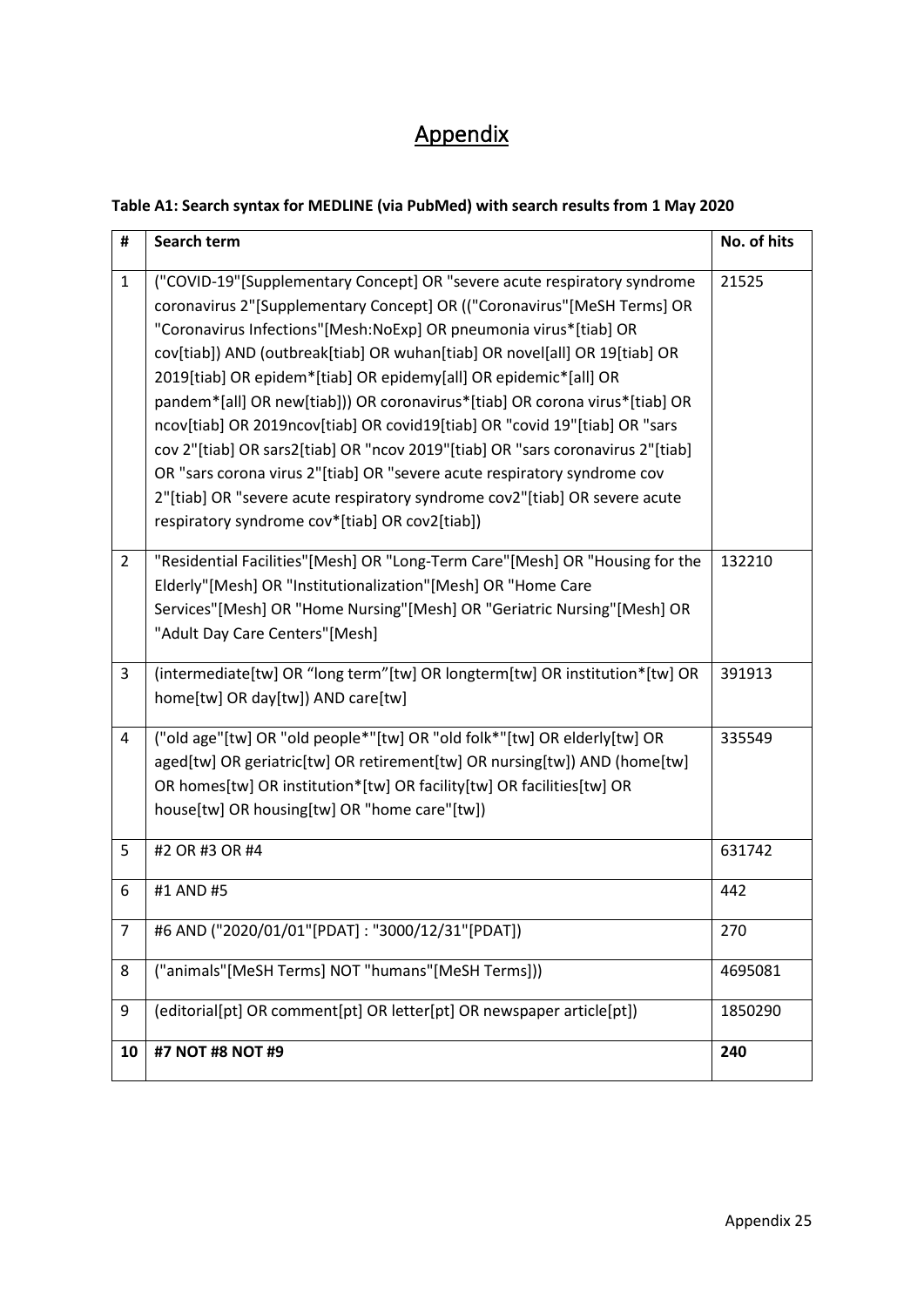## **Table A2: List of all included studies**

| <b>Authors</b>                         | Country<br>/terr  | <b>Type of care</b> | <b>Study type</b>                                                                                | <b>Measures studied</b>                                                          |
|----------------------------------------|-------------------|---------------------|--------------------------------------------------------------------------------------------------|----------------------------------------------------------------------------------|
| Abrams et al.<br>(2020)                | <b>USA</b>        | Institutional       | Cohort study of nursing<br>homes in the US                                                       | Nursing home characteristics<br>associated with COVID-<br>19 outcomes            |
| Ahmad, Alam,<br>and Saadi (2020        | <b>USA</b>        | Institutional       | Cohort study<br>of 46 nursing<br>home residents in New<br>York, US                               | Pharmacological treatment of<br>COVID-19                                         |
| Alam et al.<br>(2020)                  | <b>USA</b>        | Institutional       | Cohort study of<br>89 care home residents in<br>New York, US                                     | Pharmacological treatment of<br>COVID-19                                         |
| An et al. (2020)                       | South<br>Korea    | Institutional       | Ecological study of<br>10,237 COVID-19<br>patients in South Korea                                | Machine learning to predict<br>COVID-19 prognosis                                |
| Annweiler et al.<br>(2020)             | France            | Institutional       | Cohort study of<br>66 nursing<br>home residents in<br>France                                     | Pharmacological prophylaxis for<br>COVID-19                                      |
| Archbald-<br>Pannone et al.<br>(2020)  | <b>USA</b>        | Institutional       | Descriptive case study<br>of a geriatric prevention<br>and response programme<br>in Virginia, US | Geriatric prevention and<br>response programme for<br>COVID-19                   |
| Bakaev, Retalic,<br>and<br>Chen (2020) | <b>USA</b>        | Institutional       | Descriptive case study of<br>the response of 1 assisted<br>living facility                       | Comprehensive outbreak<br>response including universal<br>testing                |
| Balestrini et al.<br>(2020)            | UK                | Institutional       | Outbreak report from<br>4 residential care<br>facilities in London, UK                           | Comprehensive outbreak<br>responses including staff<br>cohorting                 |
| Belmin et al.<br>(2020)                | France            | Institutional       | Cohort study of 17 care<br>homes in France                                                       | Voluntary staff confinement in<br>care homes                                     |
| Benaque et al.<br>(2020)               | Spain             | Community           | Descriptive case study<br>of the response of a NGO<br>that delivers<br>dementia care             | Comprehensive outbreak<br>response including switching to<br>telemedicine        |
| Beran et al.<br>(2020)                 | Czech<br>Republic | Institutional       | Cohort study of 3 nursing<br>homes in the Czech<br>Republic                                      | Pharmacological treatment of<br>COVID-19                                         |
| Bernabeu-<br>Wittel et al.<br>(2020a)  | Spain             | Institutional       | Cohort study of 272<br>nursing home residents in<br>Seville, Spain                               | The use of prognostic tools to<br>predict COVID-19 outcomes                      |
| Bernabeu-<br>Wittel et al.<br>(2020b)  | Spain             | Institutional       | Descriptive case study of<br>the responses of 4<br>care homes in Seville,<br>Spain               | Comprehensive outbreak<br>responses including universal<br>testing and cohorting |
| Birgand et al.<br>(2021)               | France;<br>UK     | Institutional       | Cohort study of 4 care<br>homes in London, UK,<br>and 136 nursing homes in<br>France             | Universal testing                                                                |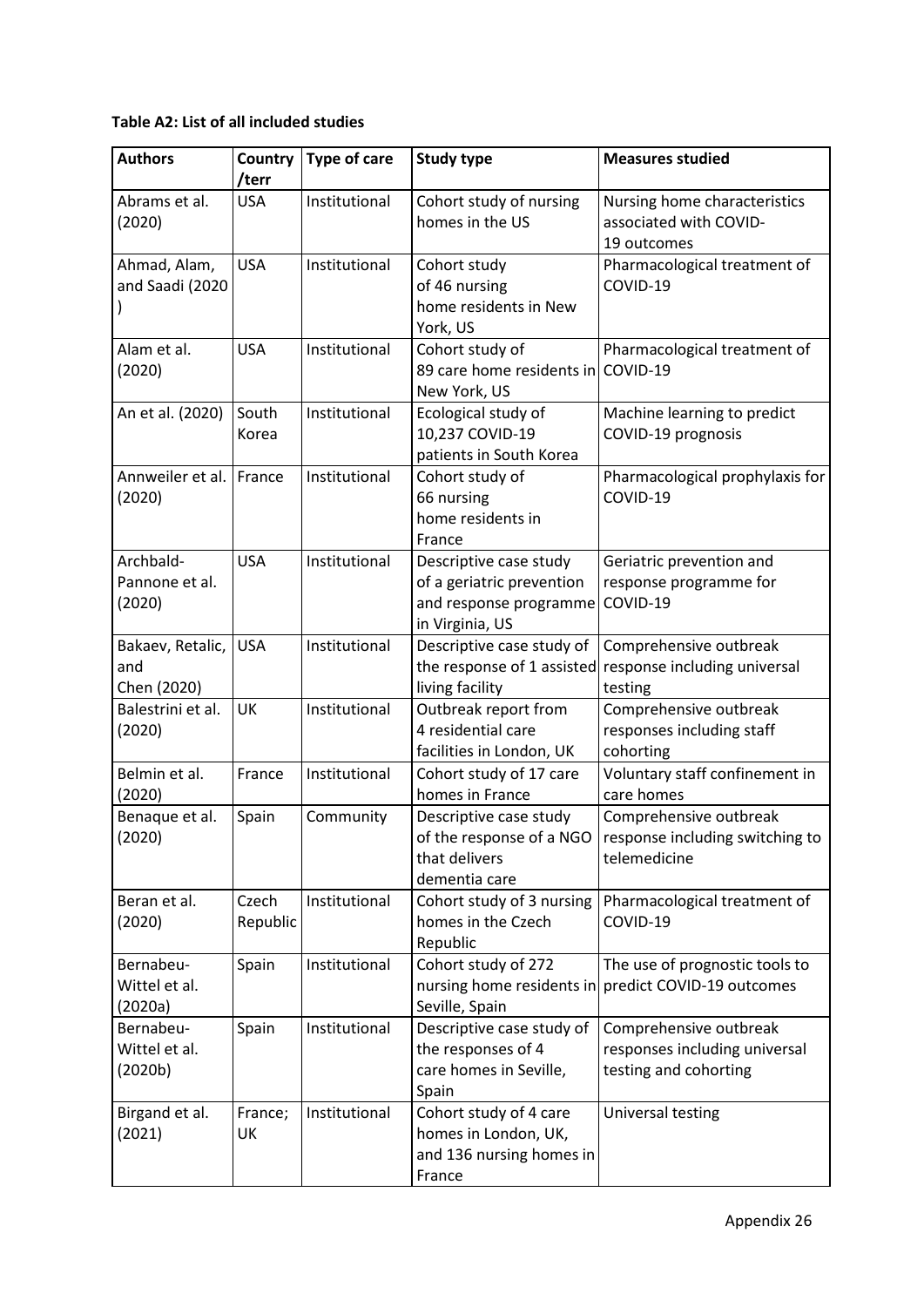| Blackburn et al. USA<br>(2021)             |               | Institutional            | Cohort study of 59,940<br>nursing home staff in<br>Indiana, US                                   | Universal testing                                                                       |
|--------------------------------------------|---------------|--------------------------|--------------------------------------------------------------------------------------------------|-----------------------------------------------------------------------------------------|
| Blain et al.<br>(2020)                     | <b>USA</b>    | Institutional            | Descriptive case study<br>of the response of 1<br>nursing home in the US                         | Universal testing                                                                       |
| Blasco et al.<br>(2020)                    | <b>Brazil</b> | Institutional            | Cohort study of care<br>homes in Brazil                                                          | Comprehensive outbreak<br>responses including universal<br>testing                      |
| Borras-Bermejo<br>et al. (2020)            | Spain         | Institutional            | Outbreak report from 69<br>care homes in Catalonia,<br>Spain                                     | Comprehensive outbreak<br>responses including universal<br>testing and cohorting        |
| Bowblis and<br>Applebaum<br>(2020)         | <b>USA</b>    | Institutional            | Cohort study of all of the<br>care homes in Ohio, US                                             | Nursing home characteristics<br>associated with COVID-19<br>outcomes                    |
| Brainard et al.<br>(2020)                  | UK            | Institutional            | Cohort study of 248 care<br>homes in Norfolk, UK                                                 | Nursing home characteristics<br>associated with COVID-19<br>outcomes                    |
| Braun et al.<br>(2020)                     | <b>USA</b>    | Institutional            | Cohort study of 11,470<br>nursing homes in the US                                                | Nursing home characteristics<br>associated with COVID-19<br>outcomes                    |
| <b>Britton (2020)</b>                      | UK            | Institutional            | Descriptive case study<br>of 1 care home in the UK                                               | WhatsApp to connect staff                                                               |
| Brouns et al.<br>(2020)                    | nds           | Netherla   Institutional | Cohort study of 101<br>COVID-19 positive nursing<br>home residents in<br>Maastricht, Netherlands | Pharmacological prophylaxis for<br>COVID-19                                             |
| Brown et al.<br>(2020)                     | Canada        | Institutional            | Cohort study of 618 care<br>homes in Ontario,<br>Canada                                          | Nursing home characteristics<br>associated with COVID-19<br>outcomes                    |
| Bui et al.<br>(2020)                       | <b>USA</b>    | Institutional            | Cohort study of all of the<br>care homes in West<br>Virginia, US                                 | Nursing home characteristics<br>associated with COVID-19<br>outcomes                    |
| Buja et al.<br>(2020)                      | Italy         | Institutional            | Ecological study of long-<br>term care hospitals in<br>Northern Italy                            | Nursing home characteristics<br>associated with COVID-19<br>outcomes                    |
| Buntinx et al.<br>(2020)                   | Belgium       | Institutional            | Outbreak report from 1<br>nursing home in Belgium                                                | Antibody testing                                                                        |
| Burton et al.<br>(2020)                    | UK            | Institutional            | Cohort study of 189 care<br>homes in the NHS Lothian<br>region, UK                               | Nursing home characteristics<br>associated with COVID-19<br>outcomes                    |
| Cabrera Alvargo<br>nzalez et al.<br>(2020) | Spain         | Institutional            | Descriptive case study of<br>306 care homes in Galicia,<br>Spain                                 | Pooled testing                                                                          |
| Callaghan et al.<br>(2020)                 | <b>USA</b>    | Institutional            | Outbreak report from 1<br>psychiatric hospital in<br>Wyoming, US                                 | Comprehensive outbreak<br>response including testing and<br>cohorting of new admissions |
| Caspi et al.<br>(2020)                     | Israel        | Institutional            | Descriptive case study<br>of the use of heat map<br>technology in Israel                         | Heat maps to geographically<br>illustrate infection data                                |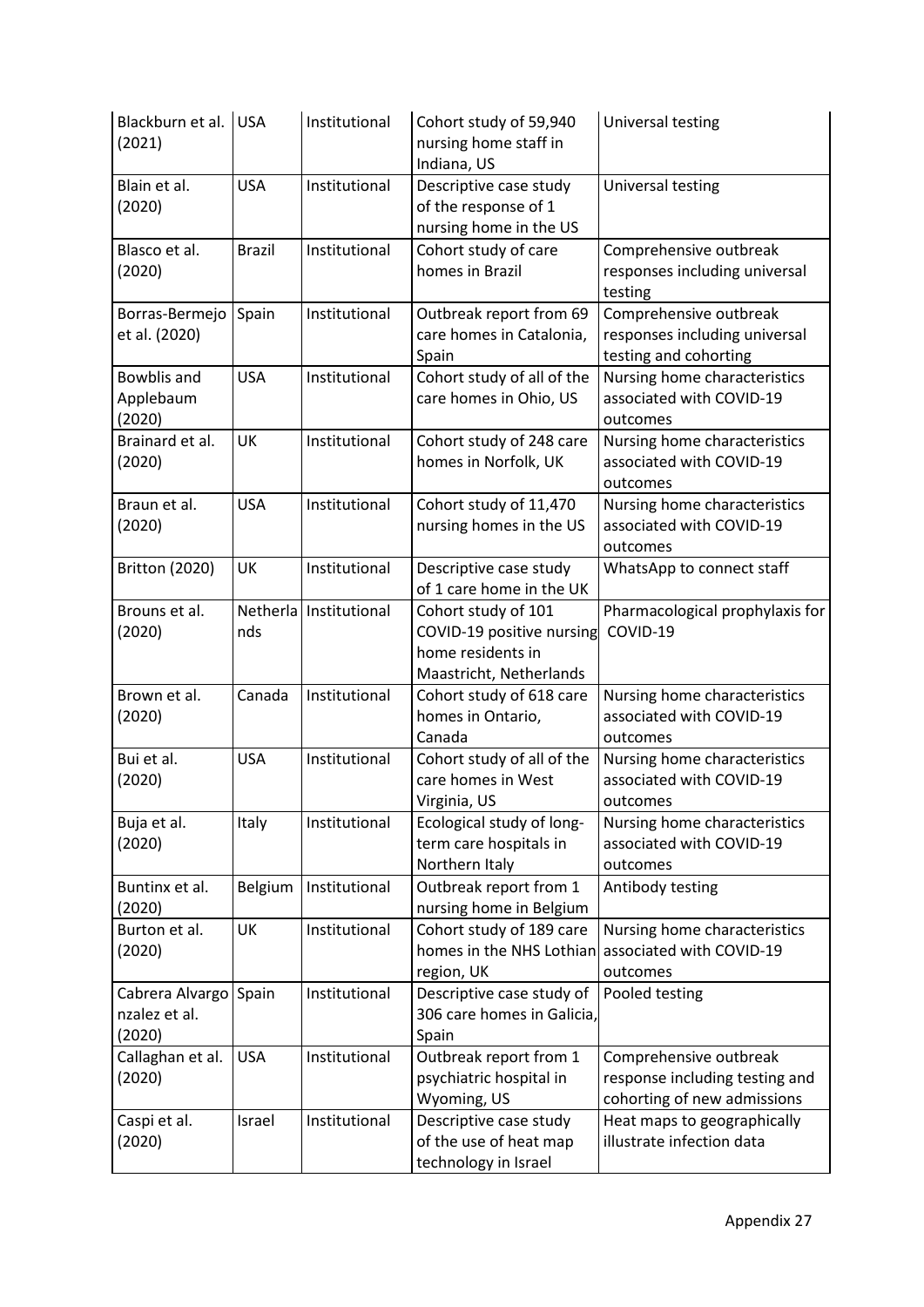| Chatterjee et al. USA<br>(2020)               |              | Institutional | Cohort study of nursing<br>homes across 23 states in<br>the US                                    | Nursing home characteristics<br>associate with COVID-19<br>outcomes             |
|-----------------------------------------------|--------------|---------------|---------------------------------------------------------------------------------------------------|---------------------------------------------------------------------------------|
| Chen et al.<br>(2020)                         | China        | Institutional | Descriptive case study<br>of the response of home-<br>care in China                               | Comprehensive outbreak<br>response                                              |
| Chow (2020)                                   | Hong<br>Kong | Institutional | Descriptive case study of<br>the responses of care<br>homes in Hong Kong                          | Comprehensive outbreak<br>responses                                             |
| Christ (2020a)                                | <b>USA</b>   | Institutional | Descriptive case study of<br>the responses of 2 post-<br>acute care facilities                    | Comprehensive outbreak<br>responses                                             |
| Christ (2020b)                                | <b>USA</b>   | Institutional | Cohort study of nursing<br>homes in the US                                                        | Nursing home characteristics<br>associated with COVID-19<br>outcomes            |
| Collison et al.<br>(2020)                     | <b>USA</b>   | Institutional | Outbreak report<br>from 1 skilled nursing<br>facility in Chicago, US                              | Universal resident testing<br>and three-tiered cohorting<br>strategy            |
| De Spiegeleer et Belgium<br>al. (2020)        |              | Institutional | Cohort study of 2 nursing<br>homes in Ghent,<br>Belgium                                           | Pharmacological prophylaxis for<br>COVID-19                                     |
| Dean, Venkatar<br>amani, and<br>Kimmel (2020) | <b>USA</b>   | Institutional | Cohort study of 355<br>nursing homes in New<br>York, US                                           | Nursing home characteristics<br>associated with COVID-19<br>outcomes            |
| Diamantis et al.<br>(2020)                    | France       | Institutional | Descriptive case study of<br>the response of 1 care<br>home in Île-de-France,<br>France           | Comprehensive outbreak<br>response including deployment<br>of a task force      |
| Díaz et al.<br>(2020)                         | Cuba         | Institutional | Cohort study of 19 care<br>home residents in Cuba                                                 | Pharmacological treatment of<br>COVID-19                                        |
| Dini et al.<br>(2020)                         | Italy        | Institutional | Descriptive case study of<br>12 nursing homes in<br>Northern Italy                                | Lung ultrasonography to detect<br>the presence of lung damage                   |
| Dolveck et al.<br>(2020)                      | France       | Institutional | Descriptive case study<br>of 8 care homes in<br>France                                            | Comprehensive outbreak<br>responses including the<br>deployment of a task force |
| Dora et al.<br>(2020)                         | <b>USA</b>   | Institutional | Outbreak report from 1<br>nursing homes in Los<br>Angeles, US                                     | Universal testing and cohorting                                                 |
| Dutey-Magni et<br>al. (2020)                  | UK           | Institutional | Cohort study of 179 care<br>homes in the UK                                                       | Nursing home characteristics<br>associated with COVID-19<br>outcomes            |
| Echeverría et al.<br>(2020)                   | Spain        | Institutional | Descriptive case study<br>of an app to detect and<br>record COVID-19 cases in<br>Catalonia, Spain | App to detect and record<br>COVID-19 cases                                      |
| Eckardt et al.<br>(2020)                      | <b>USA</b>   | Institutional | Outbreak report from 1<br>nursing home in<br>California, US                                       | Comprehensive outbreak<br>response including universal<br>testing and cohorting |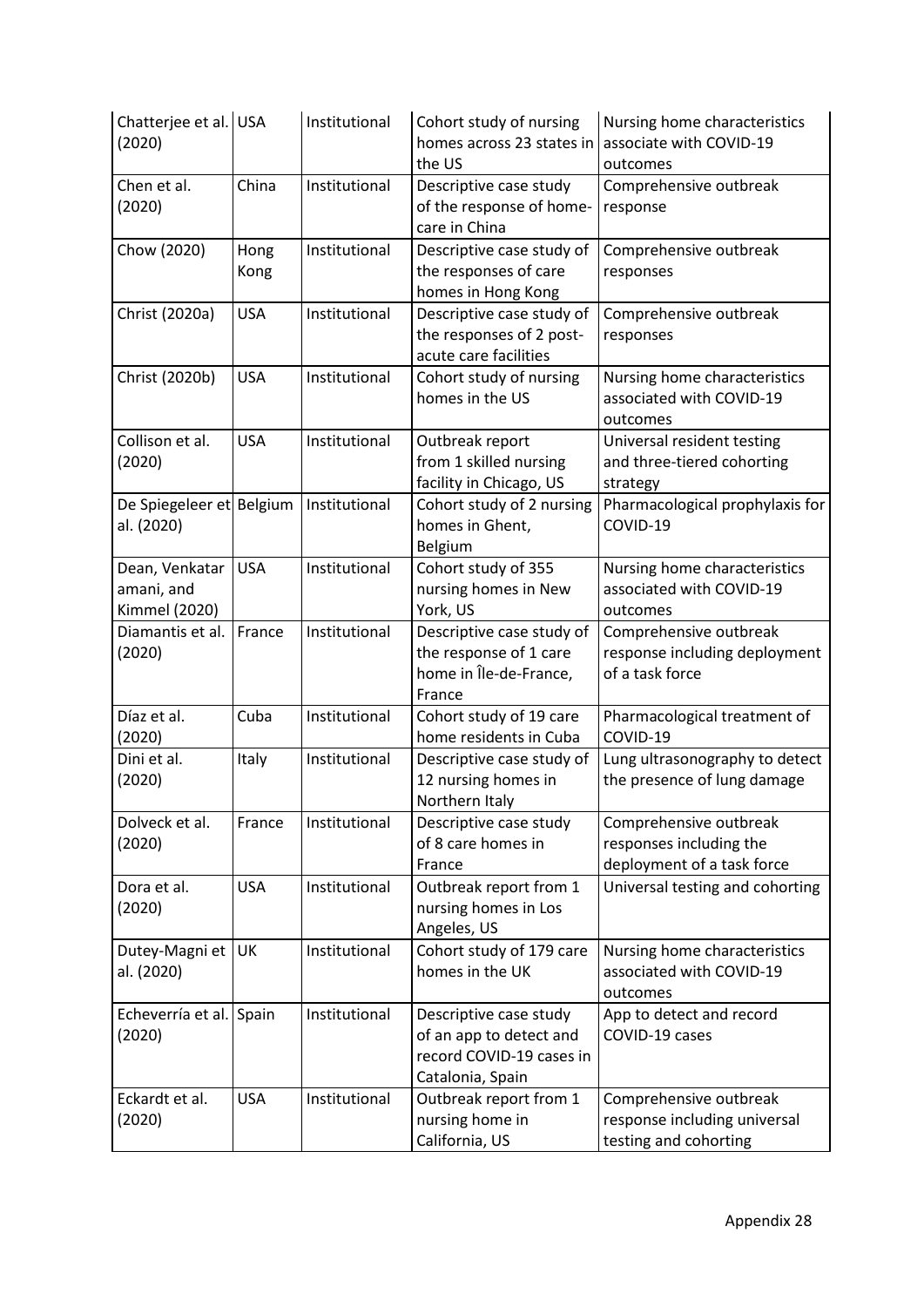| Escobar et al.<br>(2020)                       | <b>USA</b> | Institutional | Outbreak repot from 1<br>care home in Eastern<br>Pennsylvania, US                                  | Comprehensive outbreak<br>response including universal<br>testing and cohorting                                          |
|------------------------------------------------|------------|---------------|----------------------------------------------------------------------------------------------------|--------------------------------------------------------------------------------------------------------------------------|
| Espasandin-<br>Duarte et al.<br>(2020)         | Spain      | Institutional | Descriptive case study<br>of 2 specialised hospital-<br>like facilities in Galicia,<br>Spain       | Comprehensive outbreak<br>responses including transferring<br>COVID-19 positive residents to<br>hospital-like facilities |
| Figueroa et al.<br>(2020)                      | <b>USA</b> | Institutional | Cohort study of nursing<br>homes across 8 states in<br>the US                                      | Nursing home characteristics<br>associated with COVID-19<br>outcomes                                                     |
| Fisman et al,<br>(2020)                        | Canada     | Institutional | Cohort study of 627 care<br>homes in Ontario,<br>Canada                                            | Nursing home characteristics<br>associated with COVID-19<br>outcomes                                                     |
| Gallo Marin et<br>al. (2020)                   | <b>USA</b> | Institutional | Descriptive case study<br>of 46 assisted living<br>facilities in Rhode Island,<br><b>US</b>        | Electronic devices to improve<br>digital connectivity                                                                    |
| Gaur et al.<br>(2020)                          | <b>USA</b> | Institutional | Descriptive case study<br>of the use of a tool for<br>communication and care<br>planning in the US | Structured tool for<br>communication and care<br>planning to help discussions                                            |
| Gleason et al.<br>(2020)                       | <b>USA</b> | Institutional | Descriptive case study<br>of the use of<br>videoconferencing<br>software in Chicago, US            | <b>Training using</b><br>videoconferencing software                                                                      |
| Gonzalez<br>de Villaumbrosi<br>a et al. (2020) | Spain      | Institutional | Descriptive case study<br>of the use of a cohorting<br>algorithm in Madrid,<br>Spain               | Cohorting algorithm                                                                                                      |
| Goodman-<br>Casanova et al.<br>(2020)          | Spain      | Home-care     | Cohort study of home-<br>care recipients in Malaga,<br>Spain                                       | Electronic devices for<br>telemedicine and to improve<br>digital connectivity                                            |
| Gorges<br>and Konetzka (2<br>020)              | <b>USA</b> | Institutional | Cohort study of all of the<br>nursing homes in the US                                              | Nursing home characteristics<br>associated with COVID-19<br>outcomes                                                     |
| Guery et al.<br>(2020)                         | France     | Institutional | Outbreak report from 1<br>nursing home in Nantes,<br>France                                        | Universal testing of staff                                                                                               |
| Harrington et al. USA<br>(2020)                |            | Institutional | Cohort study of 1,091<br>nursing homes in<br>California, US                                        | Nursing home characteristics<br>associated with COVID-19<br>outcomes                                                     |
| Harris et al.<br>(2020)                        | <b>USA</b> | Institutional | Outbreak report from 1<br>nursing home in<br>Charlottesville, US                                   | Comprehensive outbreak<br>response including<br>telemedicine                                                             |
| He, Li, and Fang<br>(2020)                     | <b>USA</b> | Institutional | Cohort study of 1,223<br>skilled nursing facilities in<br>California, US                           | Nursing home<br>characteristics associated with<br>COVID-19 outcomes                                                     |
| Heras et al.<br>(2020)                         | Spain      | Institutional | Outbreak report from 1<br>intermediate care<br>home facility in Andorra,<br>Spain                  | Transferring COVID-19 positive<br>residents to an intermediary<br>care home facility                                     |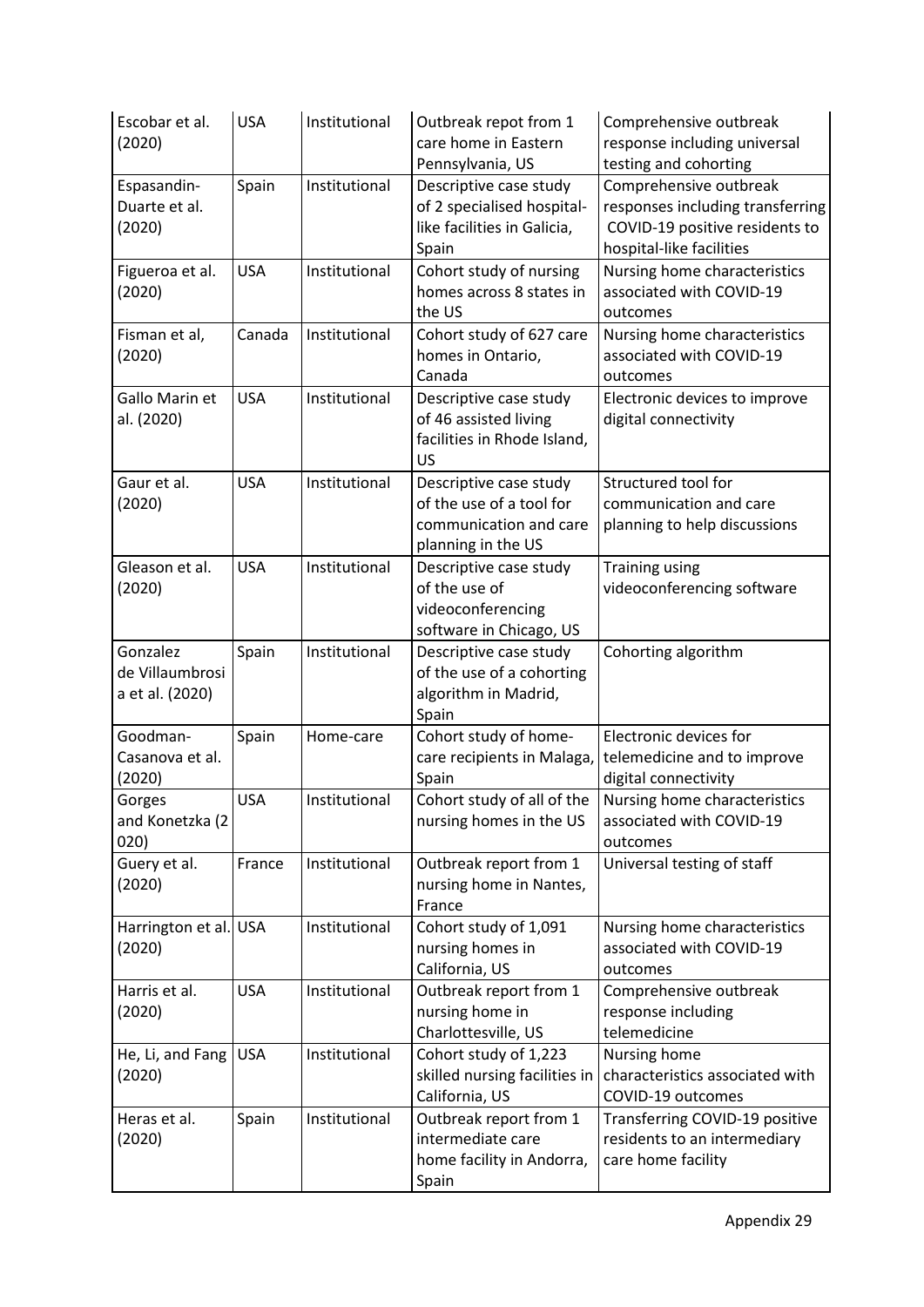| Heudorf et al.<br>(2020)             | y              | German   Institutional           | Descriptive case study<br>of the responses of care<br>homes in Frankfurt am<br>Main, Germany        | Comprehensive outbreak<br>responses including universal<br>testing                                             |
|--------------------------------------|----------------|----------------------------------|-----------------------------------------------------------------------------------------------------|----------------------------------------------------------------------------------------------------------------|
| Hofschulte-Beck USA<br>et al. (2021) |                | Institutional                    | Descriptive case study<br>of 242 nursing home staff<br>in Indiana, US                               | Testing and vaccinations                                                                                       |
| Huang et al.<br>(2020)               | Taiwan         | Community                        | Descriptive case study<br>of the response of 1<br>dementia day care centre<br>in Kaohsiung, Taiwan  | Comprehensive outbreak<br>response                                                                             |
| Ickert et al.<br>(2020)              | Canada         | Institutional                    | Descriptive case study<br>of 10 care homes in<br>Alberta, Canada                                    | Electronic devices                                                                                             |
| Khatri et al.<br>(2020)              | e              | Singapor   Home-care             | Descriptive case study<br>of the response of 1<br>home hospice service in<br>Singapore              | Comprehensive outbreak<br>response                                                                             |
| Kim (2020)                           | South<br>Korea | Institutional                    | Outbreak report from 1<br>long-term care hospital in<br>Seoul, South Korea                          | Comprehensive outbreak<br>response including voluntary<br>staff confinement in the long-<br>term care hospital |
| Koeberle et al.<br>(2020)            | France         | Home-<br>care; Institutio<br>nal | Descriptive case study<br>of a geriatric evaluation<br>and coordination unit<br>in Besancon, France | Geriatric evaluation and<br>coordination unit                                                                  |
| Ladhani et al.<br>(2020a)            | UK             | Institutional                    | Outbreak report from 1<br>care home in London,<br>UK                                                | Antibody testing                                                                                               |
| Ladhani et al.<br>(2020b)            | UK             | Institutional                    | Cohort study of 254<br>nursing home staff in<br>London, UK                                          | Universal testing of staff                                                                                     |
| Lai et al. (2020)                    | Hong<br>Kong   | Home-care                        | Cohort study of 60 home- Electronic devices for<br>care recipients and their<br>carers in Hong Kong | telemedicine                                                                                                   |
| Lally et al.<br>(2021)               | <b>USA</b>     | Institutional                    | Cohort study<br>of 775 nursing home<br>residents in the US                                          | Pharmacological prophylaxis for<br>COVID-19                                                                    |
| Lee, Son, and<br>Peck (2020)         | South<br>Korea | Institutional                    | Outbreak report from 1<br>long-term care hospital in<br>Busan, South Korea                          | Pharmacological treatment of<br>COVID-19                                                                       |
| Li et al. (2020)                     | <b>USA</b>     | Institutional                    | Cohort study of nursing<br>homes in Connecticut,<br>US                                              | Nursing home characteristics<br>associated with COVID-19<br>outcomes                                           |
| Liotta et al.<br>(2020)              | Italy          | Institutional                    | Ecological<br>study of citizens over 80<br>years of age in Italy                                    | Nursing home characteristics<br>associated with COVID-19<br>outcomes                                           |
| Lipsitz et al.<br>(2020)             | <b>USA</b>     | Institutional                    | Cohort study of 360<br>nursing homes in<br>Massachusetts, US                                        | Comprehensive outbreak<br>responses including convening a<br>central command committee                         |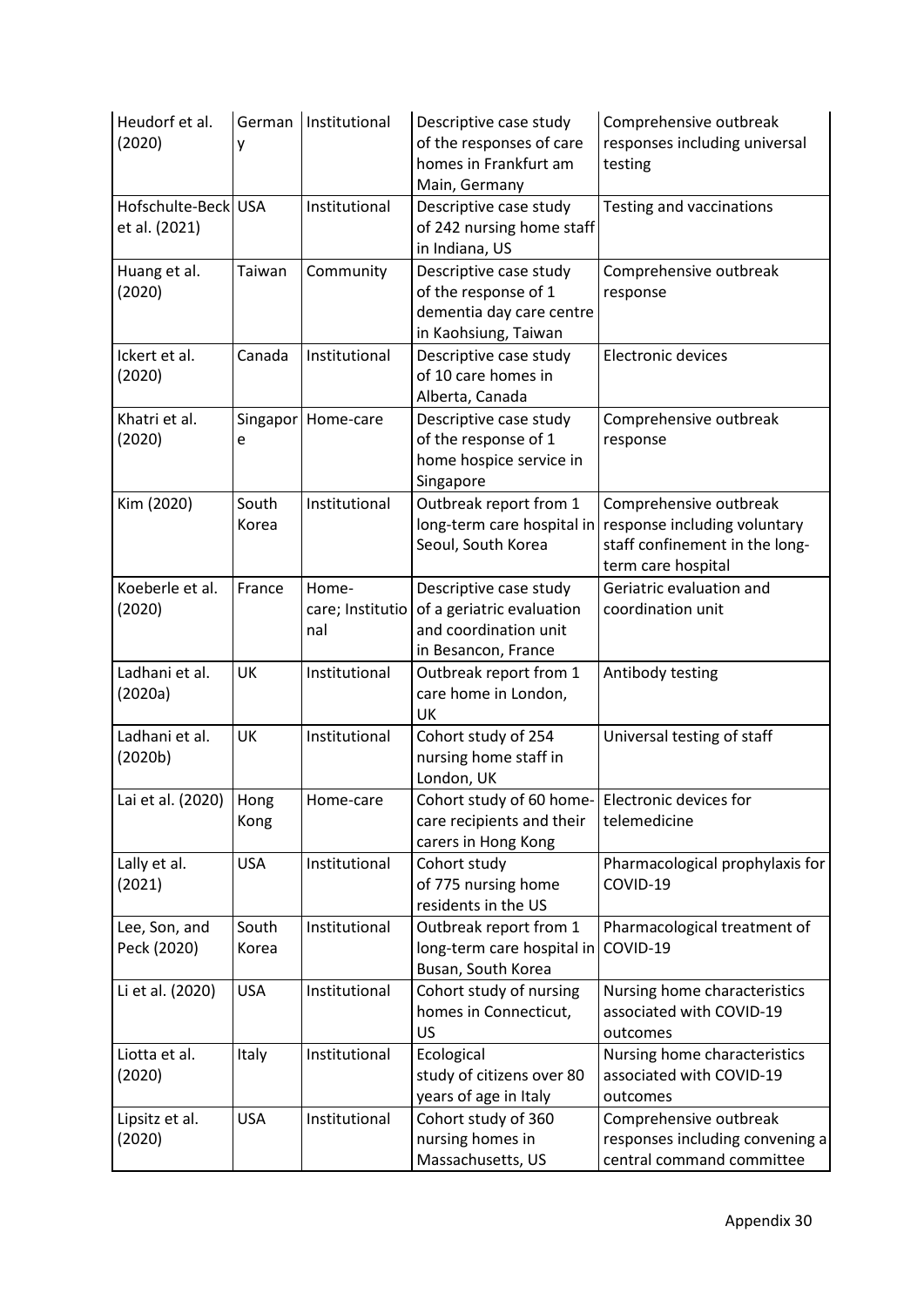| Liu et al.<br>(2020)                         | Canada       | Institutional               | Descriptive case study<br>of care homes in British<br>Columbia and Ontario,<br>Canada                                                    | Nursing home characteristics<br>associated with COVID-19<br>outcomes                                         |
|----------------------------------------------|--------------|-----------------------------|------------------------------------------------------------------------------------------------------------------------------------------|--------------------------------------------------------------------------------------------------------------|
| Lombardo et al.<br>(2021)                    | Italy        | Institutional               | Cohort study of 1,356<br>care homes in Italy                                                                                             | Nursing home characteristics<br>associated with COVID-19<br>outcomes                                         |
| Louie et al.<br>(2020a)                      | <b>USA</b>   | Institutional               | Outbreak report from 4<br>care homes in San<br>Francisco, US                                                                             | Universal testing                                                                                            |
| Louie et al.<br>(2020b)                      | <b>USA</b>   | Institutional               | Descriptive case study<br>of the responses of care<br>homes in San Francisco,<br>US                                                      | Comprehensive outbreak<br>response including universal<br>testing and cohorting                              |
| Lum et al.<br>(2020)                         | Hong<br>Kong | Home-care;<br>Institutional | Descriptive case study<br>of the responses of<br>institutional and<br>domiciliary care homes in<br>Hong Kong                             | Comprehensive outbreak<br>responses                                                                          |
| Ly et al. (2020)                             | France       | Institutional               | Descriptive case study<br>of the responses of 24<br>care homes in Marseille,<br>France                                                   | Universal testing and<br>pharmacological treatment of<br>COVID-19                                            |
| McArthur et al.<br>(2021)                    | Canada       | Institutional               | Descriptive case study<br>of the responses of 7 care<br>homes in New Brunswick,<br>Canada                                                | Electronic devices to improve<br>digital connectivity                                                        |
| McBee et al.<br>(2020)                       | <b>USA</b>   | Institutional               | Descriptive case study<br>of the responses of 123<br>nursing homes in West<br>Virginia, US                                               | Universal testing                                                                                            |
| McConeghy et<br>al. (2020)                   | <b>USA</b>   | Institutional               | Outbreak report<br>from 416 nursing homes<br>and community-based<br>facilities in the US                                                 | <b>Temperature testing</b>                                                                                   |
| McGarry,<br>Grabowski, and<br>Barnett (2020) | <b>USA</b>   | Institutional               | Cohort study of 15,288<br>nursing homes in the US                                                                                        | Nursing home characteristics<br>associated with COVID-19<br>outcomes                                         |
| Miller et al.<br>(2020a)                     | <b>USA</b>   | Institutional               | Descriptive case study<br>of 63 nursing home staff<br>in the US                                                                          | Staff support                                                                                                |
| Miller et al.<br>(2020b)                     | <b>USA</b>   | Institutional               | Descriptive case study<br>of the response of 1<br>nursing home in<br>Pennsylvania, US                                                    | Negative pressure isolation<br>space                                                                         |
| Mills et al.<br>(2020a)                      | <b>USA</b>   | Institutional               | Descriptive case study<br>of the responses of 2,400<br>residential community<br>settings and intermediate<br>care facilities in Ohio, US | Comprehensive outbreak<br>responses including convening a<br>n outbreak preparedness and<br>action committee |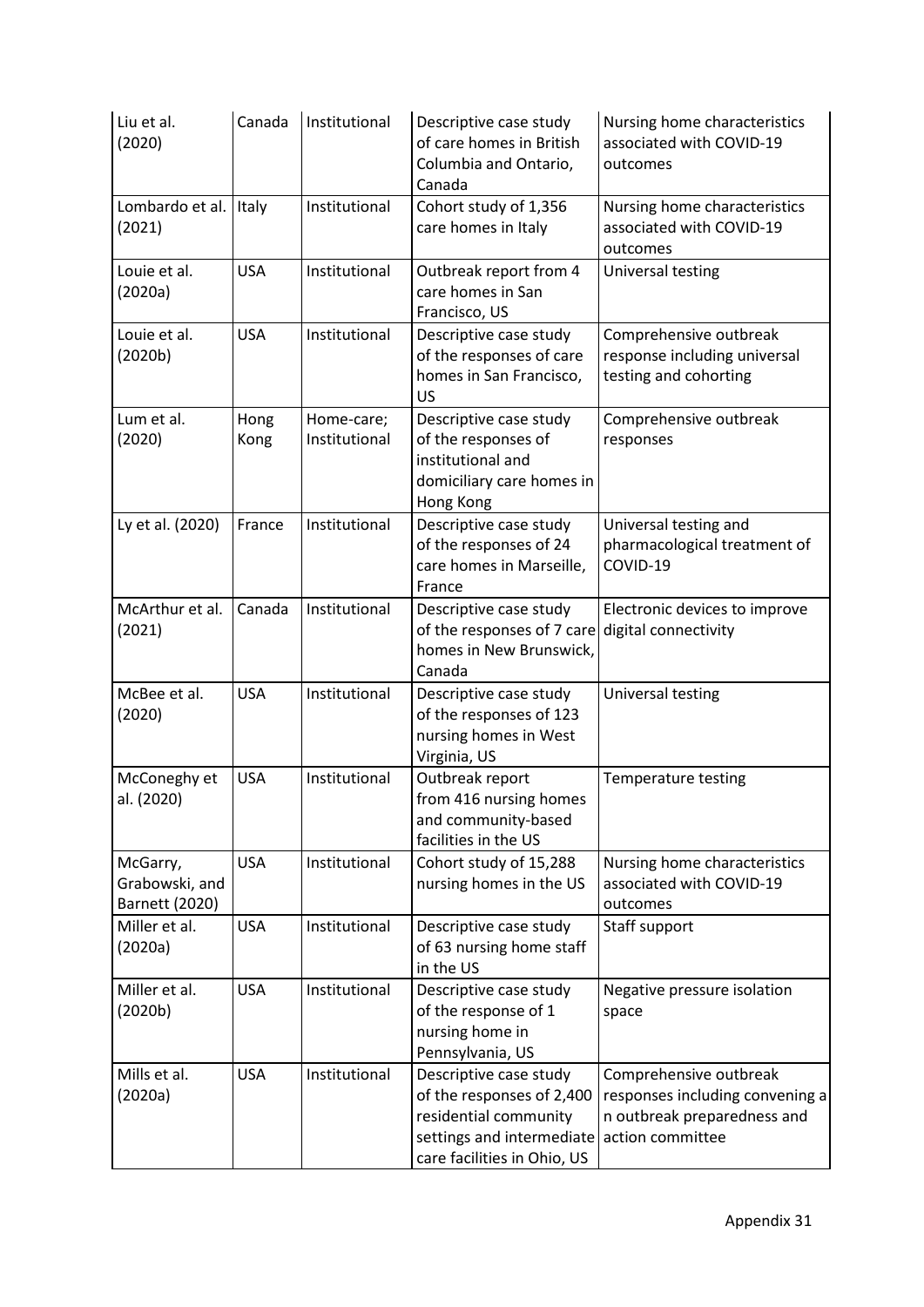| Mills et al.<br>(2020b)                               | <b>USA</b>     | Home-care;<br>Institutional | Descriptive case study<br>of the responses of 101<br>community assisted living<br>facilities in Ohio, US | Comprehensive outbreak<br>responses                                              |
|-------------------------------------------------------|----------------|-----------------------------|----------------------------------------------------------------------------------------------------------|----------------------------------------------------------------------------------|
| Mills et al.<br>(2020c)                               | <b>USA</b>     | Home-care                   | Outbreak report from 67<br>home-care recipients in<br>the US                                             | Comprehensive outbreak<br>responses                                              |
| Montoya et al.<br>(2020)                              | <b>USA</b>     | Institutional               | Outbreak report from 3<br>nursing homes in<br>Michigan, US                                               | Comprehensive outbreak<br>responses including universal<br>testing and cohorting |
| Munanga (2020) USA                                    |                | Institutional               | Outbreak report from 1<br>retirement community in<br>Seattle, US                                         | Comprehensive outbreak<br>responses including universal<br>testing               |
| Nouvenne et al.<br>(2020)                             | Italy          | Institutional               | Descriptive case study<br>of 1 nursing home<br>in Emilia-Romagna, Italy                                  | Chest ultrasonography                                                            |
| Office et al.<br>(2020)                               | <b>USA</b>     | Home-care;<br>Institutional | Outbreak report from the<br><b>US</b>                                                                    | Electronic devices to improve<br>digital connectivity                            |
| Office for<br>National<br><b>Statistics</b><br>(2020) | UK             | Institutional               | Cohort study of 5,126<br>nursing homes in<br>England, UK                                                 | Nursing home<br>characteristics associated with<br>COVID-19 outcomes             |
| Osterdahl et al.<br>(2020)                            | UK             | Institutional               | Outbreak report from 1<br>care home in the UK                                                            | Rapid testing                                                                    |
| Park et al.<br>(2020)                                 | South<br>Korea | Institutional               | Outbreak report from all<br>of the nursing homes in<br>South Korea                                       | Comprehensive outbreak<br>responses including testing                            |
| Psevdos et al.<br>(2020)                              | <b>USA</b>     | Institutional               | Outbreak report from 1<br>nursing home in New<br>York, US                                                | Comprehensive outbreak<br>response including universal<br>testing and cohorting  |
| Renzi et al.<br>(2020)                                | Italy          | Institutional               | Descriptive case study<br>of the response of 1 care<br>home in Rome, Italy                               | Electronic devices for<br>telemedicine                                           |
| Rolland et al.<br>(2020)                              | France         | Institutional               | Descriptive case study<br>of the responses of 124<br>care homes in Haute-<br>Garonne, France             | Nursing home characteristics<br>associated with COVID-19<br>outcomes             |
| Romero-<br>Ortuño and<br>Kennelly<br>(2020)           | Ireland        | Institutional               | Ecological study of care<br>homes in Ireland                                                             | Nursing home characteristics<br>associated with COVID-19<br>outcomes             |
| Rothgang et al.<br>(2020)                             | German<br>у    | Institutional               | Cohort study of 824<br>nursing homes in<br>Germany                                                       | Nursing home characteristics<br>associated with COVID-19<br>outcomes             |
| Rudolph et al.<br>(2020)                              | <b>USA</b>     | Institutional               | Outbreak report from 154 Temperature testing<br>community living centres<br>in the US                    |                                                                                  |
| Sacco et al.<br>(2020)                                | France         | Institutional               | Outbreak report<br>from care homes and<br>geriatric acute care units<br>in Angers, France                | Electronic devices to<br>increase digital connectivity                           |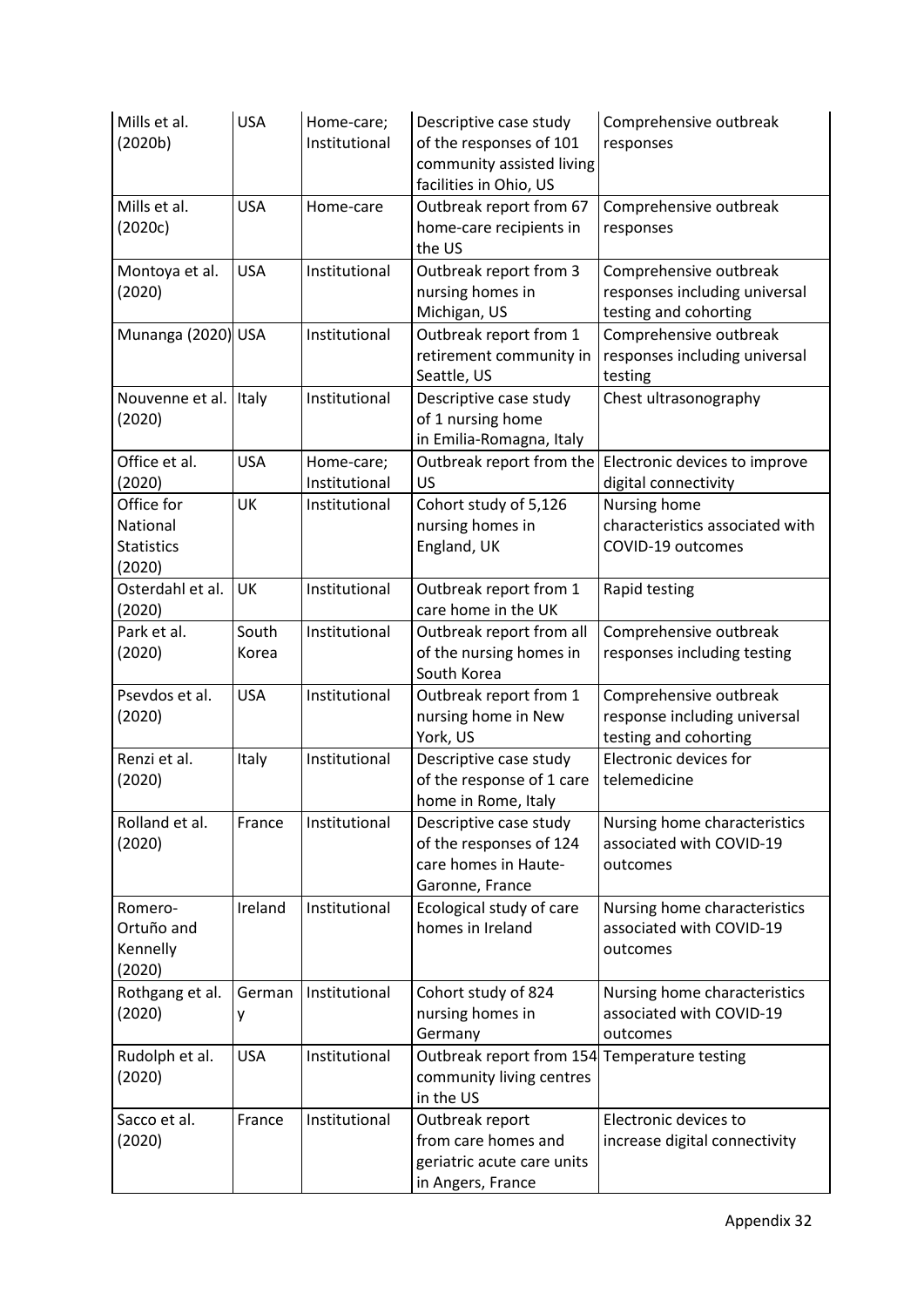| Sanchez et al.<br>(2020)                 | <b>USA</b>                                                                                                                        | Institutional               | Descriptive case study<br>of the responses of 26<br>care homes in Detroit, US                                                | Universal testing                                                                                                             |
|------------------------------------------|-----------------------------------------------------------------------------------------------------------------------------------|-----------------------------|------------------------------------------------------------------------------------------------------------------------------|-------------------------------------------------------------------------------------------------------------------------------|
| Sepulveda, Stall,<br>and Sinha<br>(2020) | Canada;<br>Denmar<br>k; France<br>; Germa<br>ny; Irela<br>nd; Italy;<br>Netherl<br>ands; Sp<br>ain; Swe<br>den; UK;<br><b>USA</b> | Belgium; Institutional      | Descriptive case study<br>of care homes across 12<br><b>OECD</b> countries                                                   | Nursing home characteristics<br>associated with COVID-19<br>outcomes                                                          |
| Shea et al.<br>(2020)                    | Hong<br>Kong                                                                                                                      | Home-care;<br>Institutional | Descriptive case study<br>of the responses of all of<br>the institutional and<br>domiciliary care facilities<br>in Hong Kong | Comprehensive outbreak<br>responses including universal<br>testing and quarantine<br>measures                                 |
| Shih, Wang, and<br>Chao (2020)           | Taiwan                                                                                                                            | Institutional               | Descriptive case study<br>of the response of 1 care<br>home in Taiwan                                                        | Comprehensive outbreak<br>response including universal<br>testing                                                             |
| Shimotsu et al.<br>(2020)                | <b>USA</b>                                                                                                                        | Institutional               | Descriptive case study<br>of the response of 1<br>care home in<br>Pennsylvania, US                                           | Comprehensive outbreak<br>response including universal<br>testing                                                             |
| Shrader et al.<br>(2020)                 | <b>USA</b>                                                                                                                        | Institutional               | Outbreak report from 1<br>nursing home in West<br>Virginia, US                                                               | Comprehensive outbreak<br>response including universal<br>testing, cohorting, and<br>pharmacological treatment of<br>COVID-19 |
| Siu et al.<br>(2020)                     | Canada                                                                                                                            | Institutional               | Descriptive case study<br>of 294 clinicians in<br>Ontario, Canada                                                            | Comprehensive outbreak<br>responses including<br>telemedicine                                                                 |
| Sohn et al.<br>(2020)                    | <b>USA</b>                                                                                                                        | Institutional               | Outbreak report from 1<br>post-acute care recovery<br>unit in Los Angeles, US                                                | Comprehensive outbreak<br>response including universal<br>testing                                                             |
| Stacey et al.<br>(2020)                  | Canada                                                                                                                            | Institutional               | Descriptive case study<br>of the development and<br>dissemination of patient<br>decision aids in Ottawa,<br>Canada           | Patient decision aids to improve<br>decision quality                                                                          |
| Stall et al.<br>(2020a)                  | Canada                                                                                                                            | Institutional               | Descriptive case study<br>of the response of 1 acute response<br>care hospital in Toronto,<br>Canada                         | Comprehensive outbreak                                                                                                        |
| Stall et al.<br>(2020b)                  | Canada                                                                                                                            | Institutional               | Cohort study of all of the<br>nursing homes in Ontario,<br>Canada                                                            | Nursing home characteristics<br>associated with COVID-19<br>outcomes                                                          |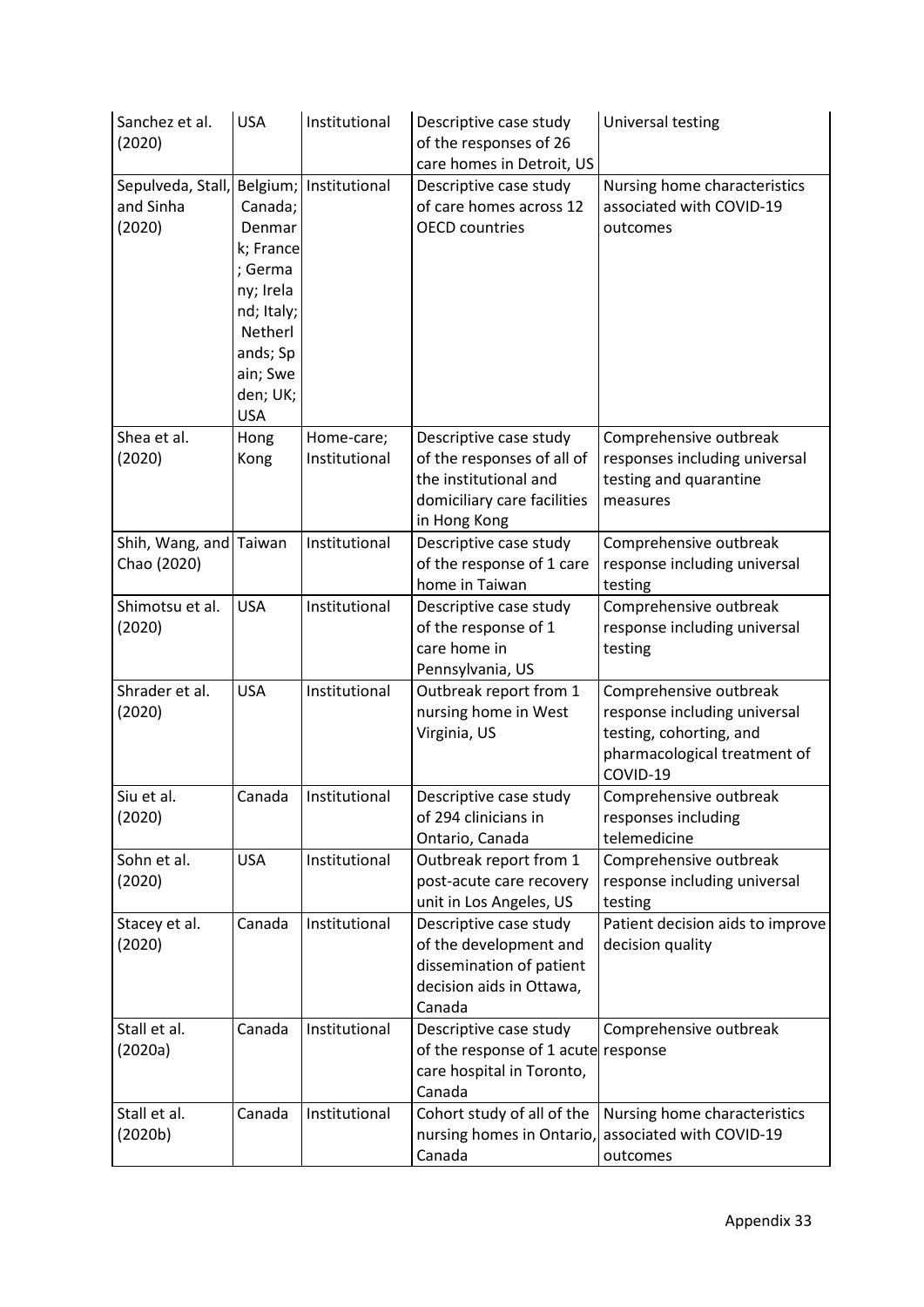| Stivanello et al.<br>(2020)                                           | Italy      | Institutional               | Ecological study<br>of Bologna, Italy                                                                                    | Comprehensive outbreak<br>response                                                              |
|-----------------------------------------------------------------------|------------|-----------------------------|--------------------------------------------------------------------------------------------------------------------------|-------------------------------------------------------------------------------------------------|
| Stow et al.<br>(2020)                                                 | UK         | Institutional               | Cohort study of 460 care<br>homes across 46 local<br>authorities in the UK                                               | Symptom screening for disease<br>surveillance                                                   |
| Sugg et al.<br>(2021)                                                 | <b>USA</b> | Institutional               | nursing homes in the US                                                                                                  | Ecological study of 13,709 Nursing home characteristics<br>associated with COVID-19<br>outcomes |
| Sun et al.<br>(2020)                                                  | <b>USA</b> | Institutional               | Descriptive case study<br>of the development and<br>implications of<br>a machine-learning model<br>in the US             | Machine learning to assess risk<br>of COVID-19 infection                                        |
| Tan and Chua<br>(2020)                                                | e          | Singapor   Institutional    | Descriptive case study of<br>the responses of care<br>homes in Singapore                                                 | Comprehensive outbreak<br>responses including universal<br>testing and cohorting                |
| Tan and<br>Seetharaman<br>(2020)                                      | e          | Singapor   Institutional    | Descriptive case<br>study of the responses of<br>care homes in Singapore                                                 | Comprehensive outbreak<br>responses including cohorting                                         |
| Tarteret et al.<br>(2020)                                             | France     | Institutional               | Outbreak report from 3<br>nursing homes in Île-de-<br>France, France                                                     | Comprehensive outbreak<br>responses                                                             |
| Telford et al.<br>(2020a)                                             | <b>USA</b> | Institutional               | Cohort study of 24 care<br>homes in Georgia, US                                                                          | Nursing home<br>characteristics associated with<br>COVID-19 outcomes                            |
| Telford et al.<br>(2020b)                                             | <b>USA</b> | Institutional               | Outbreak report from 28<br>care homes in Fulton<br>County, Georgia                                                       | Comprehensive outbreak<br>responses including universal<br>testing                              |
| Unruh et al.<br>(2020)                                                | <b>USA</b> | Institutional               | Cohort study of 1,162<br>care homes across 3<br>states in the US                                                         | Nursing home characteristics<br>associated with COVID-19<br>outcomes                            |
| Van<br>der Roest et al.<br>(2020)                                     | nds        | Netherla Institutional      | Descriptive case study<br>of the responses of 357<br>care homes and<br>residential care facilities<br>in the Netherlands | Electronic devices to improve<br>digital connectivity                                           |
| van Dyck et al.<br>(2020)                                             | <b>USA</b> | Institutional               | Descriptive case study<br>of 3 care homes in<br>Connecticut, US                                                          | Electronic devices to improve<br>digital connectivity                                           |
| Verbeek et al.<br>(2020)                                              | nds        | Netherla   Institutional    | Descriptive case study<br>of the responses of 26<br>care homes in the<br>Netherlands                                     | Visitation guidelines                                                                           |
| Veronese et al.<br>(2020)                                             | Italy      | Institutional               | Outbreak report from 1<br>care home in Venice,<br>Italy                                                                  | Lung ultrasonography to detect<br>the presence of lung damage                                   |
| Villalobos Dintra Chile<br>ns, Browne, and<br>Madero-<br>Cabib (2020) |            | Home-care;<br>Institutional | Descriptive case study<br>of the response in Chile                                                                       | Comprehensive outbreak<br>responses                                                             |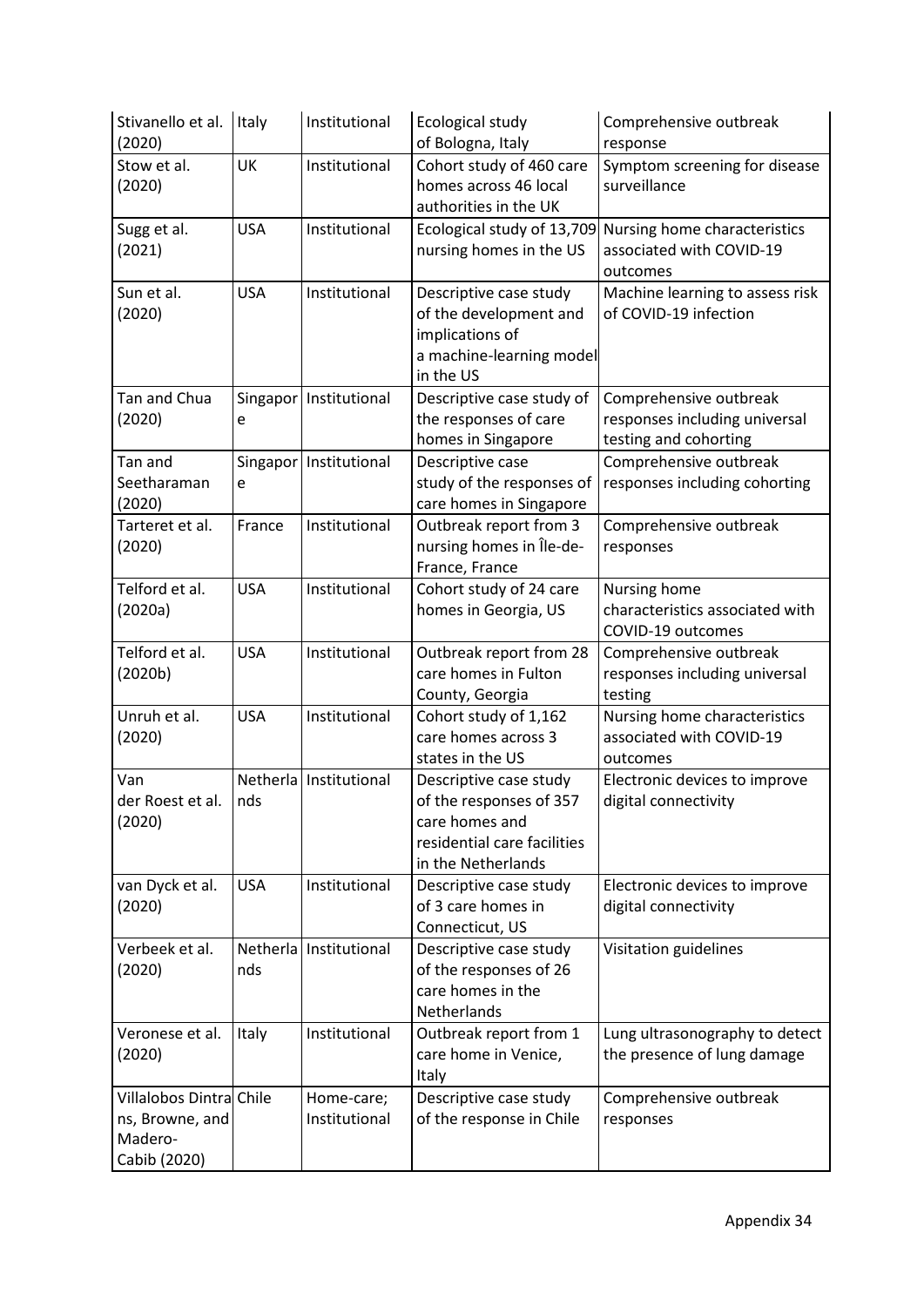| Voeten et al.<br>(2020) | nds        | Netherla   Institutional | Outbreak report from 1<br>skilled nursing home<br>facility in Goeree-<br>Overflakkee,<br><b>Netherlands</b> | Comprehensive outbreak<br>response including testing and<br>cohorting |
|-------------------------|------------|--------------------------|-------------------------------------------------------------------------------------------------------------|-----------------------------------------------------------------------|
| Wammes et al.           |            | Netherla   Institutional | Descriptive case study                                                                                      | Visitation ban                                                        |
| (2020)                  | nds        |                          | of 1,997 relatives of                                                                                       |                                                                       |
|                         |            |                          | nursing home residents in                                                                                   |                                                                       |
|                         |            |                          | the Netherlands                                                                                             |                                                                       |
| Wang (2020)             | China      | Institutional            | Descriptive case study                                                                                      | Nursing home characteristics                                          |
|                         |            |                          |                                                                                                             | of the responses of 6 care associated with COVID-19                   |
|                         |            |                          | homes in China                                                                                              | outcomes                                                              |
| White et al.            | <b>USA</b> | Institutional            | Ecological study of                                                                                         | Nursing home characteristics                                          |
| (2020)                  |            |                          | 3,357 skilled nursing                                                                                       | associated with COVID-19                                              |
|                         |            |                          | facilities in the US                                                                                        | outcomes                                                              |
| Yang and Huang Taiwan   |            | Institutional            | Descriptive case study                                                                                      | Comprehensive outbreak                                                |
| (2020)                  |            |                          | of the responses of                                                                                         | responses                                                             |
|                         |            |                          | nursing homes in Taiwan                                                                                     |                                                                       |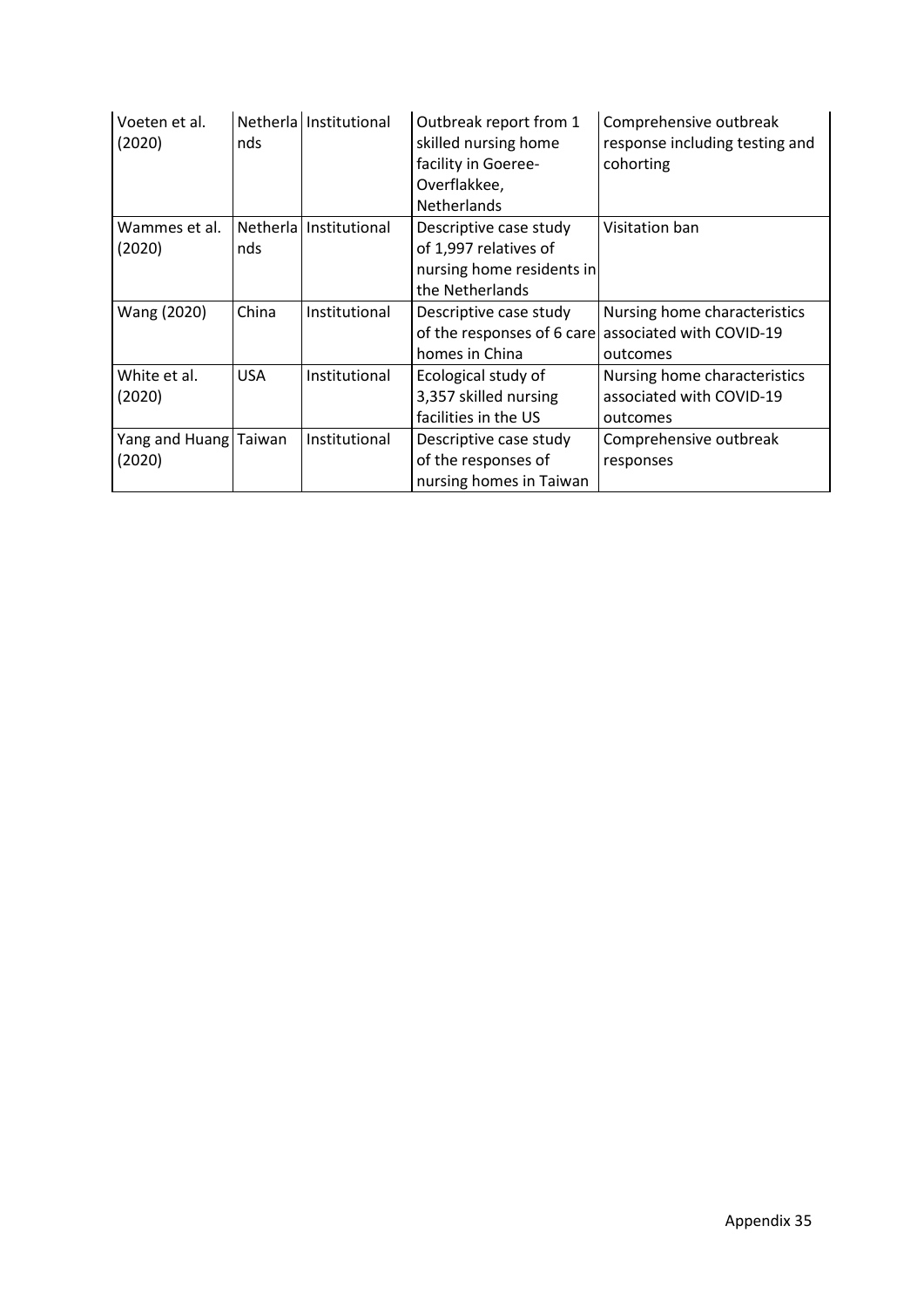### **References**

Abrams, H. R. *et al.* (2020) 'Characteristics of U.S. Nursing Homes with COVID-19 Cases.', *Journal of the American Geriatrics Society*. doi: 10.1111/jgs.16661.

Ahmad, I. *et al.* (2020) 'Doxycycline and Hydroxychloroquine as Treatment for High-Risk COVID-19 Patients: Experience from Case Series of 54 Patients in Long-Term Care Facilities', *medRxiv*. doi: 10.1101/2020.05.18.20066902.

Alam, M. M. *et al.* (2020) 'Clinical Outcomes of Early Treatment With Doxycycline for 89 High-Risk COVID-19 Patients in Long-Term Care Facilities in New York.', *Cureus*, 12(8), p. e9658. doi: 10.7759/cureus.9658.

An, C. *et al.* (2020) 'Machine learning prediction for mortality of patients diagnosed with COVID-19: a nationwide Korean cohort study.', *Scientific reports*, 10(1), p. 18716. doi: 10.1038/s41598-020- 75767-2.

Annweiler, C. *et al.* (2020) 'Vitamin D and survival in COVID-19 patients: A quasi-experimental study.', *The Journal of steroid biochemistry and molecular biology*, 204, p. 105771. doi: 10.1016/j.jsbmb.2020.105771.

Archbald-Pannone, L. R. *et al.* (2020) 'COVID-19 collaborative model for an academic hospital and long-term care facilities', *Journal of the American Medical Directors Association*. doi: 10.1016/j.jamda.2020.05.044.

Bakaev, I., Retalic, T. and Chen, H. (2020) 'Universal Testing-Based Response to COVID-19 Outbreak by a Long-Term Care and Post-Acute Care Facility.', *Journal of the American Geriatrics Society*. doi: 10.1111/jgs.16653.

Balestrini, S. *et al.* (2020) 'Clinical outcomes of COVID-19 in long-term care facilities for people with epilepsy', *Epilepsy & Behavior*, p. 107602. doi: 10.1016/j.yebeh.2020.107602.

Belmin, J. *et al.* (2020) 'Coronavirus Disease 2019 Outcomes in French Nursing Homes That Implemented Staff Confinement With Residents.', *JAMA network open*, 3(8), pp. e2017533– e2017533. doi: 10.1001/jamanetworkopen.2020.17533dinin.

Benaque, A. *et al.* (2020) 'Dementia Care in Times of COVID-19: Experience at Fundació ACE in Barcelona, Spain', *Journal of Alzheimer's Disease*. 76(1), pp. 33–40. doi: 10.3233/JAD-200547.

Beran, J. *et al.* (2020) 'Inosine pranobex significantly decreased the case-fatality rate among PCR positive elderly with SARS-CoV-2 at three nursing homes in the Czech Republic', *Pathogens*, 9(12), pp. 1–10. doi: 10.3390/pathogens9121055.

Bernabeu-Wittel, M. *et al.* (2020) 'Death risk stratification in elderly patients with covid-19. A comparative cohort study in nursing homes outbreaks.', *Archives of gerontology and geriatrics*. 91, p. 104240. doi: 10.1016/j.archger.2020.104240.

Bernabeu-Wittel, M. *et al.* (2020) 'Effectiveness of a On-Site Medicalization Program for Nursing Homes with COVID-19 Outbreaks.', *The journals of gerontology. Series A, Biological sciences and medical sciences*. doi: 10.1093/gerona/glaa192.

Birgand, G. *et al.* (2021) 'Testing strategies for the control of COVID-19 in nursing homes: Universal or targeted screening?', *Journal of Infection*, 82(1), pp. 159–198. doi: 10.1016/j.jinf.2020.08.002.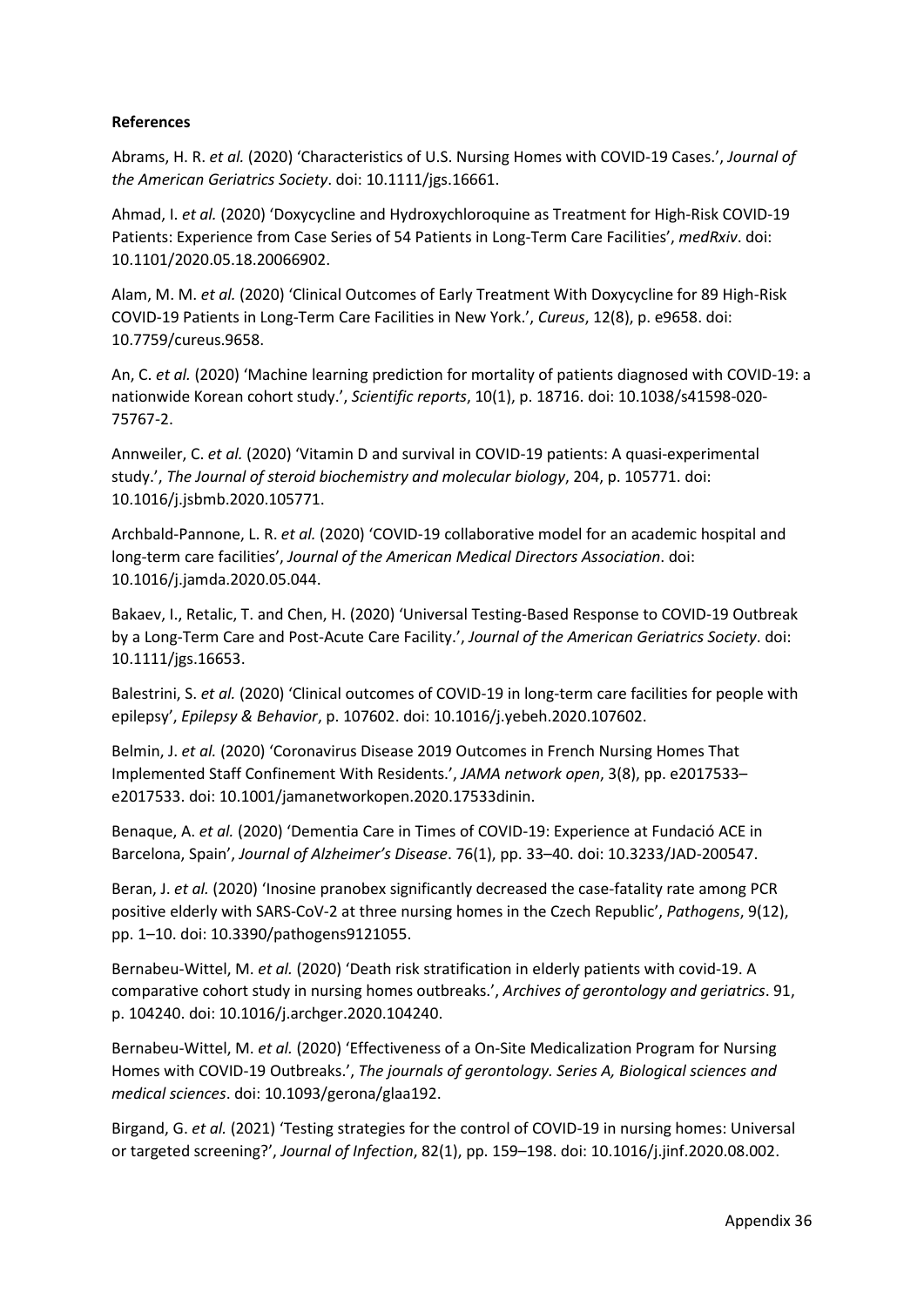Blackburn, J. *et al.* (2020) 'Community Coronavirus Disease 2019 Activity Level and Nursing Home Staff Testing for Active Severe Acute Respiratory Syndrome Coronavirus 2 Infection in Indiana.', *Journal of the American Medical Directors Association*. doi: 10.1016/j.jamda.2020.10.038.

Blain, H. *et al.* (2020) 'Efficacy of a Test-Retest Strategy in Residents and Health Care Personnel of a Nursing Home Facing a COVID-19 Outbreak.', *Journal of the American Medical Directors Association*, 21(7), pp. 933–936. doi: 10.1016/j.jamda.2020.06.013.

Blasco, P. G. *et al.* (2020) 'Medical strategies in nursing homes during the COVID-19 pandemic: A Brazilian experience.', *Australian journal of general practice*. 49. doi: 10.31128/AJGP-COVID-41.

Borras-Bermejo, B. *et al.* (2020) 'Asymptomatic SARS-CoV-2 Infection in Nursing Homes, Barcelona, Spain, April 2020.', *Emerging infectious diseases*. 26(9). doi: 10.3201/eid2609.202603.

Bowblis, J. and Applebaum, R. (2020) 'Prevalence of COVID-19 in Ohio Nursing Homes: What's Quality Got to Do with It?', *Journal of aging & social policy*. pp. 1–17. doi: 10.1080/08959420.2020.1824542.

Brainard, J. *et al.* (2020) 'Introduction to and spread of COVID-19-like illness in care homes in Norfolk, UK', *Journal of Public Health*. doi: 10.1093/pubmed/fdaa218.

Braun, R. T. *et al.* (2020) 'Comparative Performance of Private Equity-Owned US Nursing Homes During the COVID-19 Pandemic.', *JAMA network open*, 3(10), p. e2026702. doi: 10.1001/jamanetworkopen.2020.26702.

Britton, B. (2020) 'Case study: WhatsApp support through the COVID-19 pandemic.', *Nursing & Residential Care*. 22(7), pp. 1–2. doi: 10.12968/nrec.2020.22.7.8.

Brouns, S. H. *et al.* (2020) 'Mortality and the Use of Antithrombotic Therapies Among Nursing Home Residents with COVID-19', *Journal of the American Geriatrics Society*. 68(8), pp. 1647–1652. doi: 10.1111/jgs.16664.

Brown, K. A. *et al.* (2020) 'Association Between Nursing Home Crowding and COVID-19 Infection and Mortality in Ontario, Canada', *medRxiv*. doi: 10.1101/2020.06.17.20133629.

Bui, D. P. *et al.* (2020) 'Association Between CMS Quality Ratings and COVID-19 Outbreaks in Nursing Homes - West Virginia, March 17-June 11, 2020.', *MMWR. Morbidity and mortality weekly report*, 69(37), pp. 1300–1304. doi: 10.15585/mmwr.mm6937a5.

Buja, A. *et al.* (2020) 'Demographic and Socio-Economic Factors, and Healthcare Resource Indicators Associated with the Rapid Spread of COVID-19 in Northern Italy: An Ecological Study', *medRxiv*. Available at[: http://medrxiv.org/lookup/doi/10.1101/2020.04.25.20078311.](http://medrxiv.org/lookup/doi/10.1101/2020.04.25.20078311)

Buntinx, F. *et al.* (2020) 'Added value of anti-SARS-CoV-2 antibody testing in a Flemish nursing home during an acute COVID-19 outbreak in April 2020.', *Acta clinica Belgica*. pp. 1–6. doi: 10.1080/17843286.2020.1834285.

Burton, J. K. *et al.* (2020) 'Evolution and effects of COVID-19 outbreaks in care homes: a population analysis in 189 care homes in one geographical region of the UK', *The Lancet Healthy Longevity*. 1(1), pp. e21–e31. doi: 10.1016/S2666-7568(20)30012-X.

Cabrera Alvargonzalez, J. J. *et al.* (2020) 'Pooling for SARS-CoV-2 control in care institutions', *BMC Infectious Diseases*, 20(1), p. 745. doi: 10.1186/s12879-020-05446-0.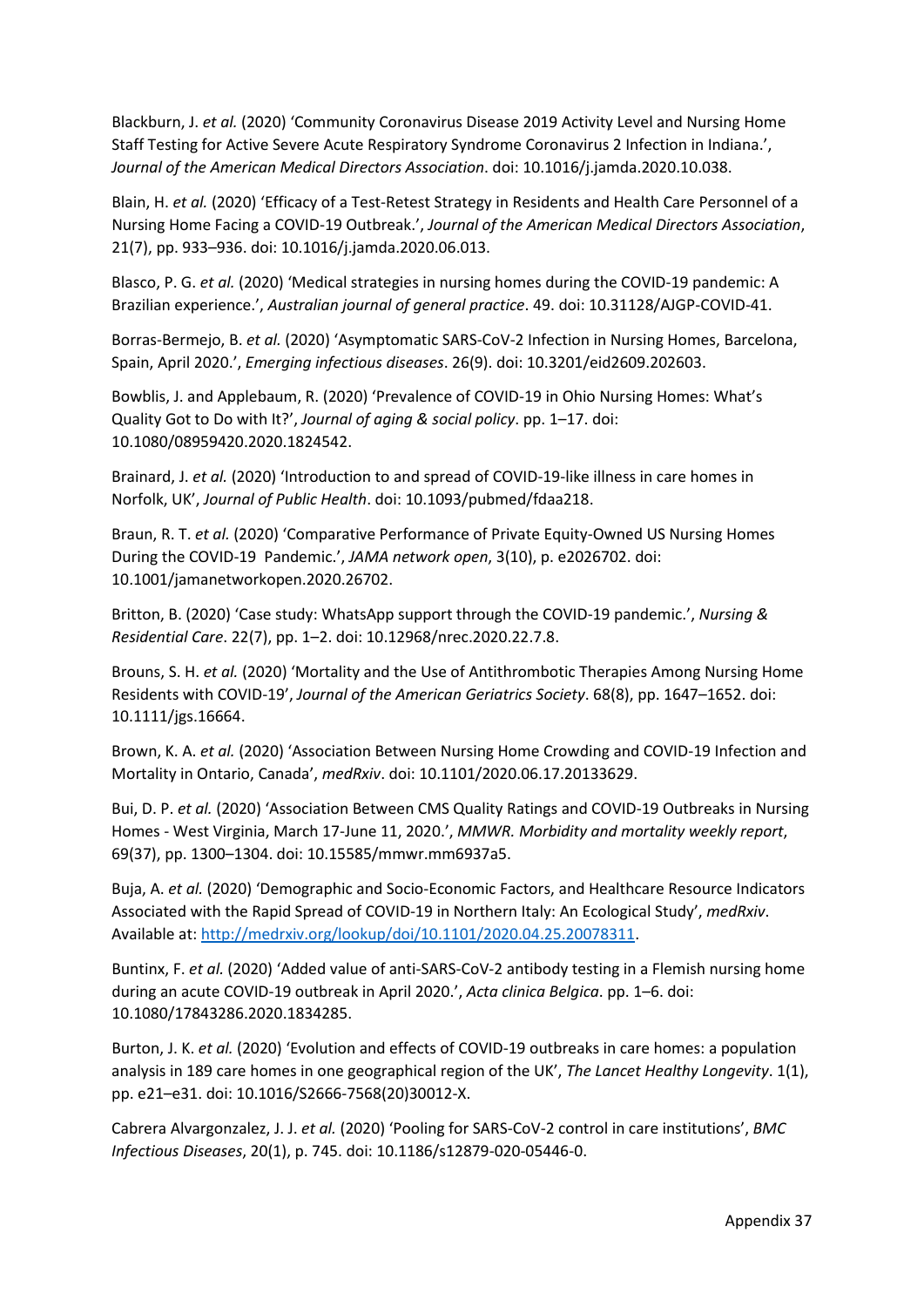Callaghan, A. W. *et al.* (2020) 'Screening for SARS-CoV-2 Infection Within a Psychiatric Hospital and Considerations for Limiting Transmission Within Residential Psychiatric Facilities — Wyoming , 2020', *Mmwr*. 69(26), pp. 825–829. doi: [http://dx.doi.org/10.15585/mmwr.mm6926a4.](http://dx.doi.org/10.15585/mmwr.mm6926a4)

Caspi, G. *et al.* (2020) 'Heat maps for surveillance and prevention of COVID-19 spread in nursing homes and assisted living facilities', *Journal of the American Medical Directors Association*. doi: 10.1016/j.jamda.2020.05.048.

Chatterjee, P. *et al.* (2020) 'Characteristics and Quality of US Nursing Homes Reporting Cases of Coronavirus Disease 2019 (COVID-19).', *JAMA network open*. 3(7), p. e2016930. doi: 10.1001/jamanetworkopen.2020.16930.

Chen Jieling *et al.* (2020) 'Home Care for the Elderly under the Epidemic of Novel Coronavirus Pneumonia', *American Journal of Nursing Science*, 9(3), p. 145. doi: 10.11648/j.ajns.20200903.22.

Chow, L. (2020) 'Care Homes and COVID-19 in Hong Kong: how the lessons from SARS were used to good effect.', *Age and ageing*. doi: 10.1093/ageing/afaa234.

Christ, G. (2020) 'Nursing home star ratings aren't a predictor of COVID-19 caseloads, deaths.', *Modern Healthcare*. 50(24), p. 12.

Christ, G. (2020) 'Treating residents with COVID-19 in post-acute sites.', *Modern Healthcare*. 50(23), p. 24.

Collison, M. *et al.* (2020) 'Three-Tiered COVID-19 Cohorting Strategy and Implications for Memory-Care.', *Journal of the American Medical Directors Association*, 21(11), pp. 1560–1562. doi: 10.1016/j.jamda.2020.09.001.

Dean, A., Venkataramani, A. and Kimmel, S. (2020) 'Mortality Rates From COVID-19 Are Lower In Unionized Nursing Homes.', *Health affairs (Project Hope)*. 39(11), pp. 1993–2001. doi: 10.1377/hlthaff.2020.01011.

Diamantis, S. *et al.* (2020) 'Severe Acute Respiratory Syndrome Coronavirus 2 (SARS-CoV-2)-Related Deaths in French Long-Term Care Facilities: The "Confinement Disease" Is Probably More Deleterious Than the Coronavirus Disease-2019 (COVID-19) Itself', *Journal of the American Medical Directors Association*. doi: 10.1016/j.jamda.2020.04.023.

Díaz, Y. *et al.* (2020) 'Use of a Humanized Anti-CD6 Monoclonal Antibody (Itolizumab) in Elderly Patients with Moderate COVID-19', *Gerontology*. 66(6), pp. 553–561. doi: 10.1159/000512210.

Dini, F. L. *et al.* (2020) 'Bedside wireless lung ultrasound for the evaluation of COVID-19 lung injury in senior nursing home residents.', *Monaldi archives for chest disease = Archivio Monaldi per le malattie del torace*. 90(3). doi: 10.4081/monaldi.2020.1446.

Dolveck, F. *et al.* (2020) 'COVID-19 among nursing home residents: results of an urgent pre-hospital intervention by a multidisciplinary task force.', *The Brazilian journal of infectious diseases : an official publication of the Brazilian Society of Infectious Diseases*. doi: 10.1016/j.bjid.2020.11.004.

Dora, A. V *et al.* (2020) 'Using Serologic Testing to Assess the Effectiveness of Outbreak Control Efforts, Serial PCR Testing, and Cohorting of Positive SARS-CoV-2 Patients in a Skilled Nursing Facility.', *Clinical infectious diseases : an official publication of the Infectious Diseases Society of America*. doi: 10.1093/cid/ciaa1286.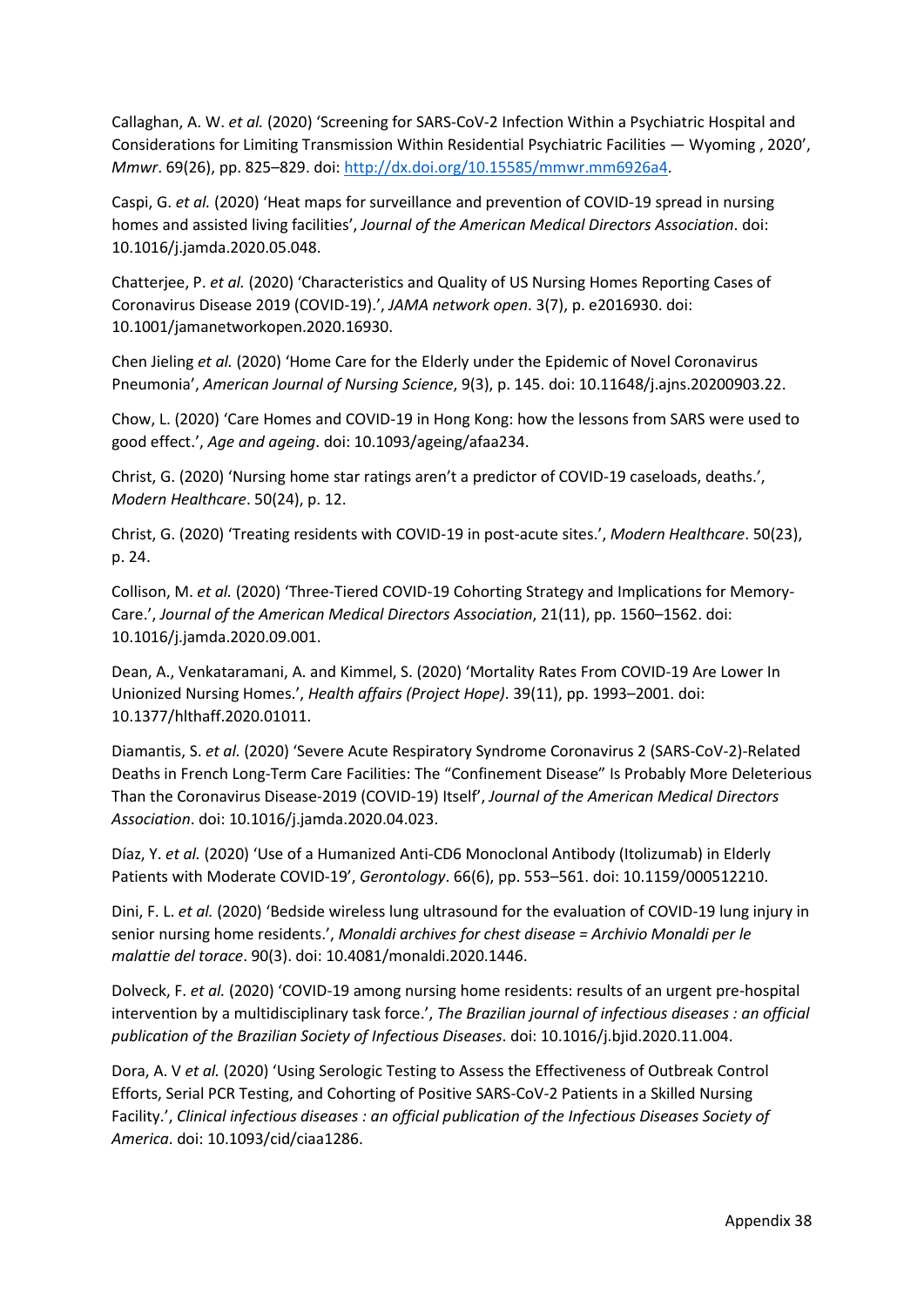Dutey-Magni, P. F. *et al.* (2020) 'Covid-19 infection and attributable mortality in UK Long Term Care Facilities: Cohort study using active surveillance and electronic records (March-June 2020)', *medRxiv*. 10.1101/2020.07.14.20152629. Available at:

[http://medrxiv.org/lookup/doi/10.1101/2020.07.14.20152629.](http://medrxiv.org/lookup/doi/10.1101/2020.07.14.20152629)

Echeverría, P. *et al.* (2020) 'COVIDApp as an Innovative Strategy for the Management and Follow-Up of COVID-19 Cases in Long-Term Care Facilities in Catalonia: Implementation Study.', *JMIR public health and surveillance*, 6(3), p. e21163. doi: 10.2196/21163.

Eckardt, P. *et al.* (2020) 'Hospital affiliated long term care facility COVID-19 containment strategy by using prevalence testing and infection control best practices.', *American journal of infection control*. doi: 10.1016/j.ajic.2020.06.215.

Escobar, D. J. *et al.* (2020) 'Mitigation of a COVID-19 Outbreak in a Nursing Home Through Serial Testing of Residents and Staff.', *Clinical infectious diseases : an official publication of the Infectious Diseases Society of America*. doi: 10.1093/cid/ciaa1021.

Espasandin-Duarte, I., Cinza-Sanjurjo, S. and Portela-Romero, M. (2020) '[Experience in the care of elderly institutionalised patients COVID-19+: an isolation strategy and a decalogue of recommendations for the communication of bad news by telephone].', *Semergen*. doi: 10.1016/j.semerg.2020.09.005.

Figueroa, J. F. *et al.* (2020) 'Association of Nursing Home Ratings on Health Inspections, Quality of Care, and Nurse Staffing With COVID-19 Cases', *JAMA*. Available at: [https://doi.org/10.1001/jama.2020.14709.](https://doi.org/10.1001/jama.2020.14709)

Fisman, D. N. *et al.* (2020) 'Risk Factors Associated With Mortality Among Residents With Coronavirus Disease 2019 (COVID-19) in Long-term Care Facilities in Ontario, Canada', *JAMA network open*. e2015957. doi: 10.1001/jamanetworkopen.2020.15957.

Gallo Marin, B. *et al.* (2020) 'Experiences of Rhode Island Assisted Living Facilities in Connecting Residents with Families through Technology During the COVID-19 Pandemic.', *Rhode Island medical journal (2013)*. 103(8), pp. 59–61.

Gaur, S. *et al.* (2020) 'A Structured Tool for Communication and Care Planning in the Era of the COVID-19 Pandemic.', *Journal of the American Medical Directors Association*, 21(7), pp. 943–947. doi: 10.1016/j.jamda.2020.05.062.

Gleason, L. J. *et al.* (2020) 'Using Telementoring to Share Best Practices on COVID-19 in Post-Acute and Long-Term Care Facilities.', *Journal of the American Geriatrics Society*. doi: 10.1111/jgs.16840.

Gonzalez de Villaumbrosia, C. *et al.* (2020) 'Implementation of an Algorithm of Cohort Classification to Prevent the Spread of COVID-19 in Nursing Homes.', *Journal of the American Medical Directors Association*, 21(12), pp. 1811–1814. doi: 10.1016/j.jamda.2020.10.023.

Goodman-Casanova, J. M. *et al.* (2020) 'Telehealth home support during COVID-19 confinement: Survey study among community-dwelling older adults with mild cognitive impairment or mild dementia (Preprint)', *Journal of Medical Internet Research*. 22(5), p. e19434. doi: 10.2196/19434.

Gorges, R. J. and Konetzka, R. T. (2020) 'Staffing Levels and COVID-19 Cases and Outbreaks in US Nursing Homes.', *Journal of the American Geriatrics Society*. United States. doi: 10.1111/jgs.16787.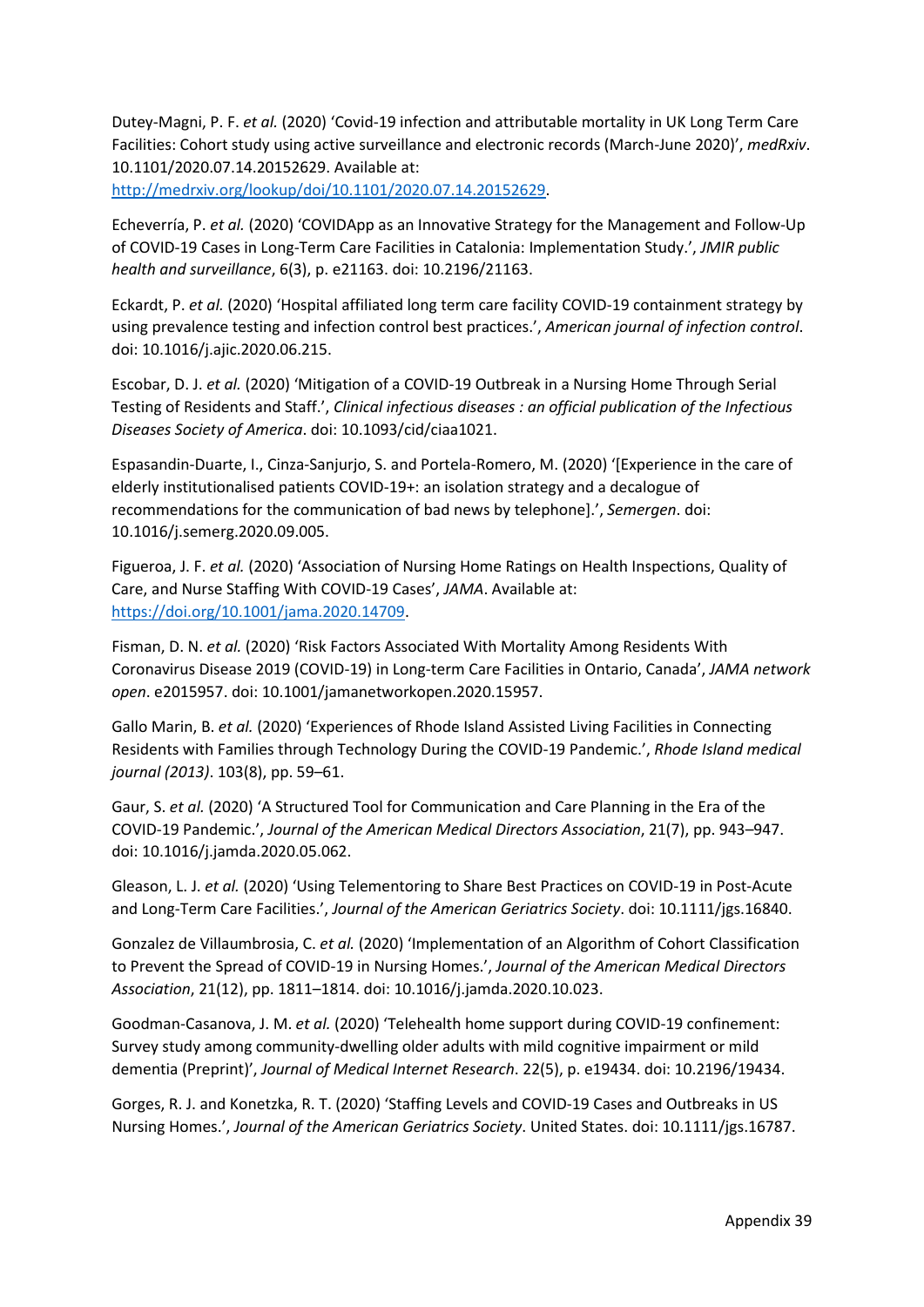Guery, R. *et al.* (2020) 'Limited effectiveness of systematic screening by nasopharyngeal RT-PCR of medicalized nursing home staff after a first case of COVID-19 in a resident', *Médecine et Maladies Infectieuses*. Elsevier Masson. doi: 10.1016/j.medmal.2020.04.020.

Harrington, C. *et al.* (2020) 'Nurse Staffing and Coronavirus Infections in California Nursing Homes.', *Policy, politics & nursing practice*. United States: NLM (Medline), p. 1527154420938707. doi: 10.1177/1527154420938707.

Harris, D. A. *et al.* (2020) 'Rapid Telehealth-Centered Response to COVID-19 Outbreaks in Postacute and Long-Term Care Facilities', *Telemedicine and e-Health*. tmj.2020.0236. doi: 10.1089/tmj.2020.0236.

He, M., Li, Y. and Fang, F. (2020) 'Is there a Link between Nursing Home Reported Quality and COVID-19 Cases? Evidence from California Skilled Nursing Facilities', *Journal of the American Medical Directors Association*. doi: 10.1016/j.jamda.2020.06.016.

Heras, E. *et al.* (2020) 'COVID-19 mortality risk factors in older people in a long-term care center.', *European geriatric medicine*, pp. 1–7. doi: 10.1007/s41999-020-00432-w.

Heudorf, U. *et al.* (2020) 'COVID-19 in long-term care facilities in Frankfurt am Main, Germany: incidence, case reports, and lessons learned.', *GMS hygiene and infection control*, 15, p. Doc26. doi: 10.3205/dgkh000361.

Hofschulte-Beck, S. L. *et al.* (2020) 'Attitudes and Experiences of Frontline Nursing Home Staff Toward Coronavirus Testing.', *Journal of the American Medical Directors Association*. doi: 10.1016/j.jamda.2020.11.001.

Huang, H. T. *et al.* (2020) 'How to prevent outbreak of a hospital-affiliated dementia day-care facility in the pandemic COVID-19 infection in Taiwan', *Journal of Microbiology, Immunology and Infection*. doi: 10.1016/j.jmii.2020.04.007.

Ickert, C. *et al.* (2020) 'Maintaining Resident Social Connections During COVID-19: Considerations for Long-Term Care.', *Gerontology & geriatric medicine*, 6, p. 2333721420962669. doi: 10.1177/2333721420962669.

Khatri, P. *et al.* (2020) 'Home Hospice Services during COVID-19: Ensuring Comfort in Unsettling Times in Singapore', *Journal of palliative medicine*. 23(5), pp. 605–606. doi: 10.1089/jpm.2020.0186.

Kim, T. (2020) 'Improving Preparedness for and Response to Coronavirus Disease 19 (COVID-19) in Long-Term Care Hospitals in the Korea', *Infect Chemother*.

Koeberle, S. *et al.* (2020) 'COVID 19 outbreak: organisation of a geriatric assessment and coordination unit. A French example', *Age and Ageing*. doi: 10.1093/ageing/afaa092.

Ladhani, S. N. *et al.* (2020) 'Increased risk of SARS-CoV-2 infection in staff working across different care homes: enhanced CoVID-19 outbreak investigations in London care Homes.', *The Journal of infection*, 81(4), pp. 621–624. doi: 10.1016/j.jinf.2020.07.027.

Ladhani, S. N. *et al.* (2020) 'Regular mass screening for SARS-CoV-2 infection in care homes already affected by COVID-19 outbreaks: Implications of false positive test results.', *The Journal of infection*, p. 4840. doi: 10.1016/j.jinf.2020.09.008.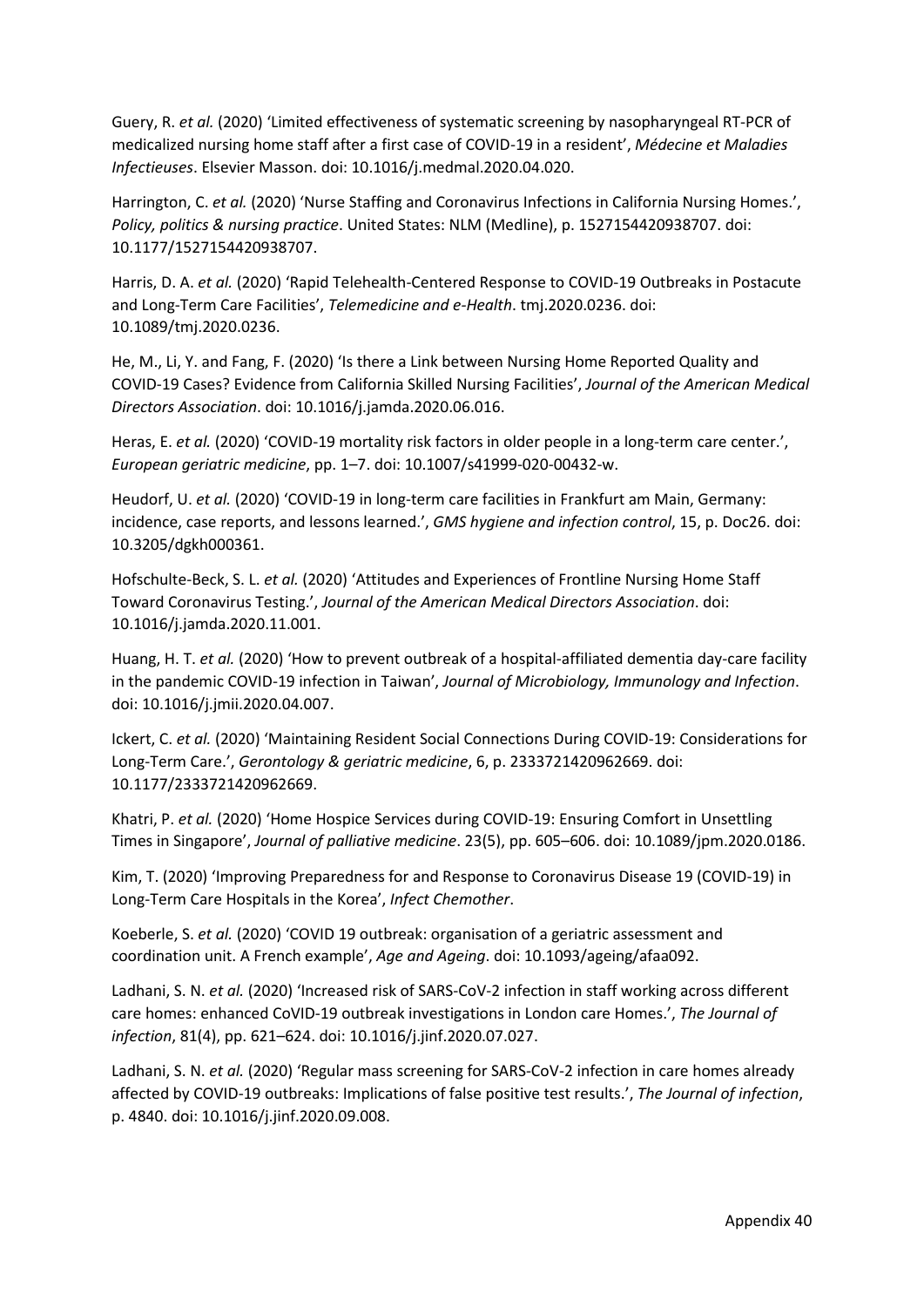Lai, F. H.-Y. *et al.* (2020) 'The Protective Impact of Telemedicine on Persons With Dementia and Their Caregivers During the COVID-19 Pandemic', *The American Journal of Geriatric Psychiatry*. England. doi: 10.1016/j.jagp.2020.07.019.

Lally, M. A. *et al.* (2021) 'Metformin is Associated with Decreased 30-Day Mortality Among Nursing Home Residents Infected with SARS-CoV2', *Journal of the American Medical Directors Association*, 22(1), pp. 193–198. doi: 10.1016/j.jamda.2020.10.031.

Lee, S. H., Son, H. and Peck, K. R. (2020) 'Can post-exposure prophylaxis for COVID-19 be considered as an outbreak response strategy in long-term care hospitals?', *International Journal of Antimicrobial Agents*. p. 105988. doi: 10.1016/j.ijantimicag.2020.105988.

Li, Y. *et al.* (2020) 'COVID-19 infections and deaths among Connecticut nursing home residents: facility correlates', *Journal of the American Geriatrics Society*. doi: 10.1111/jgs.16689.

Liotta, G. *et al.* (2020) 'Is social connectedness a risk factor for the spreading of COVID-19 among older adults? The Italian paradox.', *PloS one*. United States, 15(5), p. e0233329. doi: 10.1371/journal.pone.0233329.

Lipsitz, L. A. *et al.* (2020) 'Stemming the Tide of COVID-19 Infections in Massachusetts Nursing Homes.', *Journal of the American Geriatrics Society*. United States. doi: 10.1111/jgs.16832.

Liu, M. *et al.* (2020) 'COVID-19 in long-term care homes in Ontario and British Columbia.', *CMAJ : Canadian Medical Association journal = journal de l'Association medicale canadienne*. Canada. doi: 10.1503/cmaj.201860.

Lombardo, F. L. *et al.* (2021) 'The Italian national survey on Coronavirus disease 2019 epidemic spread in nursing homes', *International Journal of Geriatric Psychiatry*. doi: 10.1002/gps.5487.

Louie, J. K. *et al.* (2020) 'Lessons from Mass-Testing for COVID-19 in Long Term Care Facilities for the Elderly in San Francisco.', *Clinical infectious diseases : an official publication of the Infectious Diseases Society of America*. United States. doi: 10.1093/cid/ciaa1020.

Louie, J. K. *et al.* (2020) 'Early COVID-19 Successes in Skilled Nursing Facilities in San Francisco', *Journal of the American Geriatrics Society*. doi: 10.1111/jgs.16765.

Lum, T. *et al.* (2020) 'COVID-19 and Long-Term Care Policy for Older People in Hong Kong.', *Journal of aging & social policy*, pp. 1–7. doi: 10.1080/08959420.2020.1773192.

Ly, T. D. A. *et al.* (2020) 'Pattern of SARS-CoV-2 infection among dependant elderly residents living in long-term care facilities in Marseille, France, March-June 2020.', *International journal of antimicrobial agents*, p. 106219. doi: 10.1016/j.ijantimicag.2020.106219.

McArthur, C. *et al.* (2021) 'Evaluating the Effect of COVID-19 Pandemic Lockdown on Long-Term Care Residents' Mental Health: A Data-Driven Approach in New Brunswick', *Journal of the American Medical Directors Association*, 22(1), pp. 187–192. doi: 10.1016/j.jamda.2020.10.028.

McBee, S. M. *et al.* (2020) 'Notes from the Field: Universal Statewide Laboratory Testing for SARS-CoV-2 in Nursing Homes - West Virginia, April 21-May 8, 2020.', *MMWR. Morbidity and mortality weekly report*. United States, 69(34), pp. 1177–1179. doi: 10.15585/mmwr.mm6934a4.

McConeghy, K. W. *et al.* (2020) 'Temperature Screening for SARS-CoV-2 in Nursing Homes: Evidence from Two National Cohorts.', *Journal of the American Geriatrics Society*. doi: 10.1111/jgs.16876.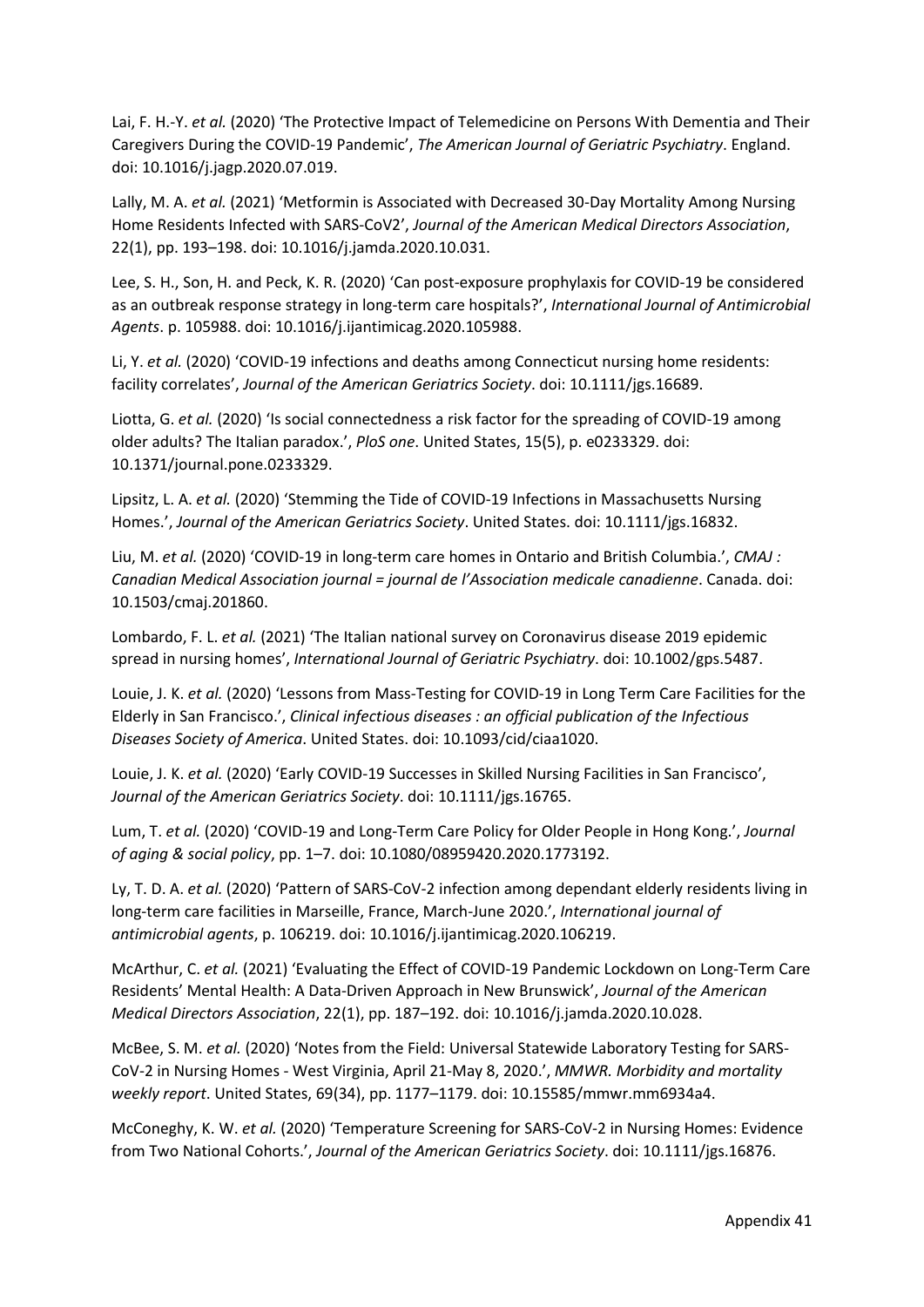McGarry, B. E., Grabowski, D. C. and Barnett, M. L. (2020) 'Severe Staffing And Personal Protective Equipment Shortages Faced By Nursing Homes During The COVID-19Pandemic.', *Health affairs (Project Hope)*, pp. 101377hlthaff202001269-101377hlthaff202001269. doi: 10.1377/hlthaff.2020.01269.

Miller, S. L. *et al.* (2020) 'Implementing a negative pressure isolation space within a skilled nursing facility to control SARS-CoV-2 transmission', *American Journal of Infection Control*. Infectious Diseases (except HIV/AIDS). doi: 10.1016/j.ajic.2020.09.014.

Miller, V. J. *et al.* (2020) 'Nursing Home Social Workers Perceptions of Preparedness and Coping for COVID-19', *The Journals of Gerontology: Series B*. United States. doi: 10.1093/geronb/gbaa143.

Mills, W. R. *et al.* (2020) 'Supporting individuals with intellectual and developmental disability during the first 100 days of the COVID-19 outbreak in the USA', *Journal of Intellectual Disability Research*. 64(7), pp. 489–496. doi: 10.1111/jir.12740.

Mills, W. R. *et al.* (2020) 'Home-Based Primary Care Led-Outbreak Mitigation in Assisted Living Facilities in the First One Hundred Days of COVID-19', *Journal of the American Medical Directors Association*. Elsevier BV, 21(7), pp. 951–953. doi: 10.1016/j.jamda.2020.06.014.

Mills, W. R. *et al.* (2020) 'An Outbreak Preparedness and Mitigation Approach in Home Health and Personal Home Care During the COVID-19 Pandemic', *Home Health Care Management & Practice*. doi: 10.1177/1084822320933567.

Montoya, A. *et al.* (2020) 'Partnering with Local Hospitals and Public Health to Manage COVID-19 Outbreaks in Nursing Homes.', *Journal of the American Geriatrics Society*. doi: 10.1111/jgs.16869.

Munanga, A. (2020) 'Critical Infection Control Adaptations to Survive COVID-19 in Retirement Communities.', *Journal of gerontological nursing*, 46(6), pp. 3–5. doi: 10.3928/00989134-20200511- 03.

Nouvenne, A. *et al.* (2020) 'Point-of-care chest ultrasonography as a diagnostic resource for COVID-19 outbreak in nursing homes', *Journal of the American Medical Directors Association*. doi: 10.1016/j.jamda.2020.05.050.

Office, E. E. *et al.* (2020) 'Reducing Social Isolation of Seniors during COVID-19 through Medical Student Telephone Contact.', *Journal of the American Medical Directors Association*, 21(7), pp. 948– 950. doi: 10.1016/j.jamda.2020.06.003.

Office for National Statistics (2020) *Impact of coronavirus in care homes in England: 26 May to 19 June 2020*. Available at:

https://www.ons.gov.uk/peoplepopulationandcommunity/healthandsocialcare/conditionsanddiseas es/articles/impactofcoronavirusincarehomesinenglandvivaldi/26mayto19june2020 (Accessed: 20 July 2020).

Österdahl, M. F. *et al.* (2020) 'Detecting SARS-CoV-2 at point of care: preliminary data comparing loop-mediated isothermal amplification (LAMP) to polymerase chain reaction (PCR).', *BMC infectious diseases*, 20(1), p. 783. doi: 10.1186/s12879-020-05484-8.

Park, S. Y. *et al.* (2020) 'Early Intervention Reduces the Spread of COVID-19 in Long-Term Care Facilities in the Republic of Korea.', *Osong public health and research perspectives*. Korea (South), 11(4), pp. 259–264. doi: 10.24171/j.phrp.2020.11.4.16.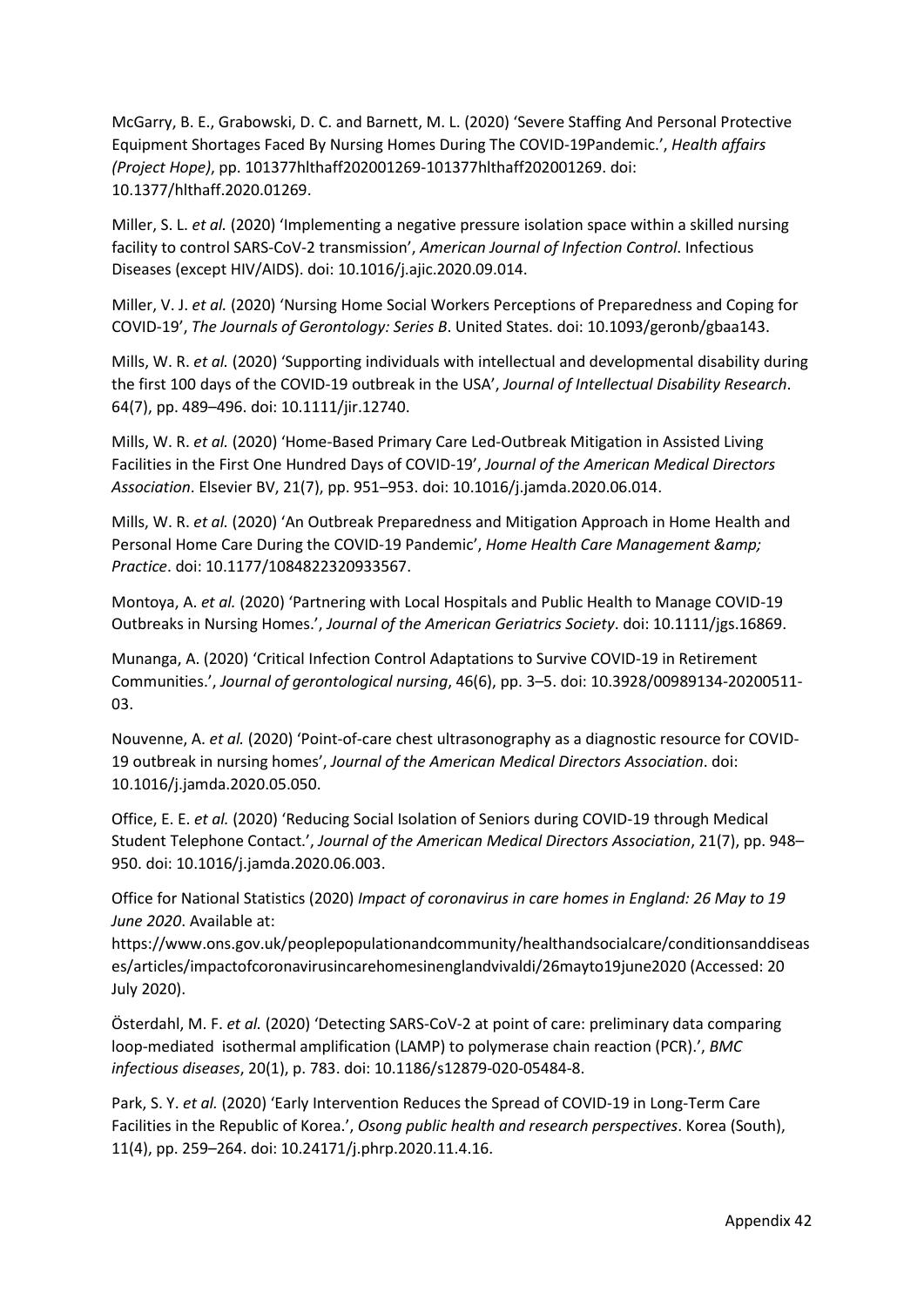Psevdos, G. *et al.* (2020) 'Halting a SARS-CoV-2 outbreak in a US Veterans Affairs nursing home', *American Journal of Infection Control*, 49(1), pp. 115–119. doi: 10.1016/j.ajic.2020.10.022.

Renzi, A. *et al.* (2020) 'Psychological intervention with elderly people during the COVID-19 pandemic: the experience of a nursing home in Italy.', *Psychogeriatrics : the official journal of the Japanese Psychogeriatric Society*. England. doi: 10.1111/psyg.12594.

Rolland, Y. *et al.* (2020) 'Guidance for the Prevention of the COVID-19 Epidemic in Long-Term Care Facilities: A Short-Term Prospective Study', *Journal of Nutrition Health & Aging*. doi: 10.1007/s12603-020-1440-2.

Romero-Ortuño, R. and Kennelly, S. (2020) *COVID-19 deaths in Irish Nursing Homes: exploring variation and association with the adherence to national regulatory quality standards*. London. Available at: https://ltccovid.org/2020/06/01/covid-19-deaths-in-irish-nursing-homes-exploringvariation-and-association-with-the-adherence-to-national-regulatory-quality-standards/ (Accessed: 5 June 2020).

Rothgang, H. *et al.* (2020) 'Pflege in Zeiten von Corona: Zentrale Ergebnisse einer deutschlandweiten Querschnittsbefragung vollstationärer Pflegeheime.', *Pflege*. Switzerland, 33(5), pp. 265–275. doi: 10.1024/1012-5302/a000760.

Rudolph, J. L. *et al.* (2020) 'Temperature in Nursing Home Residents Systematically Tested for SARS-CoV-2', *Journal of the American Medical Directors Association*. doi: 10.1016/j.jamda.2020.06.009.

Sacco, G. *et al.* (2020) 'Communication Technology Preferences of Hospitalized and Institutionalized Frail Older Adults During COVID-19 Confinement: Cross-Sectional Survey Study.', *JMIR mHealth and uHealth*, 8(9), p. e21845. doi: 10.2196/21845.

Sanchez, G. V. *et al.* (2020) 'Initial and Repeated Point Prevalence Surveys to Inform SARS-CoV-2 Infection Prevention in 26 Skilled Nursing Facilities — Detroit, Michigan, March–May 2020', *MMWR. Morbidity and Mortality Weekly Report*, 69(27), pp. 882–886. doi: 10.15585/mmwr.mm6927e1.

Sepulveda, E. R., Stall, N. M. and Sinha, S. K. (2020) 'A Comparison of COVID-19 Mortality Rates Among Long-Term Care Residents in 12 OECD Countries.', *Journal of the American Medical Directors Association*, 21(11), pp. 1572-1574.e3. doi: 10.1016/j.jamda.2020.08.039.

Shea, Y.-F. *et al.* (2020) 'Maintaining zero COVID-19 infection among long term care facility residents in Hong Kong', *Journal of the American Medical Directors Association*. doi: 10.1016/j.jamda.2020.05.042.

Shih, T.-P., Wang, J.-H. and Chao, C.-M. (2020) 'Infection Control for COVID-19 in a Nursing Home in Taiwan', *International Journal of Gerontology*, 14(4), p. 349. doi: 10.6890/IJGE.202011\_14(4).0018.

Shimotsu, S. T. *et al.* (2020) 'COVID-19 Infection Control Measures in Long-Term Care Facility, Pennsylvania, USA.', *Emerging infectious diseases*. United States, 27(2). doi: 10.3201/eid2702.204265.

Shrader, C. D. *et al.* (2020) 'Responding to a COVID-19 Outbreak at a Long-Term Care Facility.', *Journal of applied gerontology : the official journal of the Southern Gerontological Society*. United States, p. 733464820959163. doi: 10.1177/0733464820959163.

Siu, H. Y.-H. *et al.* (2020) 'A cross-sectional survey assessing the preparedness of the long-term care sector to respond to the COVID-19 pandemic in Ontario, Canada.', *BMC geriatrics*, 20(1), p. 421. doi: 10.1186/s12877-020-01828-w.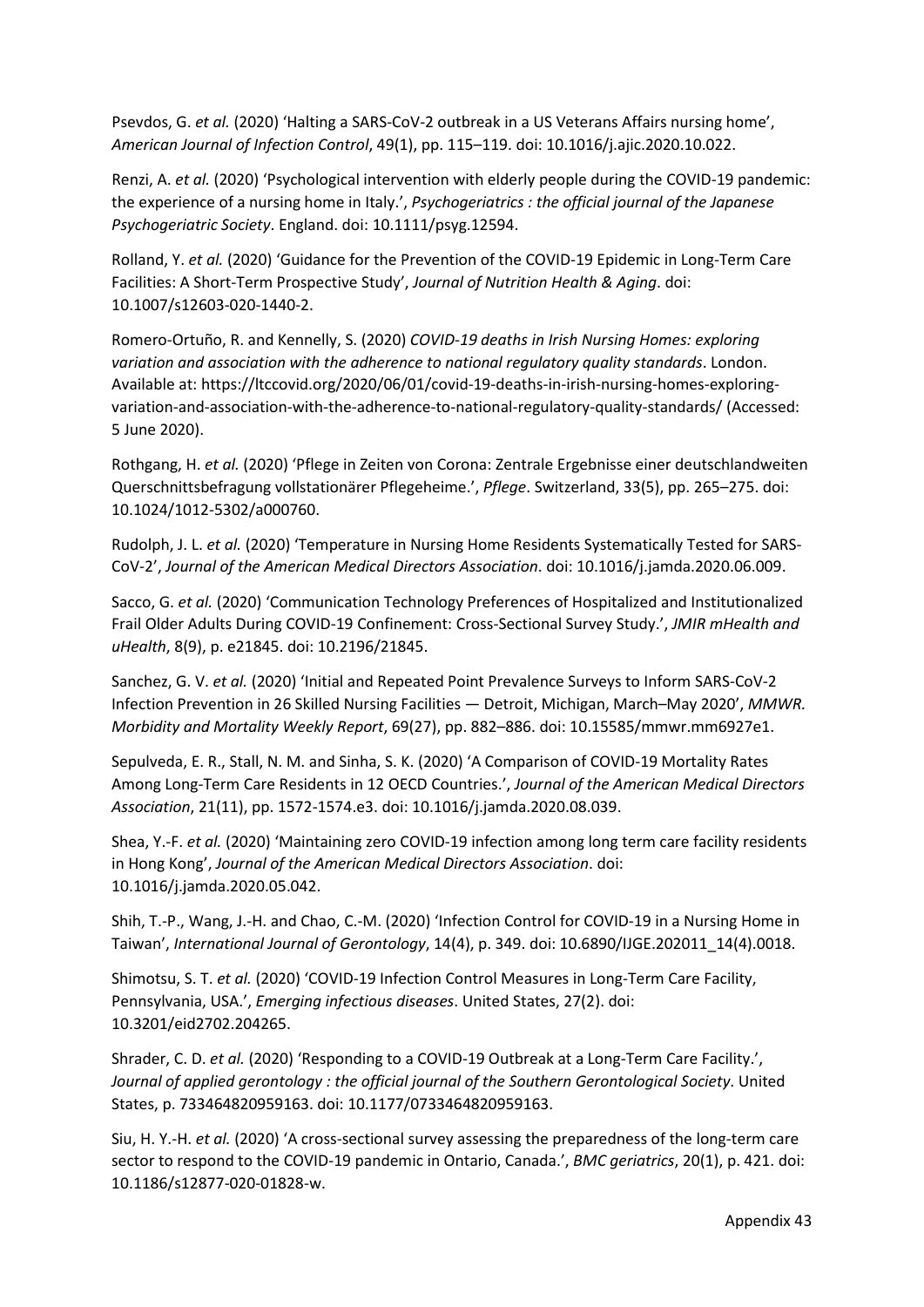Sohn, L. *et al.* (2020) 'Establishment of a COVID-19 Recovery Unit in a Veteran Affairs (VA) Post-Acute Facility.', *Journal of the American Geriatrics Society*. United States. doi: 10.1111/jgs.16690.

Spiegeleer, A. De *et al.* (2020) *The effects of ARBs, ACEIs and statins on clinical outcomes of COVID-19 infection among nursing home residents*, *medRxiv*. doi: 10.1101/2020.05.11.20096347.

Stacey, D. *et al.* (2020) 'Feasibility of Rapidly Developing and Widely Disseminating Patient Decision Aids to Respond to Urgent Decisional Needs due to the COVID-19 Pandemic.', *Medical decision making : an international journal of the Society for Medical Decision Making*. United States, p. 272989X20979693. doi: 10.1177/0272989X20979693.

Stall, N. M. *et al.* (2020) 'A Hospital Partnership with a Nursing Home Experiencing a COVID-19 Outbreak: Description of a Multi-Phase Emergency Response in Toronto, Canada.', *Journal of the American Geriatrics Society*. United States. doi: 10.1111/jgs.16625.

Stall, N. M. *et al.* (2020) 'For-profit nursing homes and the risk of COVID-19 outbreaks and resident deaths in Ontario, Canada', *Medrxiv*. doi: 10.1101/2020.05.25.20112664.

Stivanello, E. *et al.* (2020) 'COVID-19 cases before and after the "I Stay at home" decree, Bologna Local Health Authority, Italy.', *Acta bio-medica : Atenei Parmensis*. Italy, 91(3), p. e2020001. doi: 10.23750/abm.v91i3.9750.

Stow, D. *et al.* (2020) 'National Early Warning Scores (NEWS / NEWS2) and COVID-19 deaths in care homes: a longitudinal ecological study', *medRxiv*. Public and Global Health, p. 10.1101/2020.06.15.20131516. Available at: [http://medrxiv.org/lookup/doi/10.1101/2020.06.15.20131516.](http://medrxiv.org/lookup/doi/10.1101/2020.06.15.20131516)

Sugg, M. M. *et al.* (2021) 'Mapping community-level determinants of COVID-19 transmission in nursing homes: A multi-scale approach.', *The Science of the total environment*, 752, p. 141946. doi: 10.1016/j.scitotenv.2020.141946.

Sun, C. L. F. *et al.* (2020) 'Predicting Coronavirus Disease 2019 Infection Risk and Related Risk Drivers in Nursing Homes: A Machine Learning Approach.', *Journal of the American Medical Directors Association*, 21(11), pp. 1533-1538.e6. doi: 10.1016/j.jamda.2020.08.030.

Tan, L. F. and Chua, J. W. (2020) 'Strategies to stop and prevent COVID-19 transmission in long-term care facilities (LTCFs).', *QJM : monthly journal of the Association of Physicians*. doi: 10.1093/qjmed/hcaa265.

Tan, L. F. and Seetharaman, S. K. (2020) 'COVID-19 outbreak in nursing homes in Singapore', *Journal of Microbiology, Immunology and Infection*. England. doi: 10.1016/j.jmii.2020.04.018.

Tarteret, P. *et al.* (2020) 'Clinical features and medical care factors associated with mortality in French nursing homes during COVID-19 outbreak.', *International journal of infectious diseases : IJID : official publication of the International Society for Infectious Diseases*. Canada. doi: 10.1016/j.ijid.2020.12.004.

Telford, C. T. *et al.* (2020) 'COVID -19 Infection Prevention and Control Adherence in Long-term Care Facilities, Atlanta, Georgia', *Journal of the American Geriatrics Society*. United States. doi: 10.1111/jgs.17001.

Telford, C. T. *et al.* (2020) 'Preventing COVID-19 Outbreaks in Long-Term Care Facilities Through Preemptive Testing of Residents and Staff Members - Fulton County, Georgia, March-May 2020.',